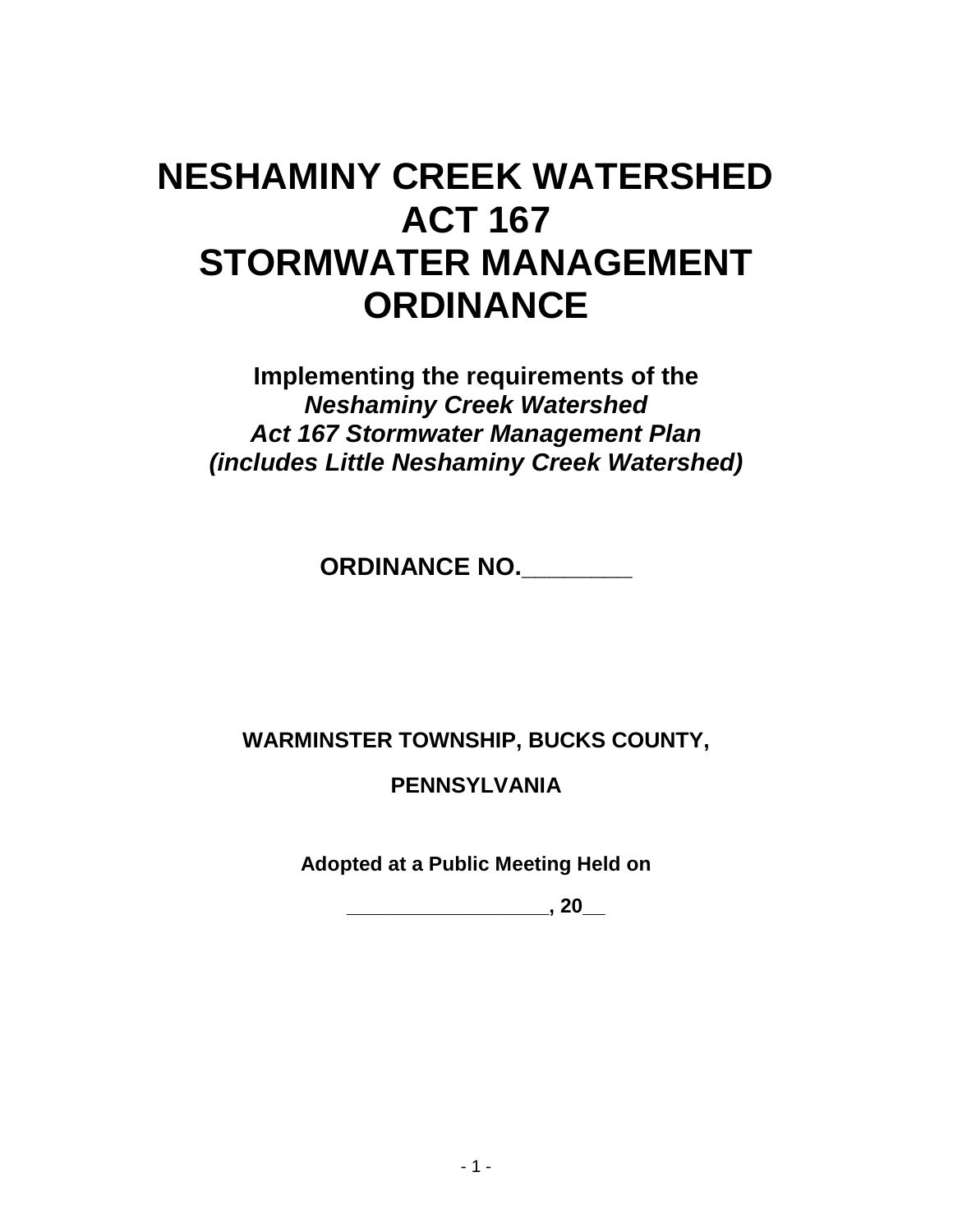## **TABLE OF CONTENTS**

| §109. Compatibility with Other Ordinance or Legal Requirements 8                                                                                                               |  |
|--------------------------------------------------------------------------------------------------------------------------------------------------------------------------------|--|
|                                                                                                                                                                                |  |
|                                                                                                                                                                                |  |
|                                                                                                                                                                                |  |
|                                                                                                                                                                                |  |
|                                                                                                                                                                                |  |
|                                                                                                                                                                                |  |
|                                                                                                                                                                                |  |
|                                                                                                                                                                                |  |
| §304. Stormwater Peak Rate Control and Management Districts 26                                                                                                                 |  |
|                                                                                                                                                                                |  |
| §306. Best Management Practice (BMP) Design and Construction Criteria 32                                                                                                       |  |
|                                                                                                                                                                                |  |
| ARTICLE IV. STORMWATER MANAGEMENT (SWM) SITE PLAN REQUIREMENTS 33                                                                                                              |  |
|                                                                                                                                                                                |  |
|                                                                                                                                                                                |  |
| §601. Municipal Stormwater Management (SWM) Site Plan Review and Inspection Fee                                                                                                |  |
| §703. Responsibilities for Operations and Maintenance (O&M) of Stormwater Facilities and<br>§704. Municipal Review of Stormwater Facilities and BMP Operations and Maintenance |  |

## **PAGE**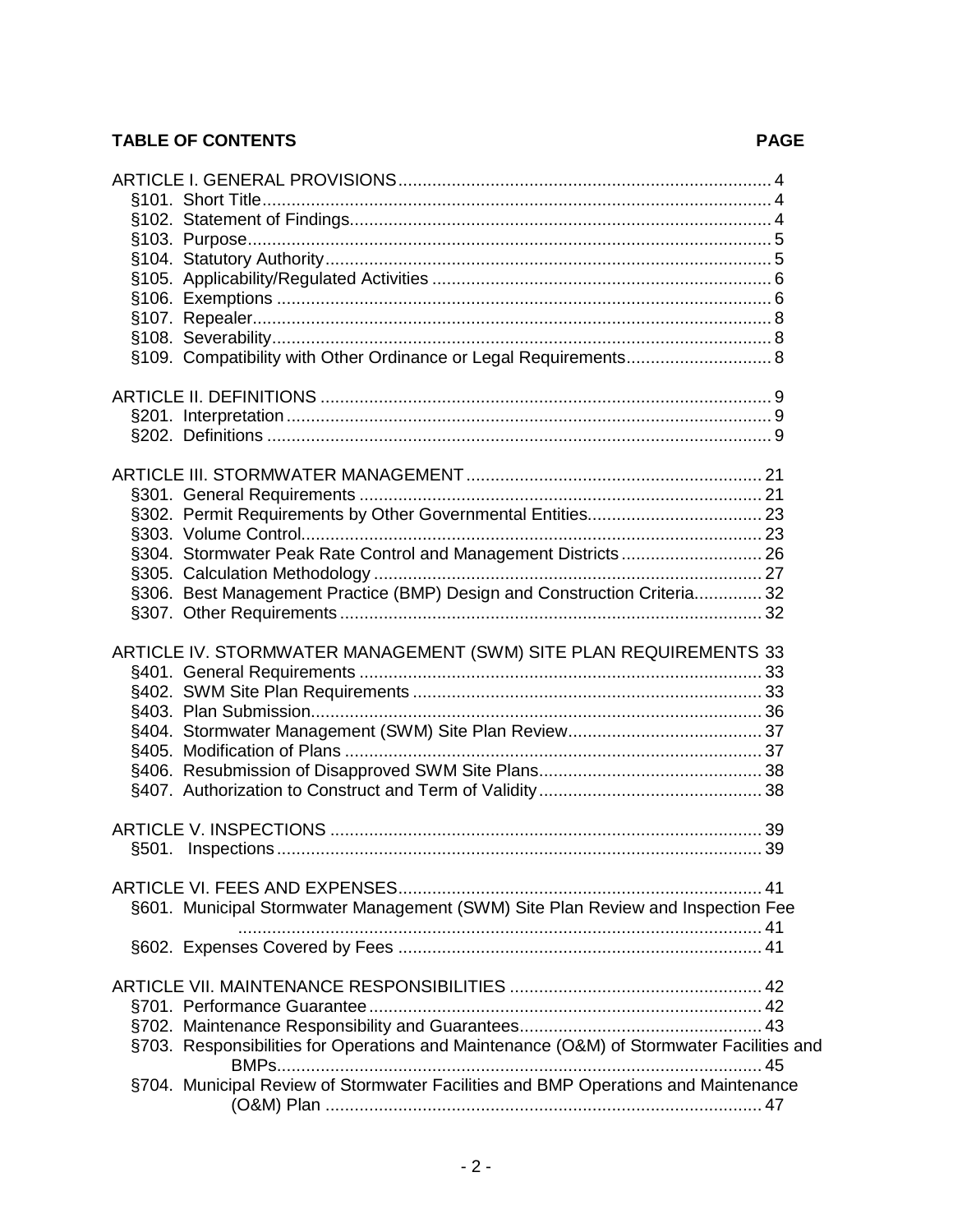| §705. Operations and Maintenance (O&M) Agreement for Privately Owned Stormwater |  |
|---------------------------------------------------------------------------------|--|
|                                                                                 |  |
|                                                                                 |  |
|                                                                                 |  |
|                                                                                 |  |
|                                                                                 |  |
|                                                                                 |  |
|                                                                                 |  |
|                                                                                 |  |
|                                                                                 |  |
|                                                                                 |  |
|                                                                                 |  |
|                                                                                 |  |
| NESHAMINY CREEK WATERSHED STORMWATER MANAGEMENT PLAN ORDINANCE                  |  |
|                                                                                 |  |

## TABLES

| Table 106.1 Impervious Surface Exemption Thresholds for the Neshaminy Creek Watershed |  |
|---------------------------------------------------------------------------------------|--|
|                                                                                       |  |
| Table 304.1 Peak Rate Runoff Control Standards in the Neshaminy Creek Watershed 27    |  |
| Table 305.1 Acceptable Computation Methodologies for Stormwater Management Plans      |  |
| .                                                                                     |  |
| Table 305.2 Roughness Coefficients (Manning's "n") For Overland Flow 30               |  |
| Table 305.3 Roughness Coefficients (Manning's "n") For Channel Flow  30               |  |
|                                                                                       |  |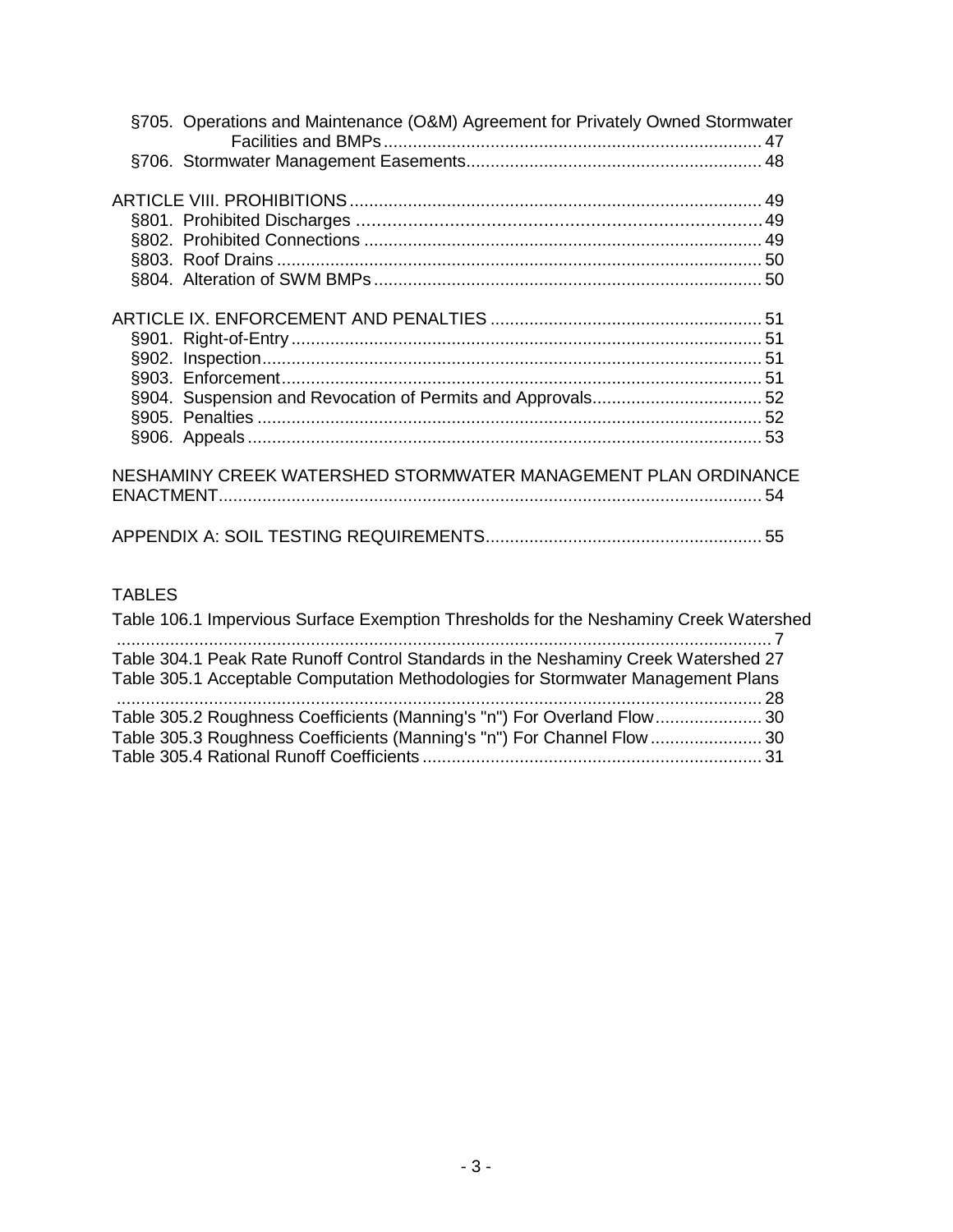### **ARTICLE I. GENERAL PROVISIONS**

#### **§101. Short Title**

This Ordinance shall be known and may be cited as the "Neshaminy Creek Watershed Stormwater Management Ordinance" (a.k.a. Neshaminy/Little Neshaminy Stormwater Management Ordinance).

#### **§102. Statement of Findings**

The Board of Supervisors of Warminster Township finds that:

- A. Inadequate management of accelerated stormwater runoff resulting from development and redevelopment throughout a watershed increases flood flows and velocities, contributes to erosion and sedimentation, overtaxes the carrying capacity of streams and storm sewers, greatly increases the cost of public facilities to convey and manage stormwater, undermines floodplain management and flood reduction efforts in upstream and downstream communities, reduces groundwater recharge, and threatens public health and safety.
- B. Inadequate planning and management of stormwater runoff resulting from land development and redevelopment throughout a watershed can also harm surface water resources by changing the natural hydrologic patterns, accelerating stream flows (which increase scour and erosion of streambeds and streambanks, thereby elevating sedimentation), destroying aquatic habitat, and elevating aquatic pollutant concentrations and loadings such as sediments, nutrients, heavy metals, and pathogens.
- C. A comprehensive program of stormwater management (SWM), including reasonable regulation of development and activities causing accelerated runoff, is fundamental to the public health, safety, welfare, and the protection of the people of Warminster Township and all the people of the Commonwealth, their resources, and the environment.
- D. Stormwater is an important water resource by providing groundwater recharge for water supplies and base flow of streams, which also protects and maintains surface water quality.
- E. Public education on the control of pollution from stormwater is an essential component in successfully addressing stormwater.
- F. Federal and state regulations require certain municipalities to implement a program of stormwater controls. These municipalities are required to obtain a permit for stormwater discharges from their separate storm sewer systems under the National Pollutant Discharge Elimination System (NPDES).
- G. Non-stormwater discharges to municipal separate storm sewer systems can contribute to pollution of waters of the Commonwealth by the municipality.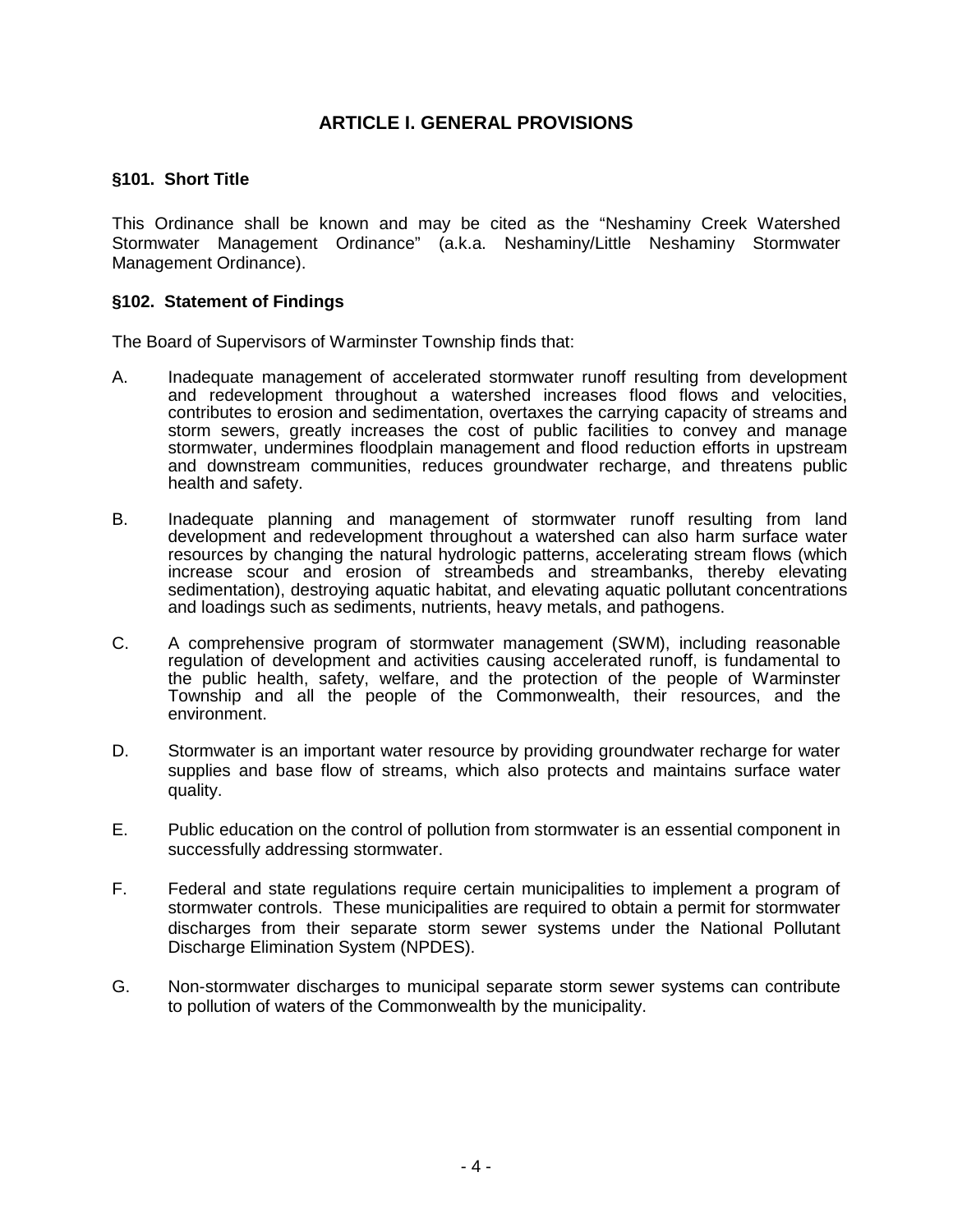#### **§103. Purpose**

The purpose of this Ordinance is to promote the public health, safety, and welfare within the Neshaminy Creek watershed by maintaining the natural hydrologic regime and by minimizing the harms and maximizing the benefits described in §102 of this Ordinance, through provisions designed to:

- A. Meet legal water quality requirements under state law, including regulations at 25 Pa. Code 93 to protect, maintain, reclaim, and restore the existing and designated uses of the waters of this Commonwealth.
- B. Minimize increases in stormwater volume and control peak flows.
- C. Minimize impervious surfaces.
- D. Provide review procedures and performance standards for stormwater planning and management.
- E. Preserve the natural drainage systems as much as possible.
- F. Manage stormwater impacts close to the runoff source, requiring a minimum of structures and relying on natural processes.
- G. Focus on infiltration of stormwater to maintain groundwater recharge, to prevent degradation of surface and groundwater quality, and to otherwise protect water resources.
- H. Preserve and restore the flood-carrying capacity of streams.
- I. Prevent scour and erosion of streambanks and stream beds.
- J. Provide standards to meet National Pollution Discharge Elimination System (NPDES) permit requirements.
- K. Address certain requirements of the Municipal Separate Stormwater Sewer System (MS4) NPDES Phase II Stormwater Regulations.
- L. Provide for proper operation and maintenance of all stormwater management facilities and Best Management Practices (BMPs) that are implemented in Warminster Township.

#### **§104. Statutory Authority**

The Board of Supervisors of Warminster Township is empowered to regulate land use activities that affect runoff, surface, and groundwater quality and quantity by the authority of:

- A. Pennsylvania Municipalities Planning Code, Act 247, as amended.
- B. Second Class Township Code (Act 69 of 1933, P.L. 103; 53 P.S. § 65101, as amended).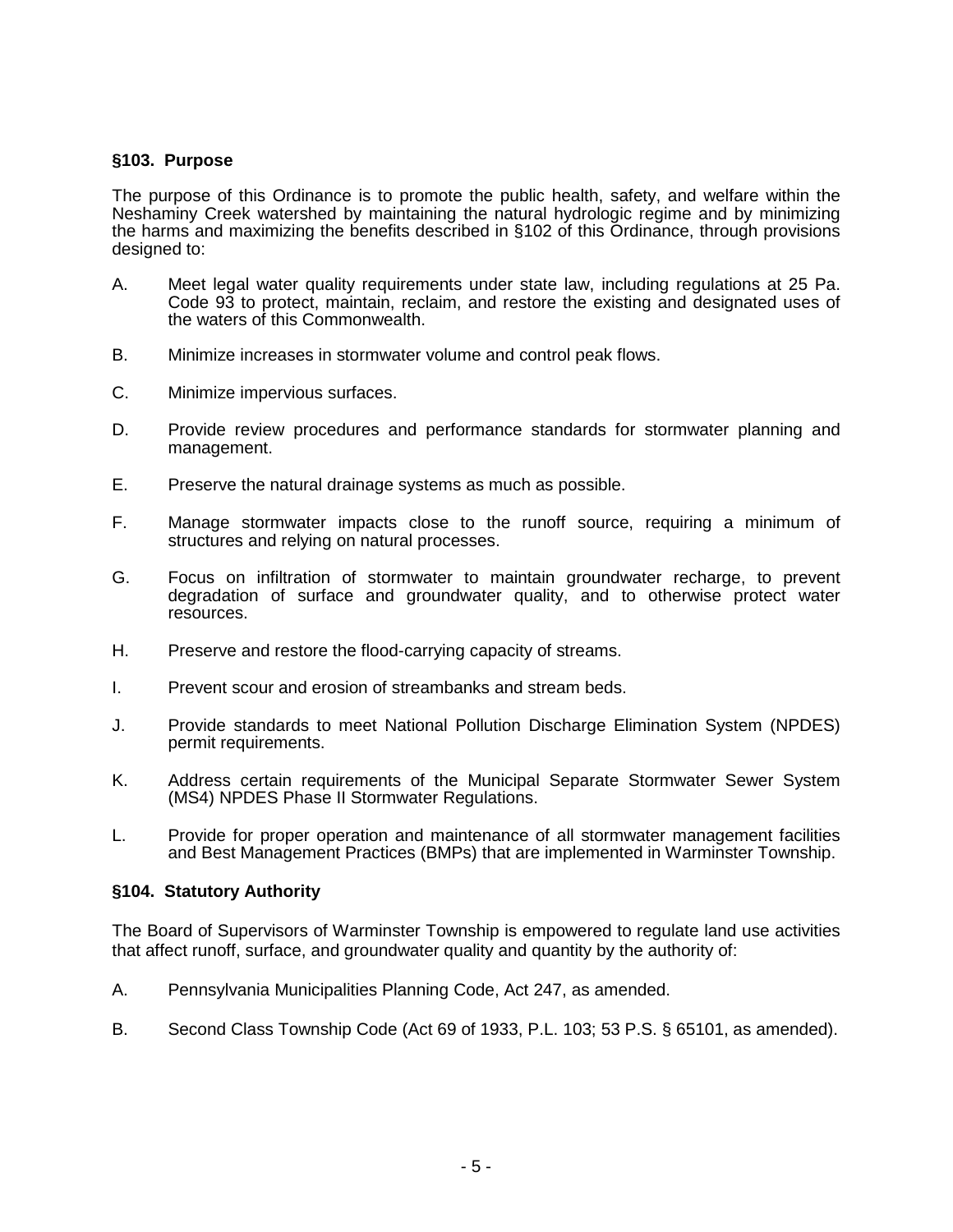#### **§105. Applicability/Regulated Activities**

All Regulated Activities and all activities that may affect stormwater runoff, including Land Development and Earth Disturbance Activity, are subject to regulation by this Ordinance.

In the event of any conflict between the regulations and requirements set forth in this Ordinance, the Zoning Ordinance [Chapter 27], the Subdivision and Land Development Ordinance [Chapter 22], Stormwater Management Ordinance [Chapter 26 Part 4] or other requirements of Warminster Township, the more restrictive standard or the regulation imposing the higher standard shall be controlling. The standards and requirements set forth in this Ordinance and those similar standards and requirements set forth in the Township's Subdivision and Land Development Ordinance and Stormwater Management Ordinance are intended to be read together when determining compliance.

- A. Regulated activities include, but are not limited to;
	- 1. Land development,
	- 2. Subdivisions,
	- 3. Construction or reconstruction of, or addition of new impervious or semi-pervious surfaces (i.e., driveways, parking lots, roads, etc.), except for reconstruction of roads where there is no increase in impervious surface,
	- 4. Construction of new buildings or additions to existing buildings,
	- 5. Redevelopment,
	- 6. Prohibited or polluted discharges,
	- 7. Alteration of the natural hydrologic regime,<br>8. Diversion piping or encroachments in any r
	- 8. Diversion piping or encroachments in any natural or man-made channel, and
	- 9. Nonstructural and structural stormwater management Best Management Practices (BMPs) or appurtenances thereto.
	- 10. Any of the above Regulated Activities which were approved more than five (5) years prior to the effective date of this Ordinance are resubmitted for municipal approval.

#### **§106. Exemptions**

- A. Regulated Activities that create impervious surfaces smaller than or equal to 1,000 square feet are exempt from the peak rate control requirements and the SWM Site Plan preparation located in Section IV of this Ordinance unless the activity is found to be a significant contributor of pollution to the waters of this Commonwealth.
- B. Regulated Activities that create impervious surfaces between 1,001 square feet up to and including 5,000 square feet are exempt only from the peak rate control requirements of this Ordinance.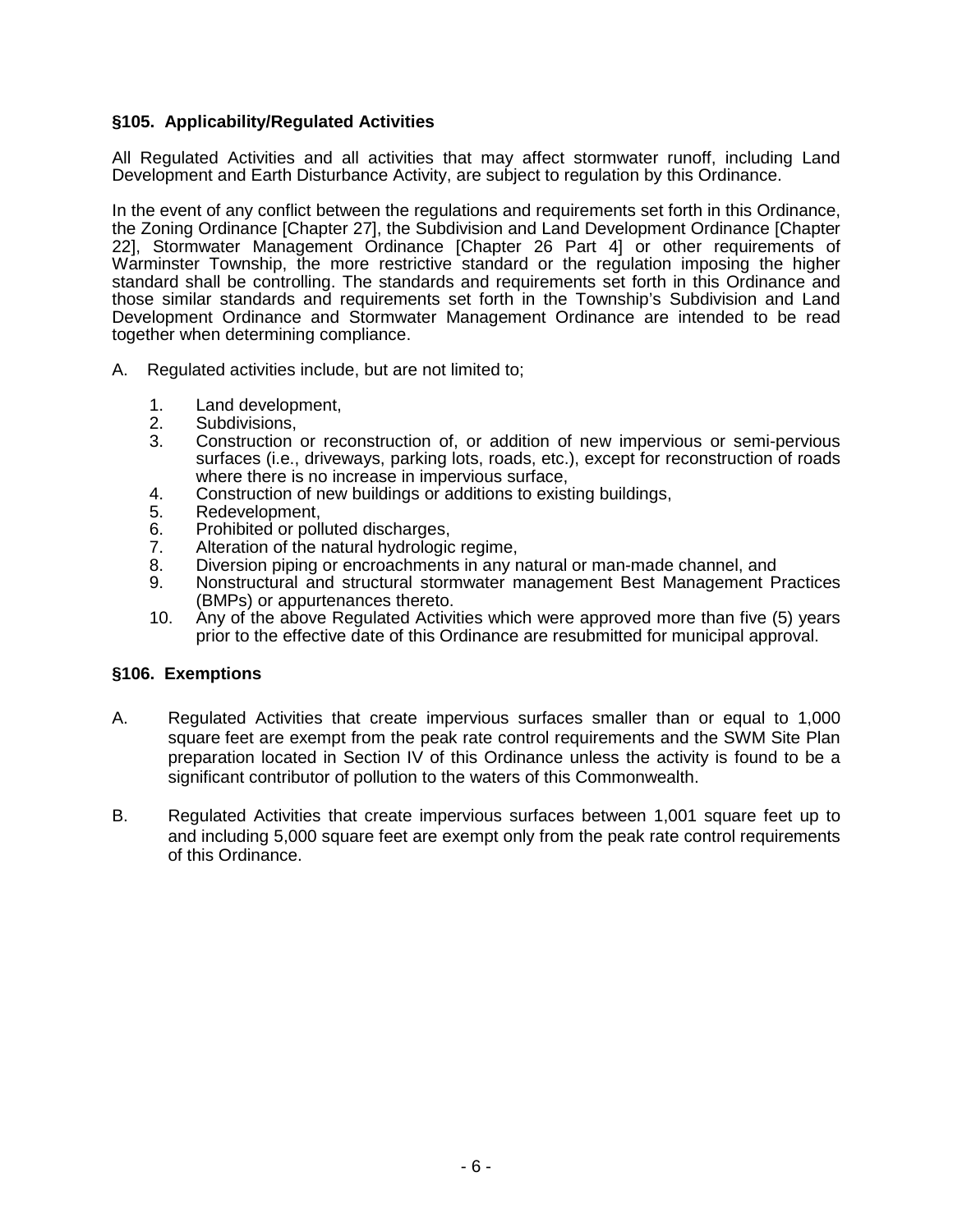#### **Table 106.1 Impervious Surface Exemption Thresholds for the Neshaminy Creek Watershed**

| <b>Ordinance</b><br>Article or |                     | <b>Proposed Impervious Surface</b>                        |                   |
|--------------------------------|---------------------|-----------------------------------------------------------|-------------------|
| <b>Section</b>                 | $0 - 1,000$ sq. ft. | $1,001 - 5000$ sq. ft.                                    | $5,000 + sq.$ ft. |
| Article IV SWM                 |                     |                                                           |                   |
| Site Plan                      |                     |                                                           |                   |
| Requirements                   | Exempt              | Not Exempt                                                | Not Exempt        |
| §303 Volume                    |                     |                                                           |                   |
| Control                        |                     |                                                           |                   |
| Requirements                   | Not Exempt          | Not Exempt                                                | Not Exempt        |
| §304 Peak Rate                 |                     |                                                           |                   |
| Control                        |                     |                                                           |                   |
| Requirements                   | Exempt              | Exempt                                                    | Not Exempt        |
| Erosion and                    |                     |                                                           |                   |
| Sediment                       |                     |                                                           |                   |
| <b>Pollution Control</b>       |                     | Must comply with Title 25, Chapter 102 of the PA Code and |                   |
| Requirements                   |                     | any other applicable state, county, and municipal codes.  |                   |

- C. Agricultural activity is exempt from the peak rate control requirements and SWM Site Plan preparation requirements of this Ordinance provided the activities are performed according to the requirements of 25 Pa. Code 102.
- D. Forest management and timber operations are exempt from the peak rate control requirements and SWM Site Plan preparation requirements of this Ordinance provided the activities are performed according to the requirements of 25 Pa. Code 102.
- E. Any aspect of BMP maintenance to an existing SWM system made in accordance with plans and specifications previously approved by the Township is exempt.
- F. The use of land for gardening and landscaping for home consumption is exempt from the requirements of this ordinance.
- G. Exemptions from any provisions of this Ordinance shall not relieve the applicant from the requirements in §301.D through L.
- H. Additional Exemption Criteria:
	- 1. Exemption Responsibilities An exemption shall not relieve the Applicant from implementing such measures as are necessary to protect public health, safety, and property.
	- 2. Drainage Problems Where drainage problems are documented or known to exist downstream of or is expected from the proposed activity, Warminster Township may deny exemptions.
	- 3. Exemptions are limited to specific portions of this Ordinance.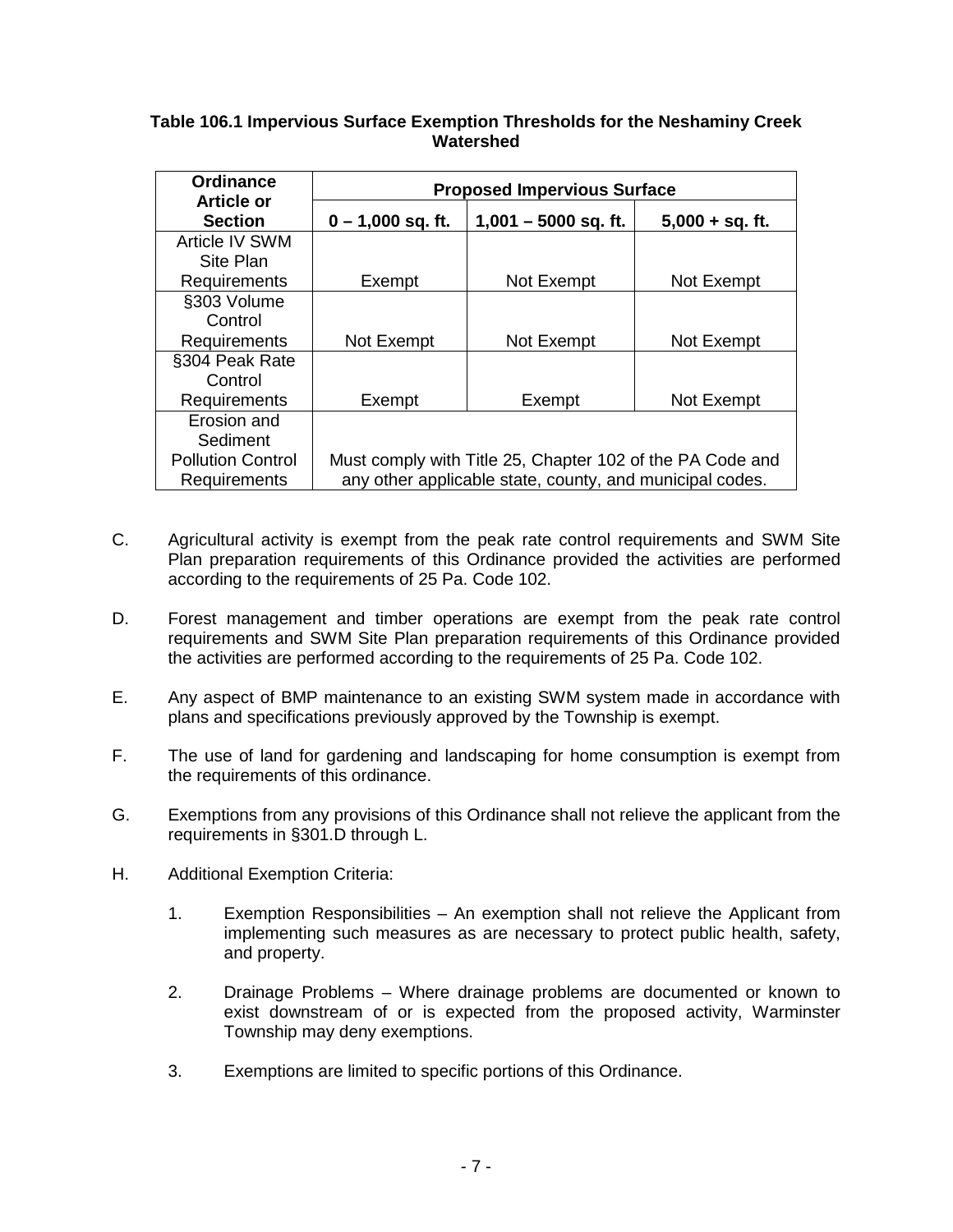- 4. HQ and EV Streams Warminster Township may deny exemptions in high quality (HQ) or exceptional value (EV) waters and Source Water Protection Areas (SWPA).
- 5. Maintenance Exemption Any maintenance to an existing stormwater management system made in accordance with plans and specifications approved by the Township Engineer or Warminster Township.

#### **§107. Repealer**

Any other Ordinance or Ordinance provision of Warminster Township inconsistent with any of the provisions of this Ordinance is hereby repealed to the extent of the inconsistency only.

#### **§108. Severability**

Should any section or provision of this Ordinance be declared invalid by a court of competent jurisdiction, such decision shall not affect the validity of any of the remaining provisions of this Ordinance.

#### **§109. Compatibility with Other Ordinance or Legal Requirements**

Approvals issued pursuant to this Ordinance do not relieve the Applicant of the responsibility to secure required permits or approvals for activities regulated by any other applicable code, rule, act, or ordinance.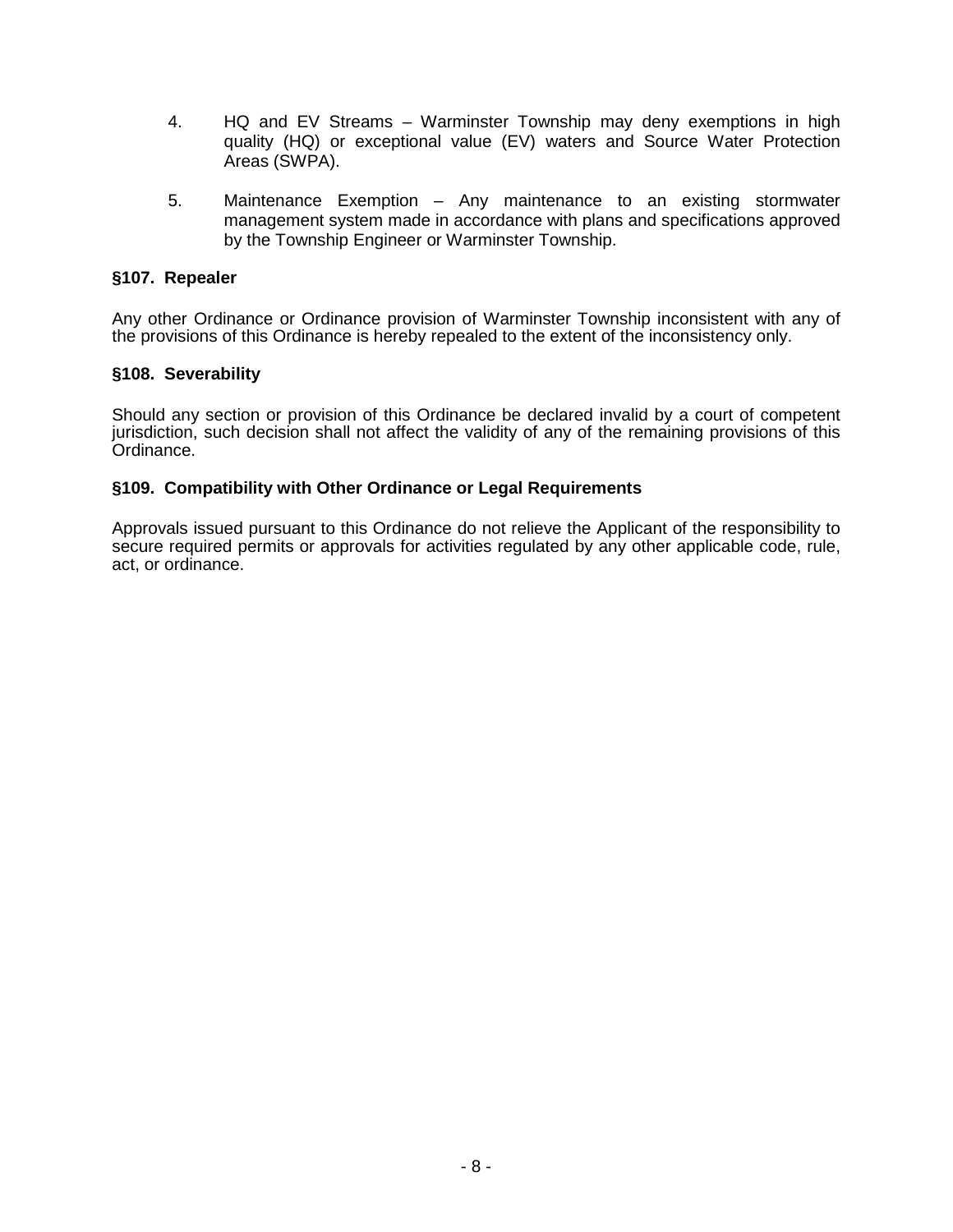## **ARTICLE II. DEFINITIONS**

#### **§201. Interpretation**

For the purposes of this Ordinance, certain terms and words used herein shall be interpreted as follows:

- A. Words used in the present tense include the future tense; the singular number includes the plural, and the plural number includes the singular; words of masculine gender include feminine gender; and words of feminine gender include masculine gender.
- B. The word "includes" or "including" shall not limit the term to the specific example, but is intended to extend its meaning to all other instances of like kind and character.
- C. The word "person" includes an individual, firm, association, organization, partnership, trust, company, corporation, unit of government, or any other similar entity.
- D. The words "shall" and "must" are mandatory; the words "may" and "should" are permissive.
- E. The words "used" or "occupied" include the words "intended, designed, maintained, or arranged to be used, occupied or maintained."

#### **§202. Definitions**

**Accelerated Erosion** – The removal of the surface of the land through the combined action of man's activity and the natural processes of a rate greater than would occur because of the natural process alone.

**Agricultural Activity** – Activities associated with agriculture such as agricultural cultivation, agricultural operation, and animal heavy use areas. This includes the work of producing crops including tillage, land clearing, plowing, disking, harrowing, planting, harvesting crops or pasturing and raising of livestock and installation of conservation measures. Construction of new buildings or impervious area is not considered an agricultural activity.

**Alteration** – As applied to land, a change in topography as a result of the moving of soil and rock from one location or position to another; also the changing of surface conditions by causing the surface to be more or less impervious as the result of changing the land cover including the water, vegetation and bare soil.

**Applicant** – A landowner, as herein defined, or agent of the landowner, who has filed an application for approval to engage in any Regulated Activity defined in §105 of this Ordinance.

**As-built Drawings** – Engineering or site drawings maintained by the Contractor as he constructs the project and upon which he documents the actual locations of the building components and changes to the original contract documents. These documents, or a copy of same, are turned over to the Qualified Professional, Township, and Township Engineer at the completion of the project.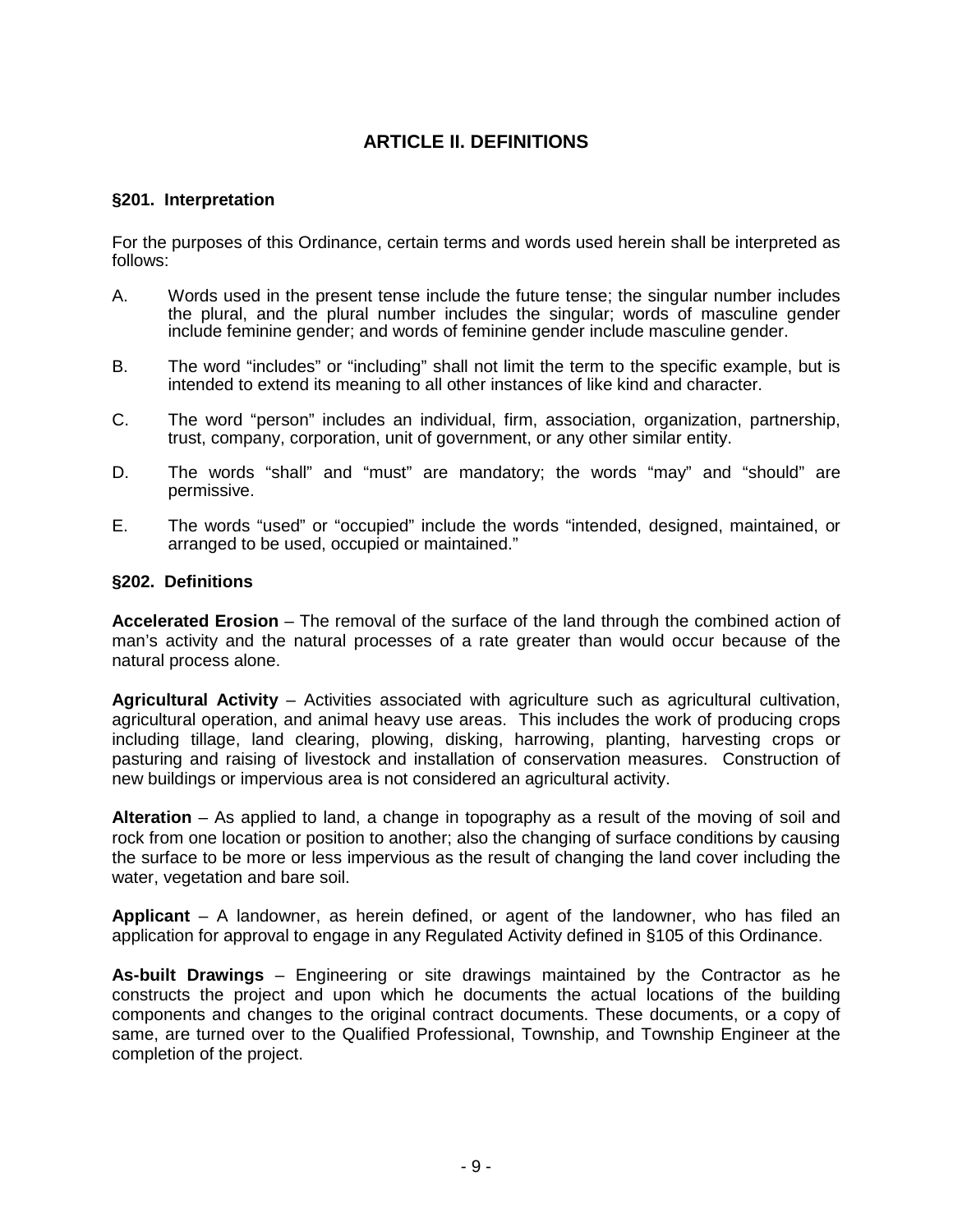**Bankfull** – The channel at the top-of-bank, or point from where water begins to overflow onto a floodplain.

**Base Flow** – Portion of stream discharge derived from groundwater; the sustained discharge that does not result from direct runoff or from water diversions, reservoir releases, piped discharges, or other human activities.

**Best Management Practices (BMP)** – Activities, facilities, designs, measures, or procedures used to manage stormwater impacts from regulated activities, to meet state water quality requirements, to promote groundwater recharge, and to otherwise meet the purposes of this Ordinance. Stormwater BMPs are commonly grouped into one of two broad categories or measures: "structural" or "nonstructural." In this Ordinance, nonstructural BMPs or measures refer to operational and/or behavior-related practices that attempt to minimize the contact of pollutants with stormwater runoff whereas structural BMPs or measures are those that consist of a physical device or practice that is installed to capture and treat stormwater runoff. Structural BMPs include, but are not limited to, a wide variety of practices and devices, from large-scale retention ponds and constructed wetlands, to small-scale underground treatment systems, infiltration facilities, filter strips, low impact design, bioretention, wet ponds, permeable paving, grassed swales, riparian or forested buffers, sand filters, detention basins, and manufactured devices. Structural stormwater BMPs are permanent appurtenances to the project site.

**Bioretention** – A stormwater retention area that utilizes woody and herbaceous plants and soils to remove pollutants before infiltration occurs.

**Buffer** – The area of land immediately adjacent to any stream, measured perpendicular to and horizontally from the top-of-bank on both sides of a stream (see Top-of-bank).

**Channel** – An open drainage feature through which stormwater flows. Channels include, but shall not be limited to, natural and man-made watercourses, swales, streams, ditches, canals, and pipes that convey continuously or periodically flowing water.

**Cistern** – An underground reservoir or tank for storing rainwater.

**Conservation District** – The Bucks County Conservation District.

**Culvert** – A pipe, conduit, or similar structure including appurtenant works which carries surface water under or through an embankment or fill.

**Curve Number** – Value used in the Soil Cover Complex Method. It is a measure of the percentage of precipitation which is expected to run off from the watershed and is a function of the soil, vegetative cover, and tillage method.

**Dam** – A man-made barrier, together with its appurtenant works, constructed for the purpose of impounding or storing water or another fluid or semifluid. A dam may include a refuse bank, fill or structure for highway, railroad or other purposes which impounds or may impound water or another fluid or semifluid.

**Department** – The Pennsylvania Department of Environmental Protection (PADEP).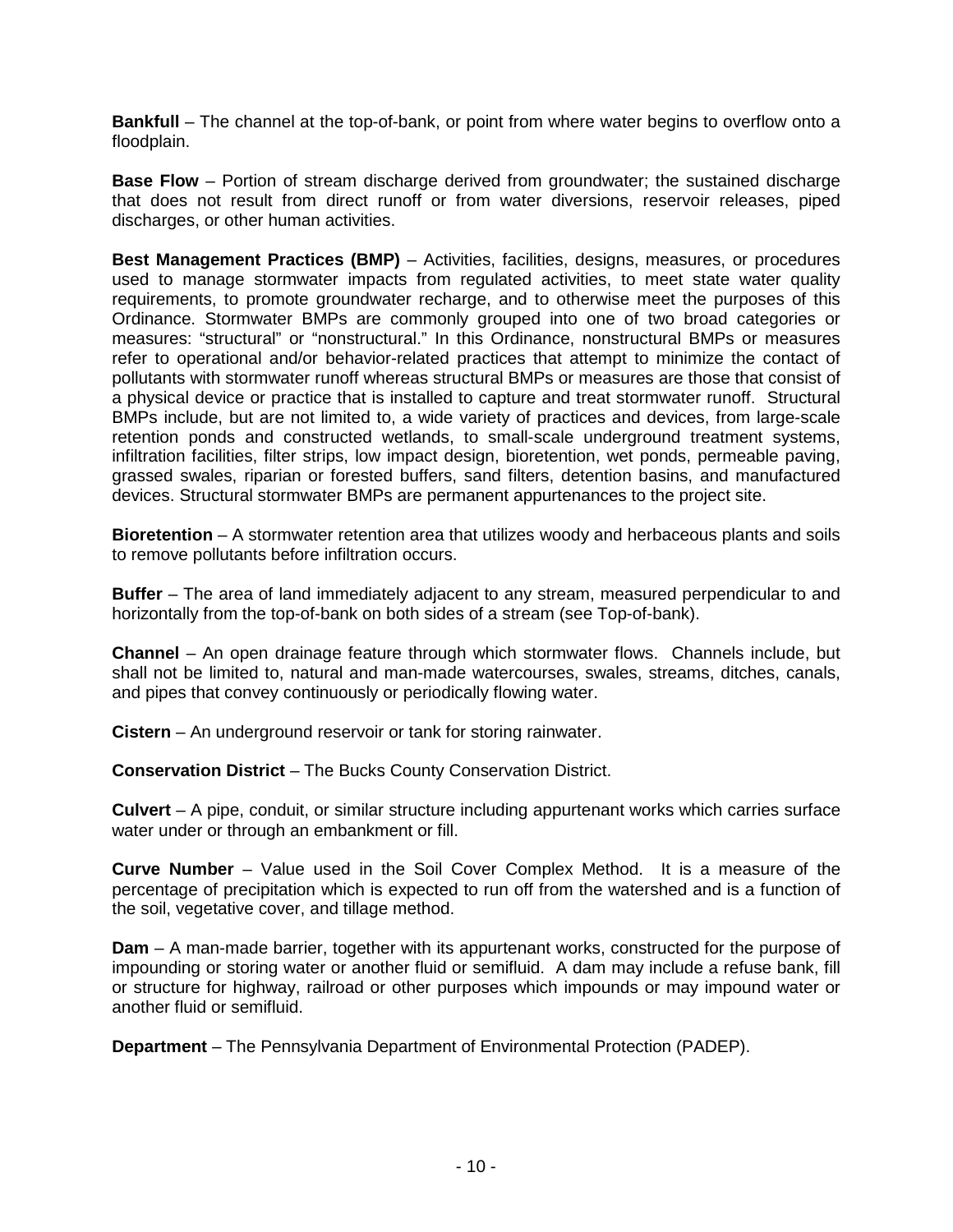**Designee** – The agent of Bucks County, the Bucks County Conservation District, and/or agent of the Governing Body involved with the administration, review, or enforcement of any provisions of this Ordinance by contract or memorandum of understanding.

**Design Professional (Qualified)** – A Pennsylvania Registered Professional Engineer, Registered Landscape Architect or Registered Professional Land Surveyor trained to develop stormwater management plans.

**Design Storm** – The magnitude and temporal distribution of precipitation from a storm event measured in probability of occurrence (e.g., five (5) year storm) and duration (e.g., twenty-four (24) hours), and used in the design and evaluation of stormwater management systems.

**Detention Basin** – An impoundment designed to collect and retard stormwater runoff by temporarily storing the runoff and releasing it at a predetermined rate. Detention basins are designed to drain completely soon after a rainfall event and become dry until the next rainfall event.

**Detention Volume** - The volume of runoff that is captured and released into the Waters of the Commonwealth at a controlled rate.

**Developer** – A person, partnership, association, corporation, or other entity, or any responsible person therein or agent thereof, that undertakes any regulated activity of this Ordinance.

**Development** – Any human-induced change to improved or unimproved real estate, whether public or private, including but not limited to land development, construction, installation, or expansion of a building or other structure, land division, street construction, drilling, and site alteration such as embankments, dredging, grubbing, grading, paving, parking or storage facilities, excavation, filling, stockpiling, or clearing. As used in this Ordinance, development encompasses both new development and redevelopment.

**Development Site** – The specific tract or parcel of land where any regulated activity set forth in §105 is planned, conducted or maintained.

**Diffused Drainage Discharge** – Drainage discharge that is not confined to a single point location or channel, including sheet flow or shallow concentrated flow.

**Discharge** – 1. (verb) To release water from a project, site, aquifer, drainage basin or other point of interest (verb); 2. (noun) The rate and volume of flow of water such as in a stream, generally expressed in cubic feet per second. See also Peak Discharge.

**Discharge Point** – The point of discharge for a stormwater facility.

**Disconnected Impervious Area (DIA)** – An impervious or impermeable surface that is disconnected from any stormwater drainage or conveyance system and is redirected or directed to a pervious area, which allows for infiltration, filtration, and increased time of concentration.

**Disturbed Areas** – Unstabilized land area where an earth disturbance activity is occurring or has occurred.

**Ditch** – A man-made waterway constructed for irrigation or stormwater conveyance purposes.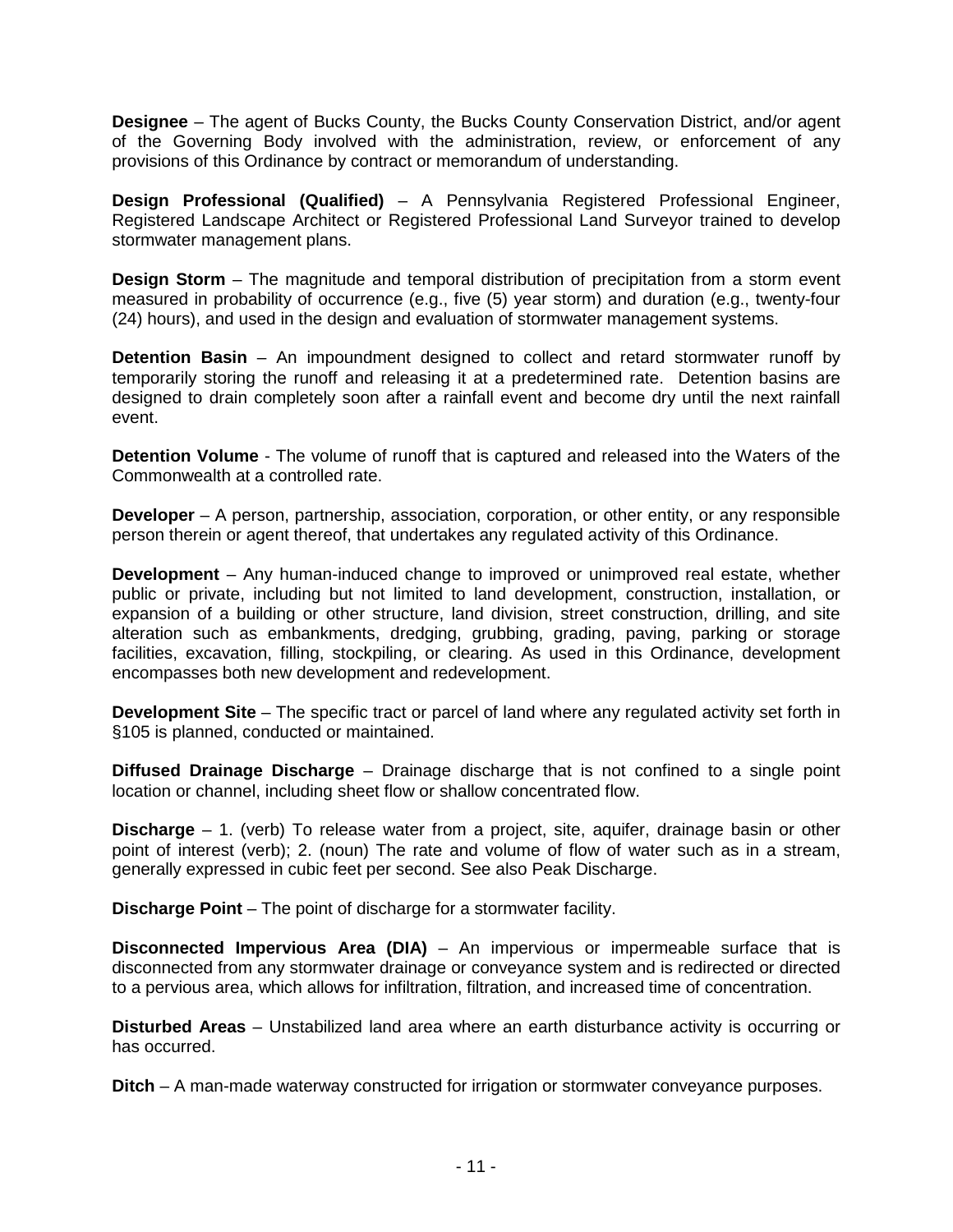**Drainage Conveyance Facility** – A stormwater management facility designed to transport stormwater runoff that includes channels, swales, pipes, conduits, culverts, and storm sewers.

**Drainage Easement** – A right granted by a landowner to a grantee, allowing the use of private land for stormwater management purposes without ownership of the soil.

**Drainage Permit** – A permit issued by Warminster Township after the SWM Site Plan has been approved.

**Earth Disturbance Activity** – A construction or other human activity that disturbs the surface of land, including, but not limited to, clearing and grubbing, grading, excavations, embankments, land development, agricultural plowing or tilling, timber harvesting activities, road maintenance activities, mineral extraction, and the moving, depositing, stockpiling, or storing of soil, rock or earth materials.

**Emergency Spillway** – A conveyance area that is used to pass peak discharge greater than the maximum design storm controlled by the stormwater facility.

**Encroachment** – A structure or activity that changes, expands or diminishes the course, current or cross section of a watercourse, floodway or body of water.

**Erosion** – The process by which the surface of the land, including water/stream channels, is worn away by water, wind, or chemical action.

**Erosion and Sediment Control Plan** – A site-specific plan identifying BMPs to minimize accelerated erosion and sedimentation. For agricultural plowing or tilling activities, the Erosion and Sediment Control Plan is that portion of a conservation plan identifying BMPs to minimize accelerated erosion and sedimentation.

**Exceptional Value Waters** – Surface waters of high quality which satisfy Pennsylvania Code Title 25 Environmental Protection, Chapter 93, Water Quality Standards, §93.4b(b) (relating to antidegradation).

**Existing Conditions** – The dominant land cover during the 5-year period immediately preceding a proposed Regulated Activity. If the initial condition of the site is undeveloped land, the land use shall be considered as "meadow" unless the natural land cover is proven to generate a lower curve number or Rational "c" value, such as forested lands.

**Existing Recharge Area** – Undisturbed surface area or depression where stormwater collects and a portion of which infiltrates and replenishes the groundwater.

**Existing Resources and Site Analysis Map –** A base map which identifies fundamental environmental site information including floodplains, wetlands, topography, vegetative site features, natural areas, prime agricultural land and areas supportive of endangered species**.** 

**Flood** – A temporary condition of partial or complete inundation of land areas from the overflow of streams, rivers, and other waters of the Commonwealth.

**Floodplain** – The area along a natural water course which is periodically overflowed by water therefrom and which has been designated by ordinance of Warminster Township pursuant to the Warminster Township Floodplain Ordinance and Map.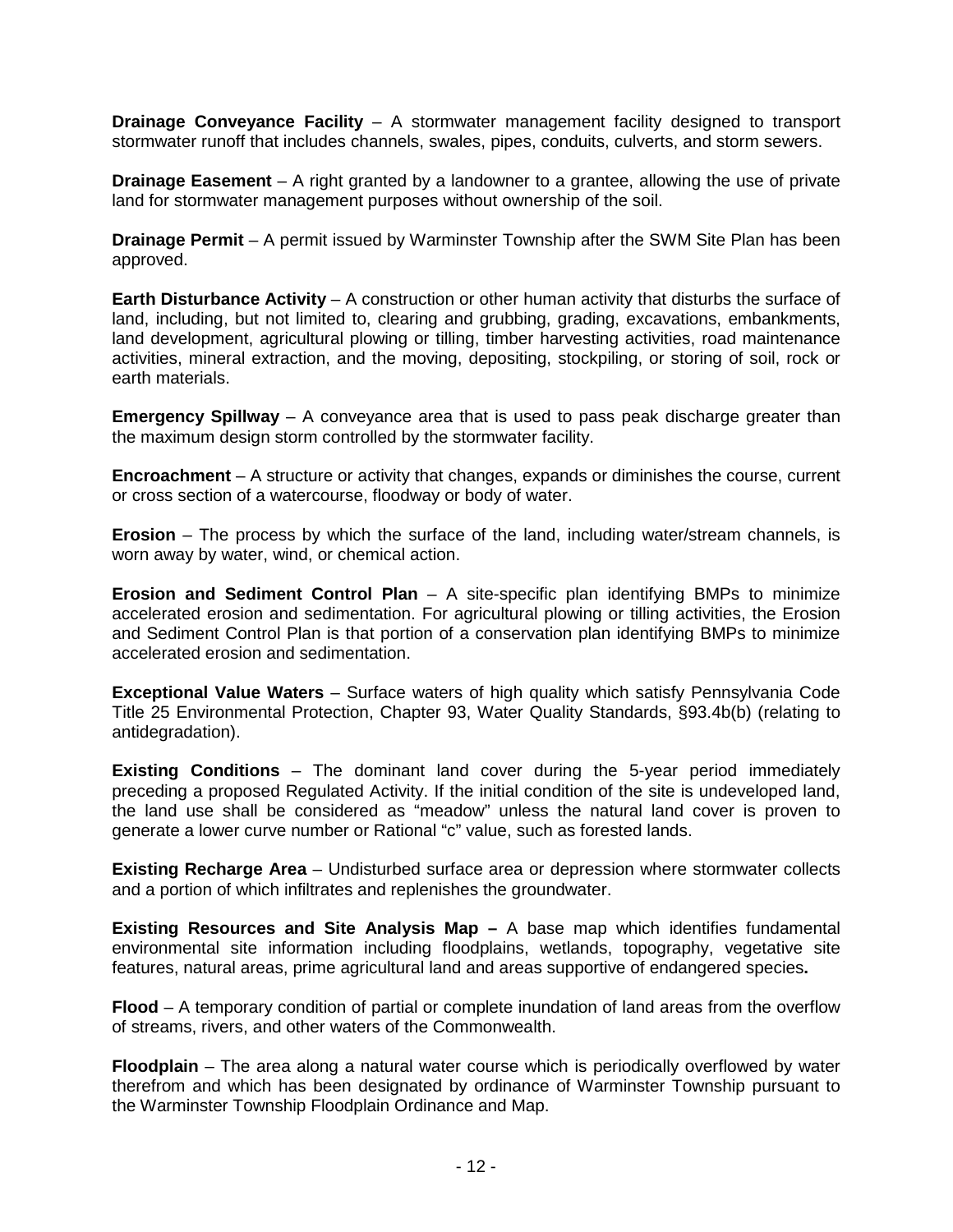**Floodway** – The channel of a river or other watercourse and the adjacent land areas that must be reserved in order to discharge the base flood without cumulatively increasing the water surface elevation more than a designated height.

**Forest Management/Timber Operations** – Planning and associated activities necessary for the management of forestland. These include timber inventory and preparation of forest management plans, silvicultural treatment, cutting budgets, logging road design and construction, timber harvesting, and reforestation.

**Freeboard** – A vertical distance between the elevation of the design high-water and the top of a dam, levee, tank, basin, swale, or diversion berm. The space is required as a safety margin in a pond or basin.

**Governing Body** – elected municipal officials of Warminster Township (e.g. Township Supervisors).

**Grade** – 1. (noun) A slope, usually of a road, channel or natural ground specified in percent and shown on plans as specified herein. 2. (verb) To finish the surface of a roadbed, the top of an embankment, or the bottom of excavation.

**Groundwater** – Water beneath the earth's surface that supplies wells and springs, and is often between saturated soil and rock.

**Groundwater Recharge** – The replenishment of existing natural underground water supplies from rain or overland flow.

**HEC-HMS** – The U.S. Army Corps of Engineers, Hydrologic Engineering Center (HEC) - Hydrologic Modeling System (HMS). This model was used to model the Neshaminy Creek watershed during the Act 167 Plan development and was the basis for the Standards and Criteria of this Ordinance.

**High Quality Waters** – Surface waters having quality which exceeds levels necessary to support propagation of fish, shellfish, and wildlife and recreation in and on the water by satisfying Pennsylvania Code Title 25 Environmental Protection, Chapter 93 Water Quality Standards, § 93.4b(a).

**Hot Spot** – An area where land use or activity generates highly contaminated runoff, with concentrations of pollutants in excess of those typically found in stormwater. Typical pollutant loadings in stormwater may be found in Chapter 8 Section 6 of the Pennsylvania Stormwater Best Management Practices Manual, Pennsylvania Department of Environmental Protection (PADEP) no. 363-0300-002 (2006). More information concerning hot spots may be found in §306.A of this Ordinance.

**Hydrograph** – A graph representing the discharge of water versus time for a selected point in the drainage system.

**Hydrologic Regime** – The hydrologic cycle or balance that sustains quality and quantity of stormwater, baseflow, storage, and groundwater supplies under natural conditions.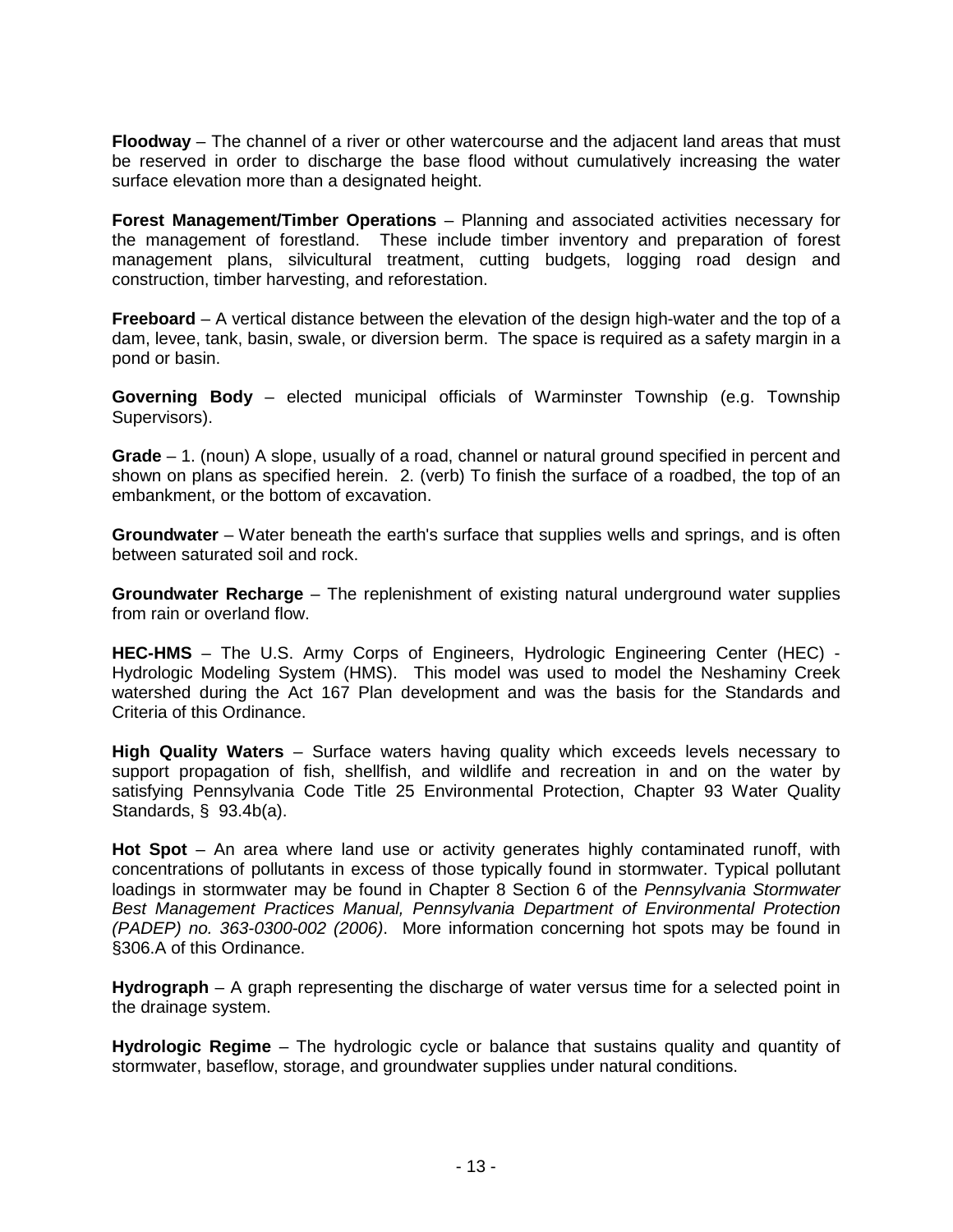**Hydrologic Soil Group** – A classification of soils by the Natural Resources Conservation Service, formerly the Soil Conservation Service, into four runoff potential groups. The groups range from A soils, which are very permeable and produce little runoff, to D soils, which are not very permeable and produce much more runoff.

**Impervious Surface** – Surfaces which do not absorb water and which prevent the infiltration of water into the ground. Any area which has been or is proposed to be modified from grass, dirt, vegetation, wooded, or groundcover, including but not limited to the area of all buildings, streets, parking areas, driveways, roads, sidewalks, swimming pools, and any areas in concrete, asphalt, porous pavers, packed stone, or other similar materials shall be considered impervious surfaces. Impervious surfaces also include other areas determined to be impervious by the Township Engineer.

**Impoundment** – A retention or detention basin designed to retain stormwater runoff and release it at a controlled rate.

**Infill development** – Development that occurs on smaller parcels that remain undeveloped but are within or very close proximity to urban or densely developed areas. Infill development usually relies on existing infrastructure and does not require an extension of water, sewer or other public utilities.

**Infiltration** – Movement of surface water into the soil, where it is absorbed by plant roots, evaporated into the atmosphere, or percolated downward to recharge groundwater.

**Infiltration Structures** – A structure designed to direct runoff into the ground (e.g., french drains, seepage pits, seepage trenches).

**Initial Abstraction** (Ia): The value used to calculate the volume or peak rate of runoff in the soil cover complex method. It represents the depth of rain retained on vegetation plus the depth of rain stored on the soil surface plus the depth of rain infiltrated prior to the start of runoff.

**Inlet** – The upstream end of any structure through which water may flow.

**Intermittent Stream** – A stream that flows only part of the time. Flow generally occurs for several weeks or months in response to seasonal precipitation or groundwater discharge.

**Karst** – A type of topography or landscape characterized by surface depressions, sinkholes, rock pinnacles/uneven bedrock surface, underground drainage, and caves. Karst is formed on carbonate rocks, such as limestone or dolomite.

**Land Development** – Any of the following activities:

- (i) The improvement of one (1) lot or two (2) or more contiguous lots, tracts, or parcels of land for any purpose involving:
	- a. A group of two (2) or more residential or nonresidential buildings, whether proposed initially or cumulatively, or a single nonresidential building on a lot or lots regardless of the number of occupants or tenure, or
	- b. The division or allocation of land or space, whether initially or cumulatively, between or among two (2) or more existing or prospective occupants by means of, or for the purpose of streets, common areas, leaseholds, condominiums, building groups, or other features;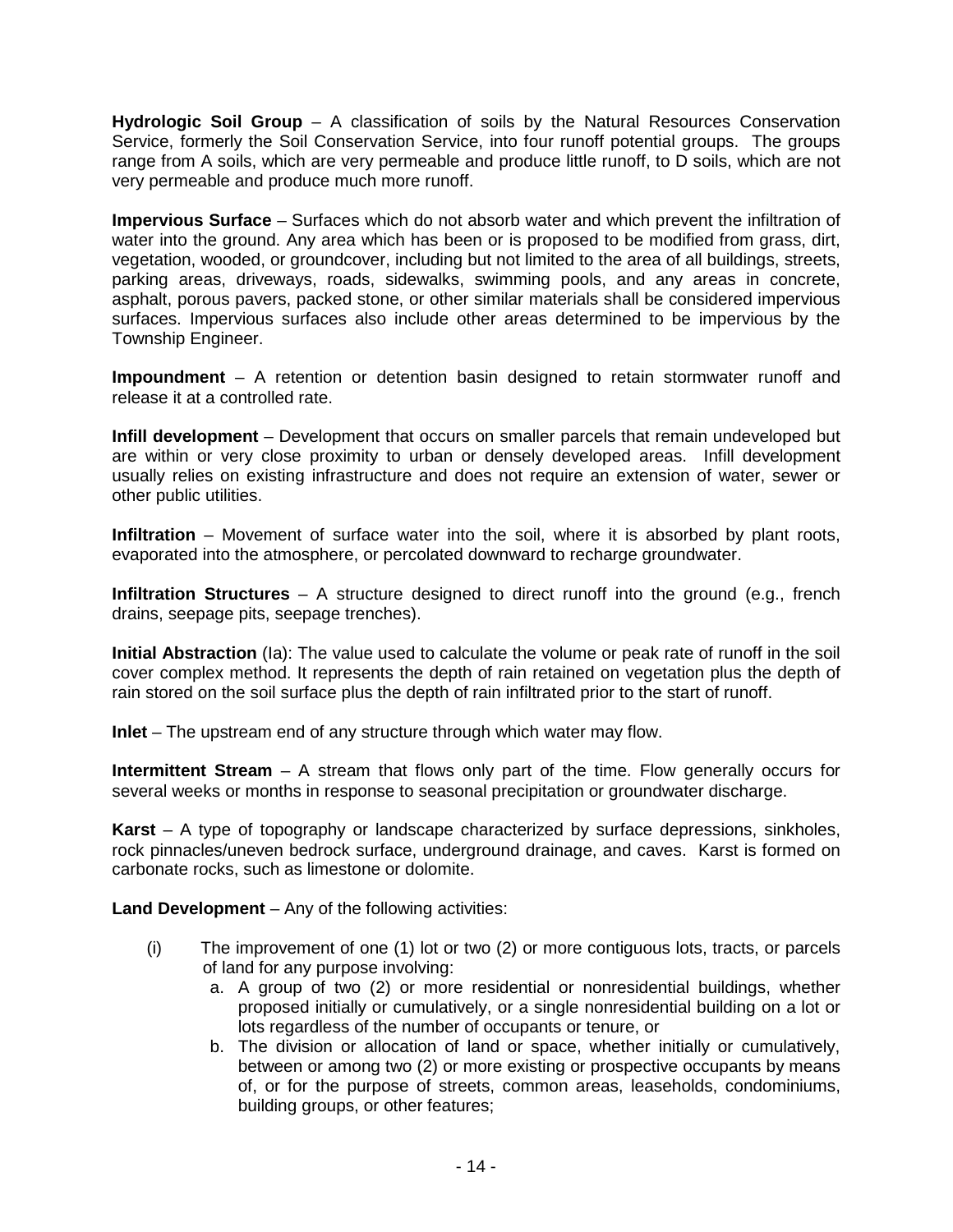(ii) A subdivision of land.

**Lot** – A designated parcel, tract or area of land established by a plat or otherwise as permitted by law and to be used, developed or built upon as a unit.

**Low Impact Development (LID) Practices** – Practices that will minimize proposed conditions runoff rates and volumes, which will minimize needs for artificial conveyance and storage facilities.

**Main Stem (Main Channel)** – Any stream segment or other runoff conveyance used as a reach in the Neshaminy Creek hydrologic model.

**Manning Equation (Manning Formula)** – A method for calculation of velocity of flow (e.g., feet per second) and flow rate (e.g., cubic feet per second) in open channels based upon channel shape, roughness, depth of flow and slope. "Open channels" may include closed conduits so long as the flow is not under pressure.

**Municipal Engineer** – A professional engineer licensed as such in the Commonwealth of Pennsylvania, duly appointed as the engineer for a municipality, planning agency or joint planning commission.

**Municipality** – Warminster Township, Bucks County, Pennsylvania.

**Natural Hydrologic Regime** (see Hydrologic Regime)

**Nonpoint Source Pollution** – Pollution that enters a water body from diffuse origins in the watershed and does not result from discernible, confined, or discrete conveyances.

**Nonstormwater Discharges** – Water flowing in stormwater collection facilities, such as pipes or swales, which is not the result of a rainfall event or snowmelt.

**NPDES** – National Pollutant Discharge Elimination System, the federal government's system for issuance of permits under the Clean Water Act, which is delegated to PADEP in Pennsylvania.

**NRCS** – Natural Resource Conservation Service (previously Soil Conservation Service).

**Outfall** – "Point source" as described in 40 CFR § 122.2 at the point where Warminster Township's storm sewer system discharges to surface waters of the Commonwealth.

**Outlet** – Points of water disposal to a stream, river, lake, tidewater or artificial drain.

**Parent Tract** – The parcel of land from which a land development or subdivision originates, determined from the date of municipal adoption of this ordinance.

**Peak Discharge** – The maximum rate of stormwater runoff at a given point and time resulting from a specific storm event.

**Penn State Runoff Model (PSRM)** – The computer-based hydrologic model developed at the Pennsylvania State University.

**Perennial Stream** – A stream which contains water at all times except during extreme drought.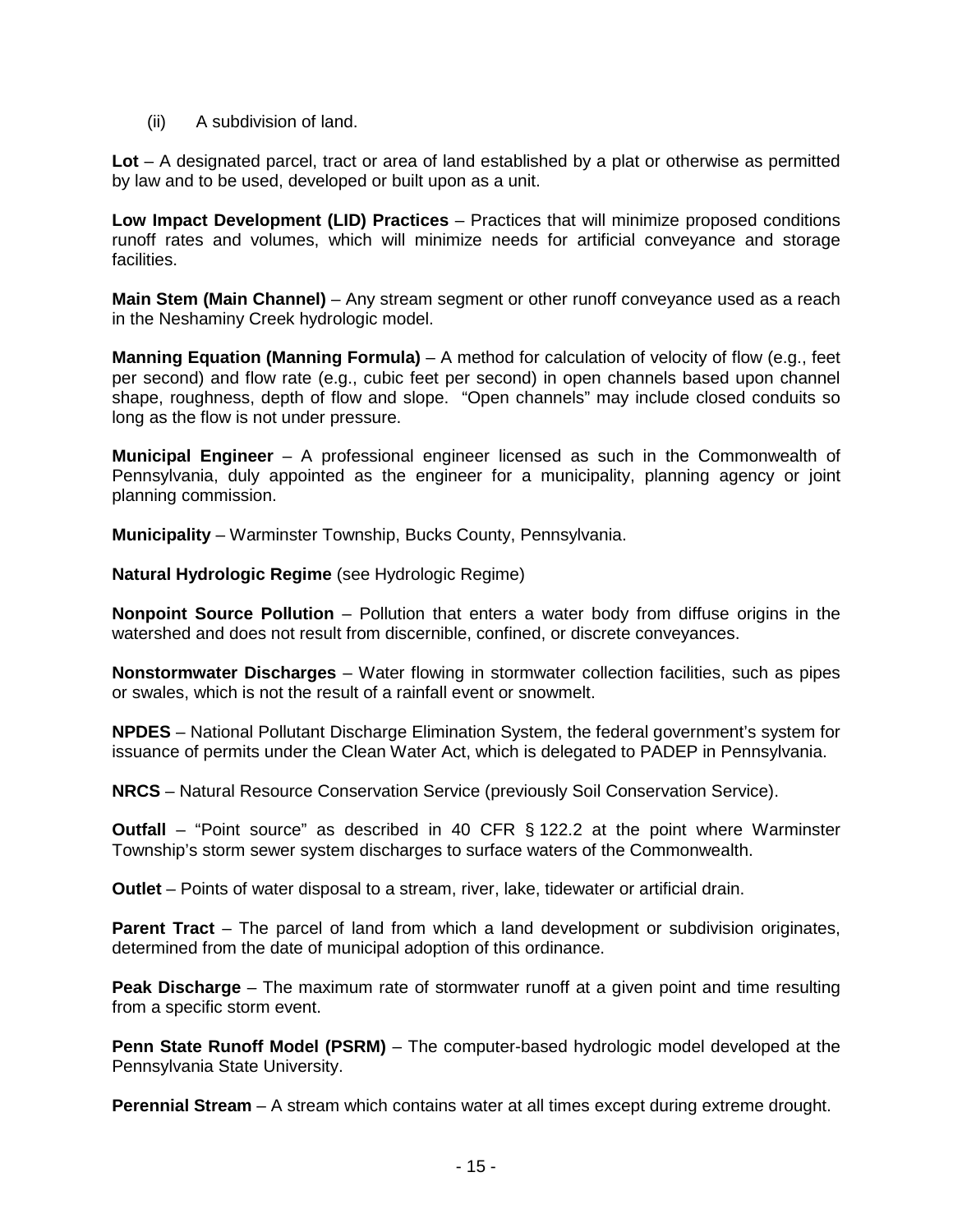**Pipe** – A culvert, closed conduit, or similar structure including appurtenances which conveys stormwater.

**Planning Commission** – The Planning Commission of Warminster Township, Bucks County, Pennsylvania.

**Point Source** – Any discernible, confined and discrete conveyance, including, but not limited to, any pipe, ditch, channel, tunnel, or conduit from which stormwater is or may be discharged, as defined in State regulations at 25 Pa. Code § 92.1.

**Post Construction –** Period after construction during which disturbed areas are stabilized, stormwater controls are in place and functioning and all proposed improvements in the approved land development plan are completed.

**Predevelopment** – (see Existing Condition)

**Pretreatment** – Techniques employed in stormwater BMPs to provide storage or filtering to trap coarse materials and other pollutants before they enter the storm sewer system, but not necessarily designed to meet the volume requirements of §303.

**Pervious Surface** – A surface that allows the infiltration of water into the ground.

**Project Site** – The specific area of land where any Regulated Activities in the municipality are planned, conducted or maintained.

**Qualified Professional** - Any person licensed by the Pennsylvania Department of State or otherwise qualified by law to perform the work required by the Ordinance.

**Rational Method** – A rainfall-runoff relation used to estimate peak flow.

**Recharge** – The replenishment of groundwater through the infiltration of rainfall, other surface waters, or land application of water or treated wastewater.

**Record Drawings** – Original documents revised to suit the as-built conditions and subsequently provided by the Engineer to the Client. The Engineer reviews the Contractor's as-built drawings against his/her own records for completeness, then either turns these over to the Client or transfers the information to a set of reproducibles, in both cases for the Client's permanent records. Record drawings are not the same as record plans submitted for recording with the County in accordance with the PA Municipalities Planning Code (Act 247).

**Redevelopment** – Any development that requires demolition or removal of existing structures or impervious surfaces at a site and replacement with new impervious surfaces. Maintenance activities such as top-layer grinding/milling and re-paving are not considered to be redevelopment and are not considered earth disturbance. Interior remodeling projects and tenant improvements are also not considered to be redevelopment. Utility trenches in streets are not considered redevelopment. The limit of disturbance for a utility trench shall be restricted to the trench width and include staging areas outside of an impervious surface.

**Regulated Activities** - Any earth disturbance activities or any activities that involve the alteration or development of land in a manner that may affect stormwater runoff.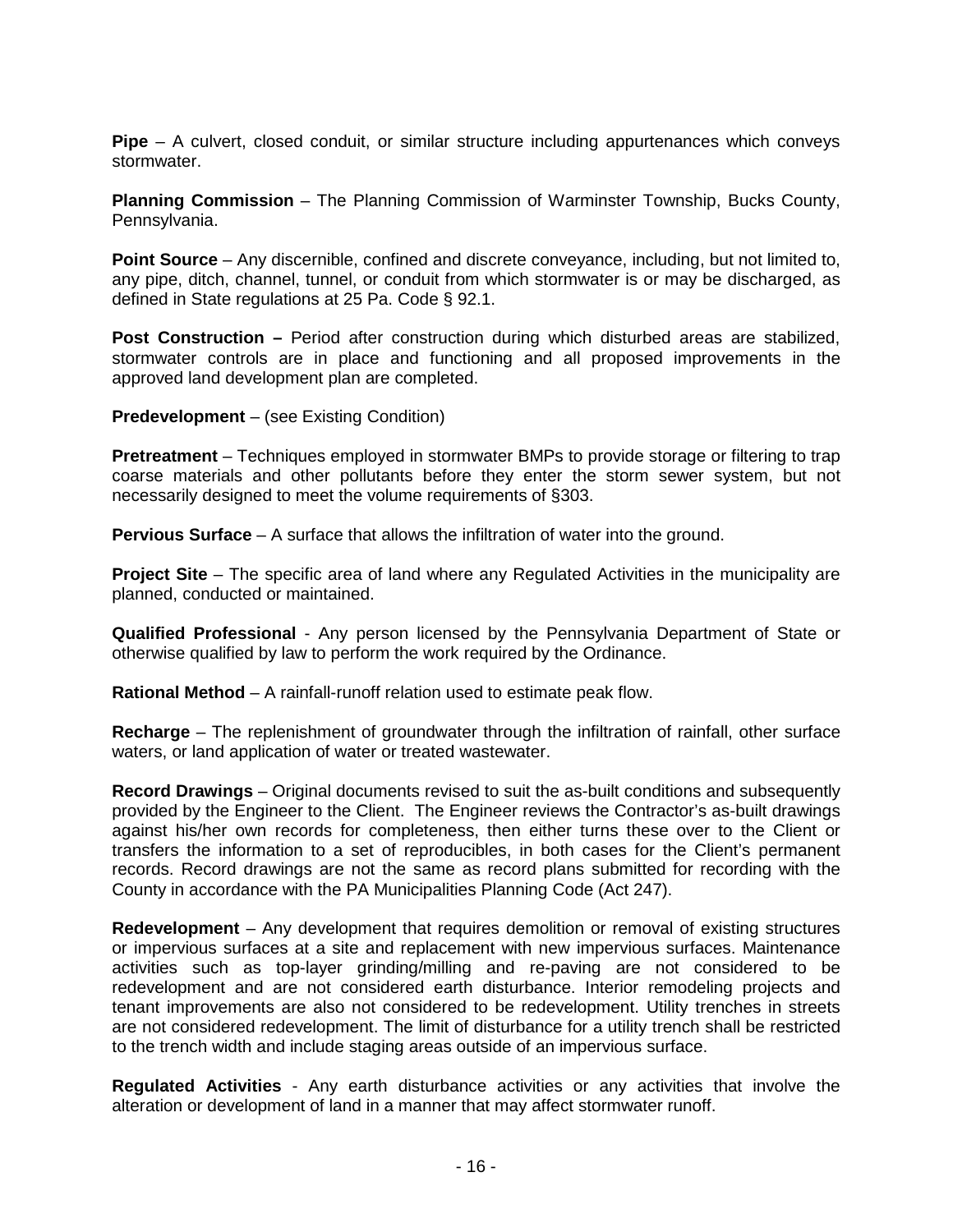**Regulated Earth Disturbance Activity - Activity involving earth disturbance subject to** regulation under 25 Pa. Code 92, 25 Pa. Code 102, or the Clean Streams Law. Earth disturbance activity one (1) acre or more with a point source discharge to surface waters of the Warminster Township storm sewer system, or five (5) acres or more regardless of the planned runoff. This includes earth disturbance on any portion of, or during any stage of, a larger common plan of development. For road maintenance activities, this only includes those activities involving twenty-five (25) acres or more earth disturbance.

**Release Rate** – The percentage of existing conditions peak rate of runoff from a site or subarea to which the proposed conditions peak rate of runoff must be controlled to protect downstream areas.

**Repaving** – Replacement of the impervious surface that does not involve reconstruction of an existing paved (impervious) surface.

**Replacement Paving** – Reconstruction of and full replacement of an existing paved (impervious) surface.

**Retention Basin** – A structure in which stormwater is stored and not released during the storm event. Retention basins are designed for infiltration purposes and do not have an outlet. The retention basin must infiltrate stored water in 3 days or less.

**Retention Volume/Removed Runoff** – The volume of runoff that is captured and not released directly into the surface waters of the Commonwealth during or after a storm event.

**Return Period** – The probability an event will occur in any given year. Typically displayed as a whole number, e.g. twenty-five (25) year event, and represents the inverse of the frequency of that event. For example, the twenty-five (25) year return period rainfall gives the probability, 1/25 or four (4) percent, which that size storm will occur in any given year.

**Road Maintenance** – Earth disturbance activities within the existing road cross-section, such as grading and repairing existing unpaved road surfaces, cutting road banks, cleaning or clearing drainage ditches and other similar activities.

**Roof Drains** – A drainage conduit or pipe that collects water runoff from a roof and leads it away from the structure.

**Runoff** – Any part of precipitation that flows over the land surface.

**SALDO** – Subdivision and Land Development Ordinance.

**Sediment** - Soils or other materials, both mineral and organic, transported by surface water as a product of erosion.

**Sediment Pollution** – The placement, discharge or any other introduction of sediment into the Waters of the Commonwealth.

**Sedimentation** – The process by which mineral or organic matter is accumulated or deposited by the movement of water or air.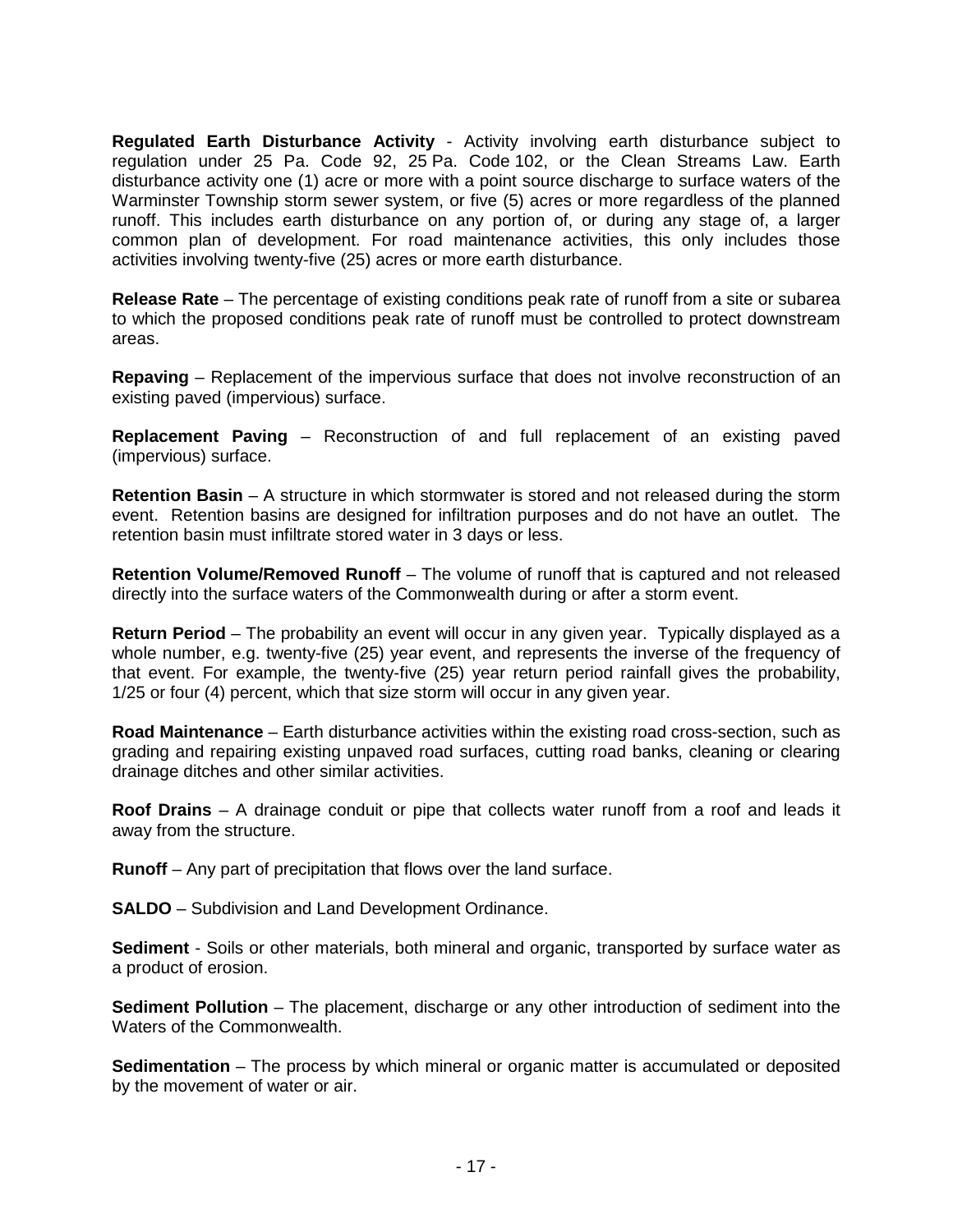**Seepage Pit/Seepage Trench** – An area of excavated earth filled with loose stone or similar coarse material, into which surface water is directed for infiltration into the underground water. More information on Seepage Pits may be found in the PA BMP Manual, December 2006, Chapter 6, Section 4.

**Separate Storm Sewer System** – A conveyance or system of conveyances (including roads with drainage systems, municipal streets, catch basins, curbs, gutters, ditches, man-made channels or storm drains) primarily used for collecting and conveying stormwater runoff.

**Shallow Concentrated Flow** – Stormwater runoff flowing in shallow, defined ruts prior to entering a defined channel or waterway.

**Sheet Flow** – A flow process associated with broad, shallow water movement on sloping ground surfaces that is not channelized or concentrated.

**Soil Cover Complex Method** – A method of runoff computation developed by the NRCS that is based on relating soil type and land use/cover to a runoff parameter called a Curve Number (CN).

**Source Water Protection Areas (SWPA)** – The zone through which contaminants, if present, are likely to migrate and reach a drinking water well or surface water intake.

**Special Protection Subwatersheds** – Watersheds that have been designated in Pennsylvania Code Title 25 Environmental Protection, Chapter 93 Water Quality Standards as exceptional value (EV) or high quality (HQ) waters.

**Spillway** – A conveyance that is used to pass the peak discharge of the maximum design storm that is controlled by the stormwater facility.

**State Water Quality Requirements** – The regulatory requirements to protect, maintain, reclaim, and restore water quality under Title 25 of the Pennsylvania Code and the Clean Streams Law, including:

- A. Each stream segment in Pennsylvania has a "designated use," such as "cold water fishery" or "potable water supply," which are listed in Chapter 93. These uses must be protected and maintained, under State regulations.
- B. "Existing uses" are those attained as of November 1975, regardless of whether they have been designated in Chapter 93. Regulated earth disturbance activities must be designed to protect and maintain existing uses and maintain the level of water quality necessary to protect those uses in all streams, and to protect and maintain water quality in special protection streams.
- C. Water quality involves the chemical, biological and physical characteristics of surface water bodies. After regulated earth disturbance activities are complete, these characteristics can be impacted by addition of pollutants such as sediment, and change in habitat through increased flow volumes and/or rates as a result of changes in land surface area from those activities. Therefore, permanent discharges to surface waters must be managed to protect the stream bank, streambed, and structural integrity of the waterway to prevent these impacts.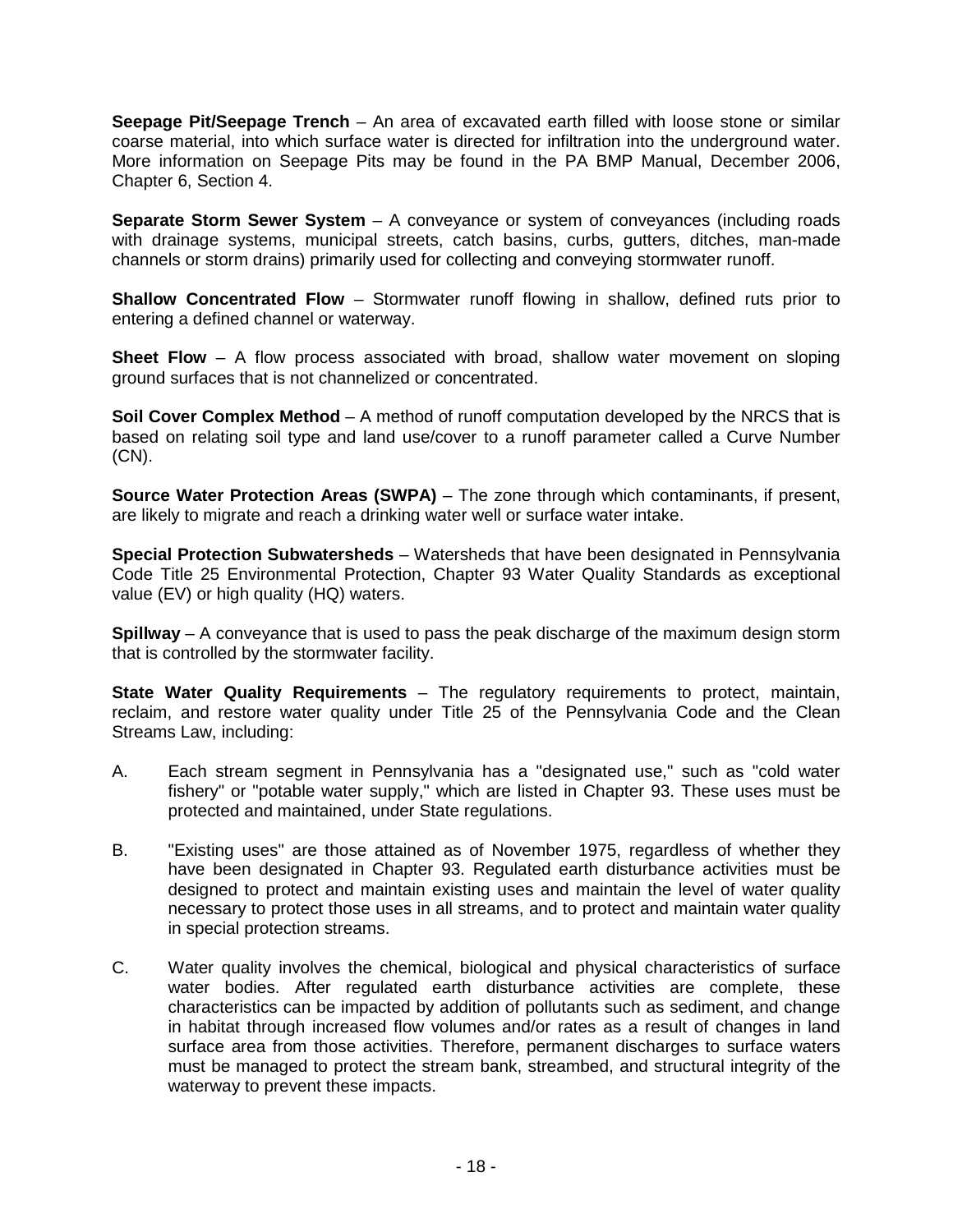**Storm Frequency** – The number of times that a given storm "event" occurs or is exceeded on the average in a stated period of years. See "Return Period".

**Storm Sewer** – A system of pipes or other conduits and/or open channels that convey intercepted runoff and stormwater from other sources, but excludes domestic sewage and industrial wastes.

**Stormwater** – The surface runoff generated by precipitation reaching the ground surface.

**Stormwater Management Best Management Practices** – Is abbreviated as **BMPs** or **SWM BMPs** throughout this Ordinance.

**Stormwater Management Facility** – Any structure, natural or man-made, that, due to its condition, design, or construction, conveys, stores, or otherwise affects stormwater runoff quality, rate or quantity. Typical stormwater management facilities include, but are not limited to, detention and retention basins, open channels, storm sewers, pipes, and infiltration structures.

**Stormwater Management Plan** – The watershed plan, known as the "Neshaminy Creek Watershed Act 167 Stormwater Management Plan," for managing those land use activities that will influence stormwater runoff quality and quantity and that would impact the Neshaminy Creek Watershed adopted by Bucks and Montgomery Counties as required by the Act of October 4, 1978, P.L. 864 (Act 167).

**Stormwater SWM Site Plan** – The plan prepared by the Applicant or his representative indicating how stormwater runoff will be managed at the particular site of interest according to this Ordinance.

**Stream** – A flow of water in a natural channel or bed, as a brook, rivulet, or a small river.

**Stream Buffer** – The land area adjacent to each side of a stream, essential to maintaining water quality. (See Buffer)

**Stream Enclosure** – A bridge, culvert, or other structure in excess of one hundred (100) feet in length upstream to downstream which encloses a regulated Water of the Commonwealth.

**Streambank Erosion** – The widening, deepening, or headward cutting of channels and waterways, caused by stormwater runoff or bankfull flows.

**Subarea (Subwatershed)** – The smallest drainage unit of a watershed for which stormwater management criteria have been established in the Stormwater Management Plan.

**Subdivision** – The division or redivision of a lot, tract, or parcel of land by any means into two (2) or more lots, tracts, parcels, or other divisions of land including changes in existing lot lines for the purpose, whether immediate or future, of lease, partition by the court for distribution to heirs or devisees, transfer of ownership, or building or lot development, provided the subdivision by lease of land for agricultural purposes into parcels of more than ten (10) acres, not involving any new street or easement of access or any residential dwelling, shall be exempted.

**Surface Waters of the Commonwealth** – Any and all rivers, streams, creeks, rivulets, impoundments, ditches, watercourses, storm sewers, lakes, dammed water, wetlands, ponds,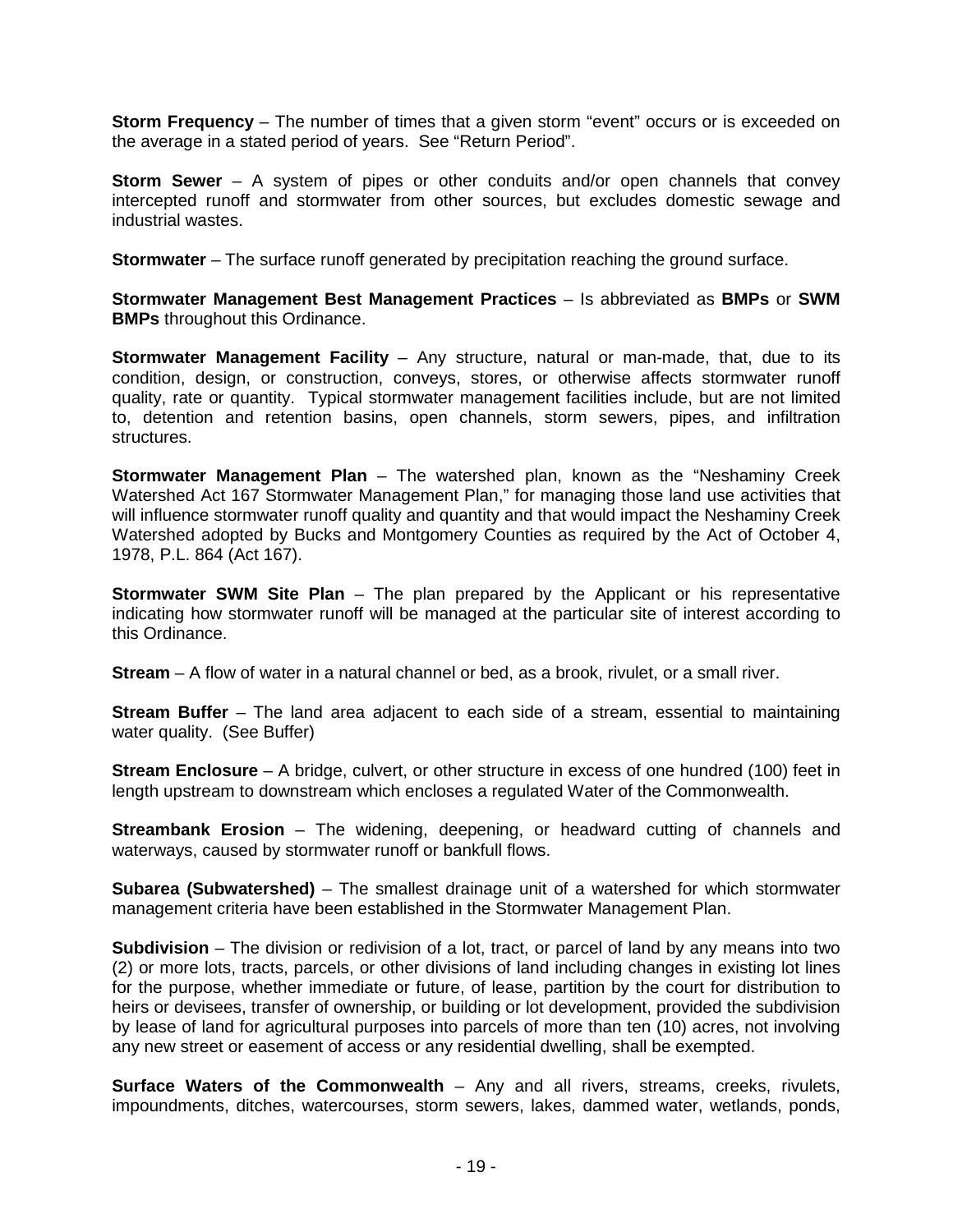springs, and all other bodies or channels of conveyance of surface waters, or parts thereof, whether natural or artificial, within or on the boundaries of the Commonwealth of Pennsylvania.

**Swale** – A low lying stretch of land that gathers or carries surface water runoff.

**SWM Site Plan** – The documentation of the stormwater management system to be used for a given development site, the contents of which are established in §402.

**Timber Operations** – See Forest Management.

**Time-of-Concentration (Tc)** – The time required for surface runoff to travel from the hydraulically most distant point of the watershed to a point of interest within the watershed. This time is the combined total of overland flow time and flow time in pipes or channels, if any.

**Top-of-Bank** – Highest point of elevation in a stream channel cross-section at which a rising water level just begins to flow out of the channel and over the floodplain.

**Total Site Area –** The area of a site that is to be disturbed and all onsite areas, whether disturbed or undisturbed, that will drain to a proposed stormwater management facility.

**Township Engineer** – A professional engineer licensed as such in the Commonwealth of Pennsylvania, duly appointed as the municipal engineer for Warminster Township.

**Vegetated swale** – A natural or man-made waterway, usually broad and shallow, covered with erosion-resistant grasses, used to convey surface water.

**Vernal Pool** – Seasonal depressional wetlands that are covered by shallow water for variable periods from winter to spring, but may be completely dry for most of the summer and fall.

**Watercourse** – A channel or conveyance of surface water having a defined bed and banks, whether natural or artificial, with perennial or intermittent flow.

**Waters of the Commonwealth** – Any and all rivers, streams, creeks, rivulets, ditches, watercourses, storm sewers, lakes, dammed water, wetlands, ponds, springs, and all other bodies or channels of conveyance of surface and underground water, or parts thereof, whether natural or artificial, within or on the boundaries of the Commonwealth.

**Watershed** – Region or area drained by a river, watercourse, or other body of water, whether natural or artificial.

**Wet Basin** – Pond for urban runoff management that is designed to detain urban runoff and always contains water.

**Wetland** – Those areas that are inundated or saturated by surface or groundwater at a frequency and duration sufficient to support, and that under normal circumstances do support, a prevalence of vegetation typically adapted for life in saturated soil conditions. Wetlands generally include swamps, marshes, bogs, fens, and similar areas.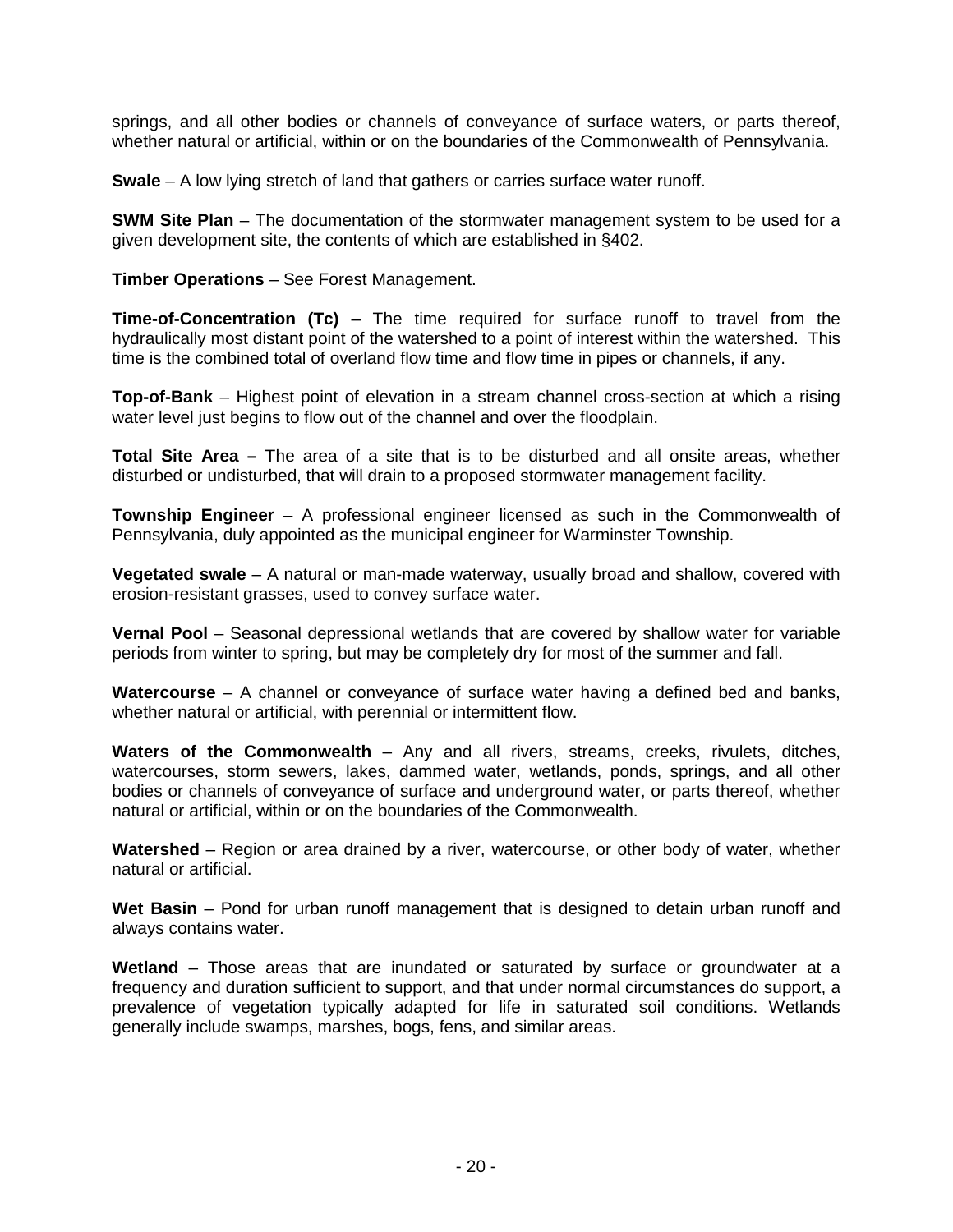## **ARTICLE III. STORMWATER MANAGEMENT**

#### **§301. General Requirements**

- A. Applicants proposing Regulated Activities in the Neshaminy Creek watershed that do not fall under the exemption criteria shown in §106 shall submit a Stormwater Management (SWM) Site Plan consistent with the Neshaminy Creek Watershed SWM Plan to Warminster Township for review. The SWM criteria of this Ordinance shall apply to the total proposed development even if development is to take place in stages. Preparation and implementation of an approved SWM Site Plan is required. No Regulated Activities shall commence until Warminster Township issues written approval of a SWM Site Plan, which demonstrates compliance with the requirements of this Ordinance.
- B. SWM Site Plans approved by Warminster Township, in accordance with Article IV, shall be on-site throughout the duration of the Regulated Activity.
- C. Warminster Township may, after consultation with the Department of Environmental Protection (PADEP), approve measures for meeting the state water quality requirements other than those in this Ordinance, provided that they meet the minimum requirements of, and do not conflict with, state law including but not limited to the Clean Streams Law.
- D. For all regulated earth disturbance activities, Erosion and Sediment (E&S) Control Best Management Practices (BMPs) shall be designed, implemented, operated, and maintained during the Regulated Earth Disturbance Activities (e.g., during construction) to meet the purposes and requirements of this Ordinance and to meet all requirements under Title 25 of the Pennsylvania Code and the Clean Streams Law. Various BMPs and their design standards are listed in the Erosion and Sediment Pollution Control Program Manual, No. 363-2134-008 (April 15, 2000), as amended and updated.
- E. For all Regulated Activities, implementation of the volume controls in §303 of this Ordinance is required.
- F. Impervious areas:
	- 1. The measurement of impervious areas shall include all of the impervious areas in the total proposed development even if development is to take place in stages.
	- 2. For development taking place in stages, the entire development plan must be used in determining conformance with this Ordinance.
	- 3. For projects that add 5,000 or more square feet of impervious area to a parcel, the total impervious area on the parcel is subject to the requirements of this Ordinance. For projects that add less than 5,000 square feet of impervious area to a parcel, only the additional impervious area on the parcel is subject to the requirements of this Ordinance, as specified in Table 106.1.
- G. Stormwater flows onto adjacent property shall not be created, increased, decreased, relocated, or otherwise altered without written approval of the adjacent property owner(s) from the developer. Such stormwater flows shall be subject to the requirements of this Ordinance.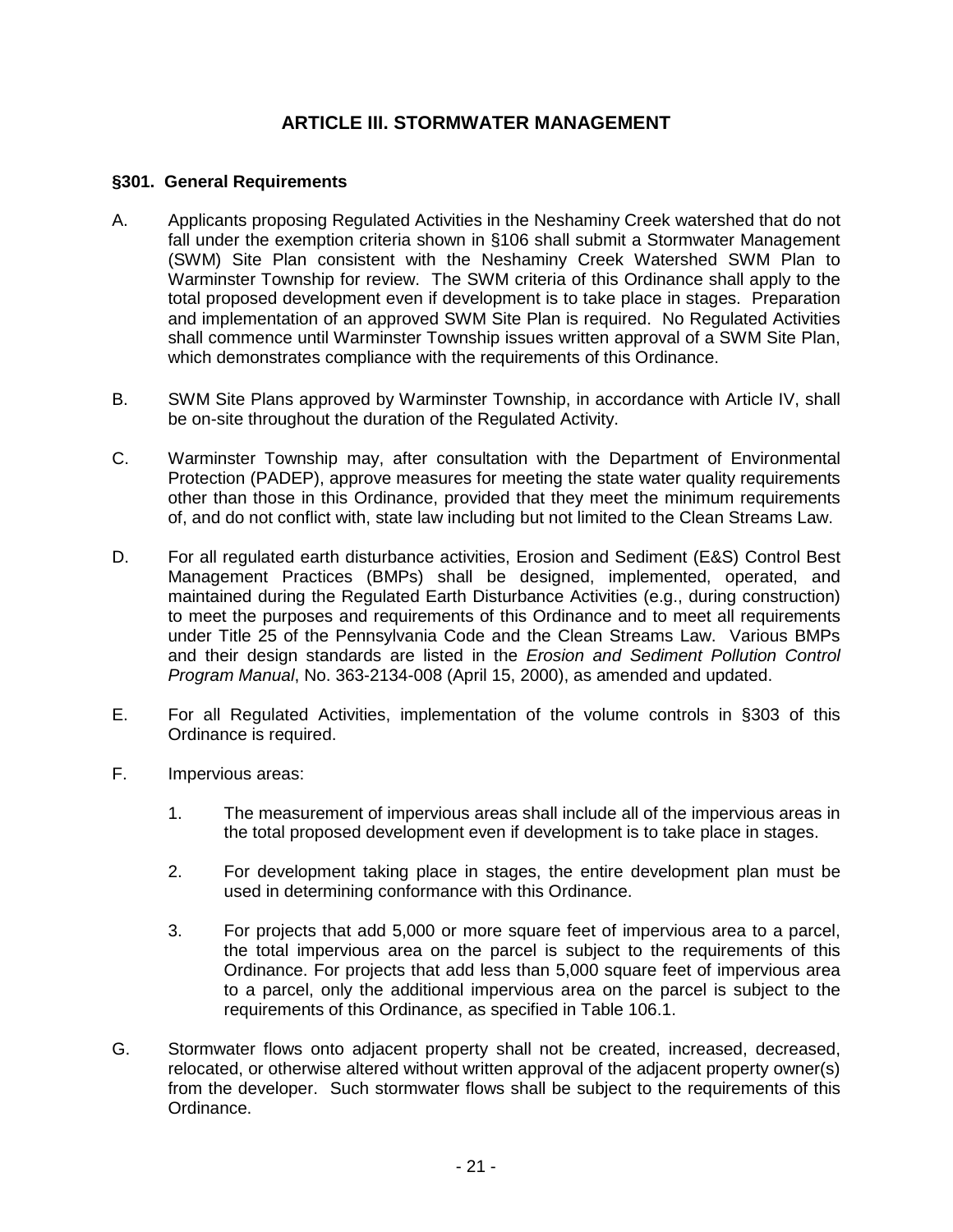- H. All Regulated Activities shall include such measures as necessary to:
	- 1. Protect health, safety, and property;
	- 2. Meet the water quality goals of this Ordinance by implementing measures to:
		- a. Minimize disturbance to floodplains, wetlands, and wooded areas.
		- b. Create, maintain, repair or extend riparian buffers.
		- c. Avoid erosive flow conditions in natural flow pathways.
		- d. Minimize thermal impacts to waters of this Commonwealth.
		- e. Disconnect impervious surfaces (i.e. Disconnected Impervious Areas, DIAs) by directing runoff to pervious areas, wherever possible.
	- 3. To the maximum extent practicable, incorporate the techniques for Low Impact Development Practices (e.g. protecting existing trees, reducing area of impervious surface, cluster development, and protecting open space) described in the Pennsylvania Stormwater Best Management Practices Manual, Pennsylvania Department of Environmental Protection (PADEP) no. 363-0300- 002 (2006).
- I. Infiltration BMPs should be spread out, made as shallow as practicable, and located to maximize the use of natural on-site infiltration features while still meeting the other requirements of this Ordinance.
- J. The design of all facilities over karst shall include an evaluation of measures to minimize the risk of adverse effects.
- K. Storage facilities should completely drain both the volume control and rate control capacities over a period of time not less than 24 and not more than 72 hours from the end of the design storm.
- L. The design storm volumes to be used in the analysis of peak rates of discharge should be obtained from the Precipitation-Frequency Atlas of the United States, Atlas 14, Volume 2, Version 3.0, U.S. Department of Commerce, National Oceanic and Atmospheric Administration (NOAA), National Weather Service, Hydrometeorological Design Studies Center, Silver Spring, Maryland. NOAA's Atlas 14 can be accessed at http://hdsc.nws.noaa.gov/hdsc/pfds/
- M. For all regulated activities, SWM BMPs shall be designed, implemented, operated, and maintained to meet the purposes and requirements of this Ordinance and to meet all requirements under Title 25 of the Pennsylvania Code, the Clean Streams Law, and the Storm Water Management Act.
- N. Various BMPs and their design standards are listed in the Pennsylvania Stormwater Best Management Practices Manual (PA BMP Manual).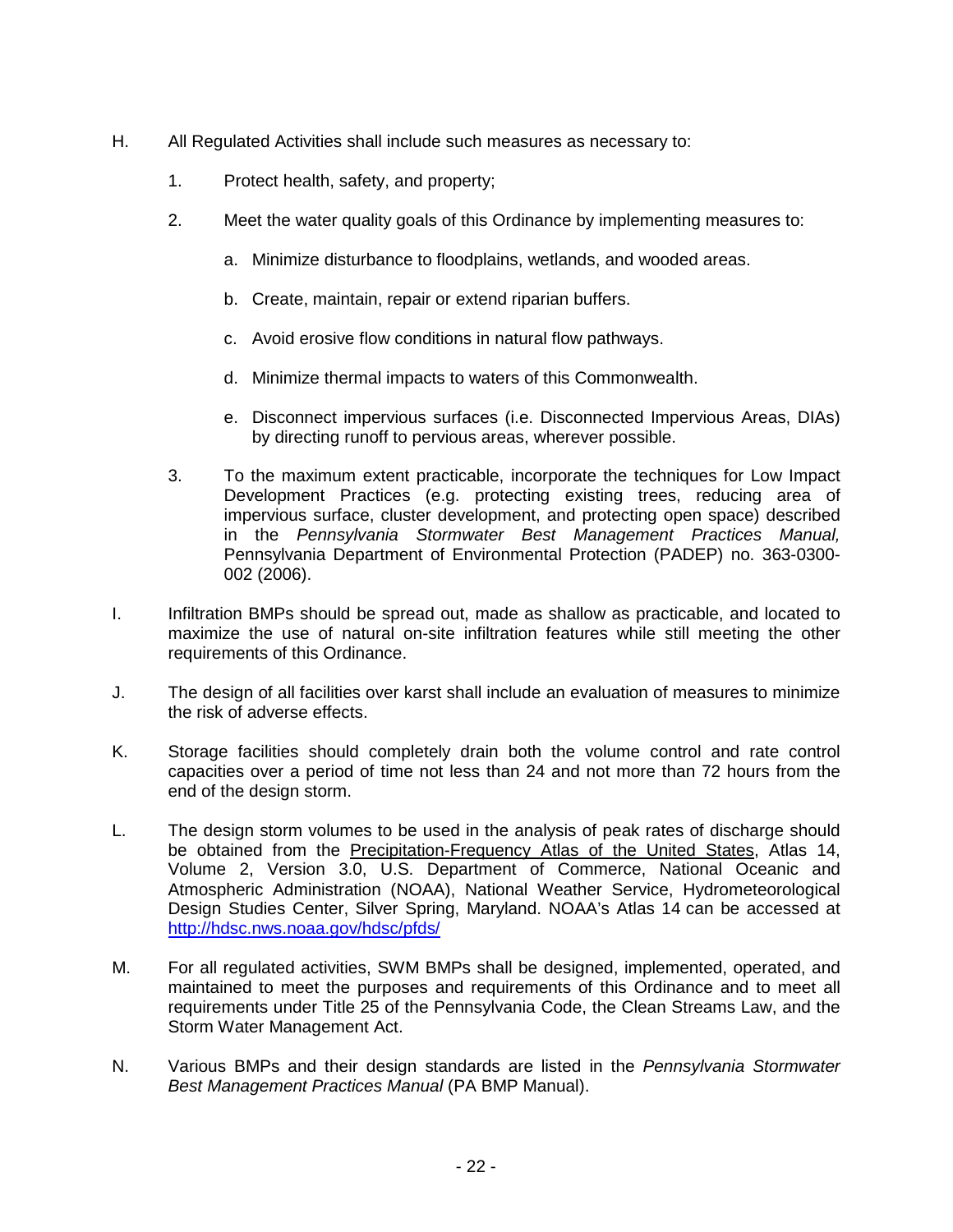#### **§302. Permit Requirements by Other Governmental Entities**

Approvals issued and actions taken under this Ordinance do not relieve the Applicant of the responsibility to secure required permits or approvals for activities regulated by any other code, law, regulation or Ordinance.

#### **§303. Volume Control**

Volume controls will mitigate increased runoff impacts, protect stream channel morphology, maintain groundwater recharge, and contribute to water quality improvements. Stormwater runoff volume control methods are based on the net change in runoff volume for the two-year storm event.

Volume controls shall be implemented using the Design Storm Method in subsection A or the Simplified Method in subsection B below. For Regulated Activities equal to or less than one (1) acre, this Ordinance establishes no preference for either methodology; therefore, the applicant may select either methodology on the basis of economic considerations, the intrinsic limitations of the procedures associated with each methodology, and other factors. All regulated activities greater than one (1) acre must use the Design Storm Method in subsection C below. For small projects that propose 1,000 square feet or less of impervious, subsection D should be used.

- A. **Design-Storm Method (Any Regulated Activity):** This method requires detailed modeling based on site conditions. For modeling assumptions refer to §305.A.
	- 1. Post-development total runoff should not be increased from pre-development total runoff for all storms equal to or less than the 2-year 24-hour duration precipitation.
	- 2. The following applies in order to estimate the increased volume of runoff for the 2-year 24-hour duration precipitation event:

To calculate the runoff volume (cubic feet) for existing site conditions (predevelopment) and for the proposed developed site conditions (postdevelopment), it is recommended to use the soil cover complex method as shown on the following page. The calculated volume shall be either reused, evapotranspired, or infiltrated through structural or nonstructural means.

#### Soil Cover Complex Method:

Step 1: Runoff (in) =  $Q = (P - 0.2S)^{2} / (P + 0.8S)$  where

 $P = 2$ -year Rainfall (in)

 $S = (1000 / CN) - 10$ , the potential maximum retention (including initial abstraction, Ia)

Step 2: Runoff Volume (Cubic Feet) = Q x Area x 1/12

 $Q =$  Runoff (in)

 $Area = SWM Area (sq ft)$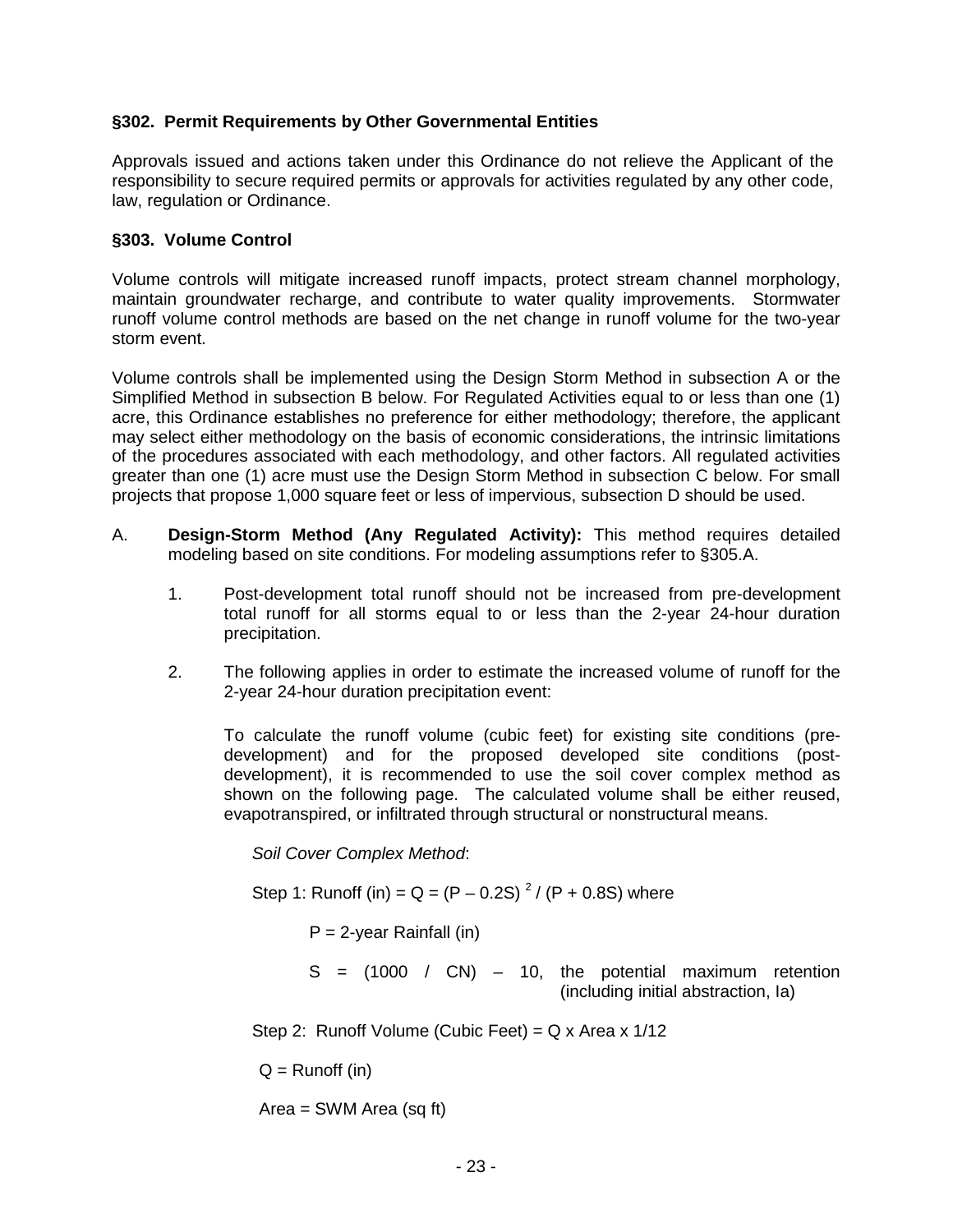#### B. **Simplified Method (Regulated activities less than or equal to 1 acre):**

1. Stormwater facilities shall capture the runoff volume from at least the first two inches (2″) of runoff from all new impervious surfaces.

#### **Volume (cubic feet) = (2**″ **runoff / 12 inches) \* impervious surface (sq ft)**

2. At least the first inch (1″) of runoff volume from the new impervious surfaces shall be permanently removed from the runoff flow—i.e., it shall not be released into the surface waters of the Commonwealth. The calculated volume shall be either reused, evapotranspired or infiltrated through structural or nonstructural means.

#### **Volume (cubic feet) = (1**″ **runoff / 12 inches) \* impervious surface (sq ft)**

- 3. Infiltration facilities should be designed to accommodate the first half inch (0.5″) of the permanently removed runoff.
- 4. No more than one inch (1″) of runoff volume from impervious surfaces shall be released from the site. The release time must be over 24 to 72 hours.

#### C. **Stormwater Control Measures:**

The applicant must demonstrate how the required volume is controlled through Stormwater Best Management Practices (BMPs) which shall provide the means necessary to capture, reuse, evaporate, transpire or infiltrate the total runoff volume.

1. If natural resources exist on the site and a SWM Site Plan submission is required for the regulated activity, the applicant shall determine and display the total acreage of protected area where no disturbance is proposed on the plan. The acreage of the protected area should be subtracted from the total site area and not included in the stormwater management site area acreage used in determining the volume controls.

#### **Stormwater Management Site Area =**

#### **{Total Site Area (for both pre & post development conditions) – Protected Area}**

Natural Resource Areas should be calculated based upon Warminster Township's Environmental and Natural Resource Protection Standards found in the Zoning Ordinance [Chapter 27] and Subdivision and Land Development Ordinance [Chapter 22]. For additional reference see Chapter 5 Section 5.4.1 of the PA BMP manual.

- 2. Calculate the volume controls provided through nonstructural BMPs.
- 3. Volume controls provided through nonstructural BMPs should be subtracted from the required volume to determine the necessary structural BMPs.

#### **Required Nonstructural Structural Volume**  Volume Control (ft<sup>3</sup>) – Volume Control (ft<sup>3</sup>) = Requirement (ft<sup>3</sup>)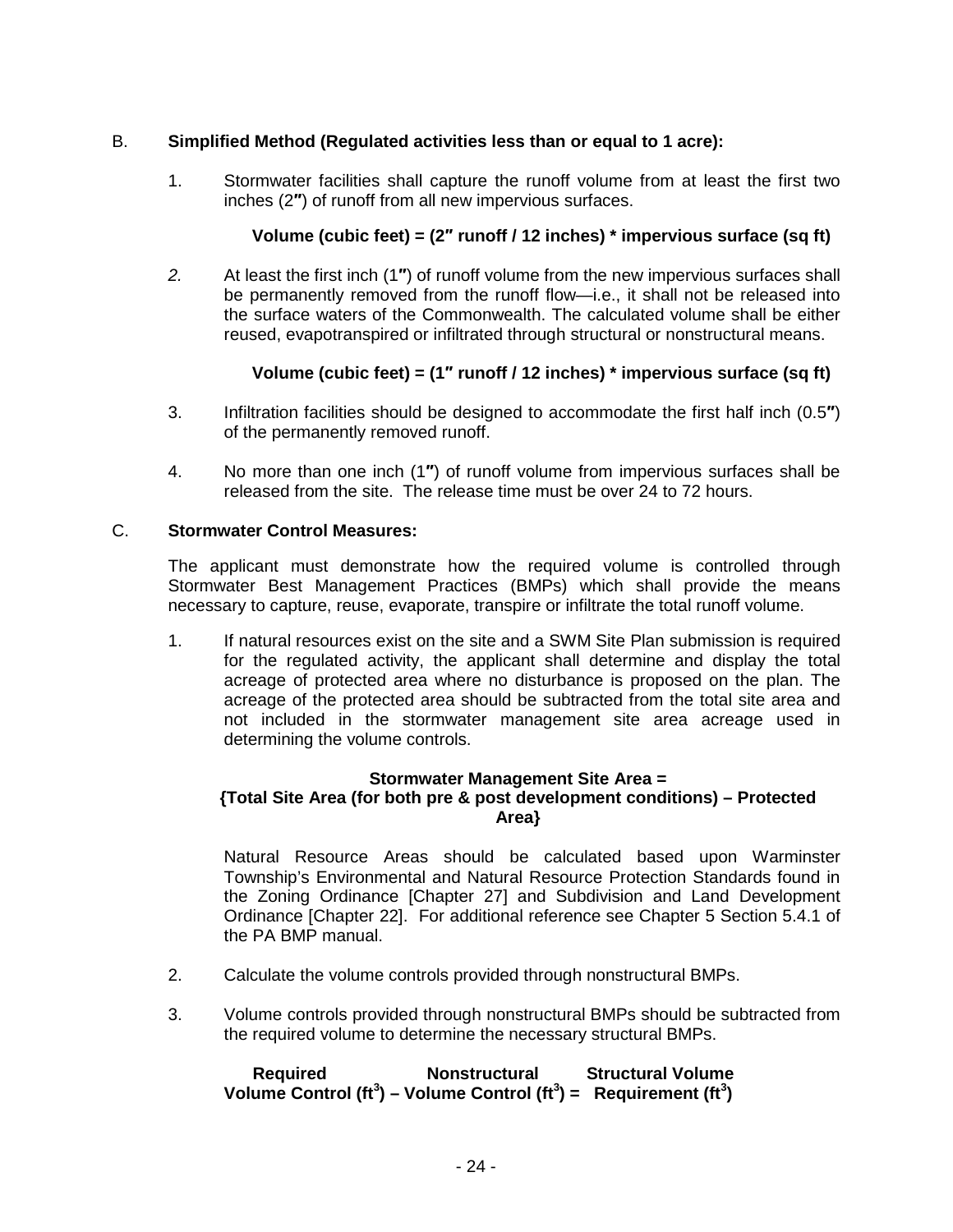- 4. Calculate the volume controls provided through structural BMPs. See PA BMP manual Chapter 6 for description of the BMPs.
- 5. Infiltration BMPs intended to receive runoff from developed areas shall be selected based on the suitability of soils and site conditions. Infiltration BMPs shall be constructed on soils that have the following characteristics:
	- a. The minimum separation between the bottom of the infiltration BMPs and the top of bedrock and/or seasonally high water table and/or groundwater (limiting zones) shall be:
		- i. for runoff from impervious surfaces associated with residential land use and/or pervious surface runoff associated with both residential uses and nonresidential uses: A minimum depth of thirty-six (36) inches between the intended bottom of facility and limiting zones.
		- ii. for runoff from impervious surface associated with nonresidential uses: A minimum depth of thirty-six (36) inches between the bottom of facility and limiting zones. The minimum required separation between the limiting zone may be increased at the Township's discretion if project specific conditions, such as anticipated contaminants, dictate greater prevention of groundwater contamination.
		- iii. for rooftop runoff: A minimum depth of twenty-four (24) inches between the intended bottom of the facility and limiting zones.
	- b. An infiltration rate sufficient to accept the additional stormwater load and dewater completely as determined by field tests. A minimum of 0.25 inches/hour (in/hr) should be utilized and for acceptable rates a safety factor of fifty (50) percent should be applied for design purposes (e.g., for soil which measured 0.5 in/hr, the BMP design should use 0.25 in/hr to insure safe infiltration rates after construction).
	- c. All open-air infiltration facilities shall be designed to completely infiltrate runoff volume within three (3) days (72 hours) from the start of the design storm.
- 6. Soils A soils evaluation of the project site shall be required to determine the suitability of infiltration facilities. All regulated activities are required to perform a detailed soils evaluation by a qualified design professional which at minimum address' soil permeability, depth to bedrock, and subgrade stability. Field testing guidelines are indentified in Appendix A. The general process for designing the infiltration BMP shall be:
	- a. Analyze hydrologic soil groups as well as natural and man-made features within the site to determine general areas of suitability for infiltration practices. In areas where development on fill material is under consideration, conduct geotechnical investigations of sub-grade stability; infiltration may not be ruled out without conducting these tests.
	- b. Provide field testing data at the elevation of the proposed infiltration surface or zone to determine the appropriate percolation rate and/or hydraulic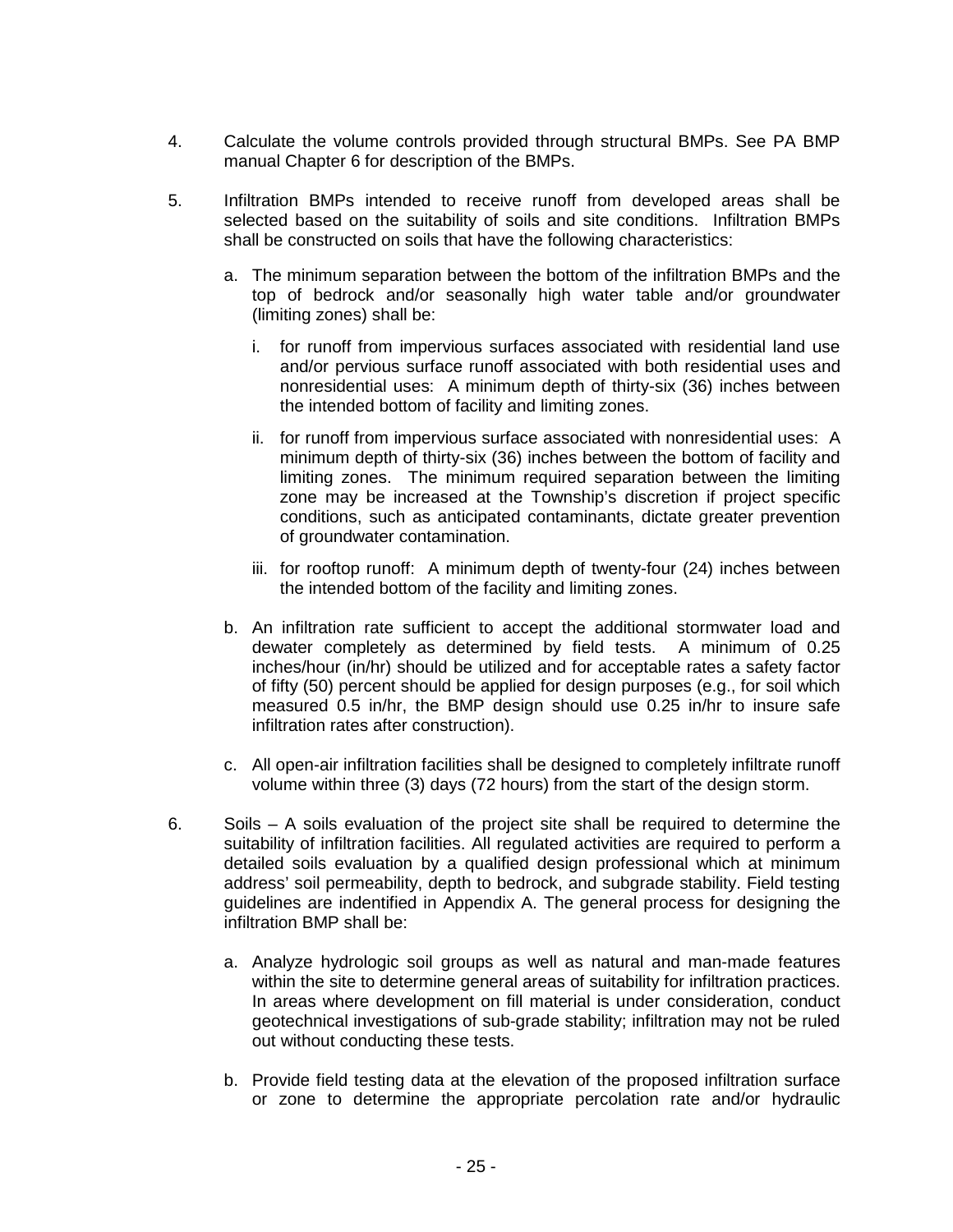conductivity rate. Percolation tests are not recommended for design purposes.

- c. Design the infiltration structure based on field determined capacity at the level of the proposed infiltration surface and based on the safety factor of 50%.
- d. If on-lot infiltration structures are proposed, it must be demonstrated to Warminster Township that the soils are conducive to infiltrate on the lots identified.
- e. An impermeable liner will be required in detention basins where the possibility of groundwater contamination exists. A detailed hydrogeologic investigation may be required by Warminster Township.

#### D. **Small Project Stormwater Management Rate Control Requirements**

This section applies to only small projects (residential and non-residential) that propose less than 1,000 square feet of new impervious.

- 1. Newly planted deciduous trees can reduce runoff volume by 6 cubic feet. Newly planted evergreen trees can reduce runoff volume by 10 cubic feet.
- 2. Projects that proposed between 0 square feet and 500 square feet of new impervious are required to plant trees that would reduce runoff volume by 10 cubic feet. Projects that proposed between 501 square feet and 1,000 square feet of new impervious are required to plant trees that would reduce runoff volume by 20 cubic feet.
- 3. Proposed deciduous or evergreen trees must be selected, planted, maintained, and replaced in accordance with the requirements of §523 of the Subdivision and Land Development Ordinance.
- 4. Deciduous or evergreen trees planted to meet the requirements of this section shall be subject to the requirements of Article VII and be covered by an Operations and Maintenance agreement with Warminster Township in accordance with §705.
- 5. If an Applicant demonstrates the required number of plantings can not be accommodated on the property, the Applicant is required to pay a fee-in-lieu of landscaping in an amount as specified in the Warminster Township Fee Schedule.

#### **§304. Stormwater Peak Rate Control and Management Districts**

Peak rate controls for large storms, up to the 100-year event, is essential in order to protect against immediate downstream erosion and flooding. The following peak rate controls have been determined through hydrologic modeling of the Neshaminy Creek watershed.

A. Standards for managing runoff from each subarea in the Neshaminy Creek Watershed for the 2-, 5-, 10-, 25-, 50-, and 100-year design storms are shown in Table 304.1. Development sites must control proposed development conditions runoff rates to existing conditions runoff rates for the design storms in accordance with Table 304.1.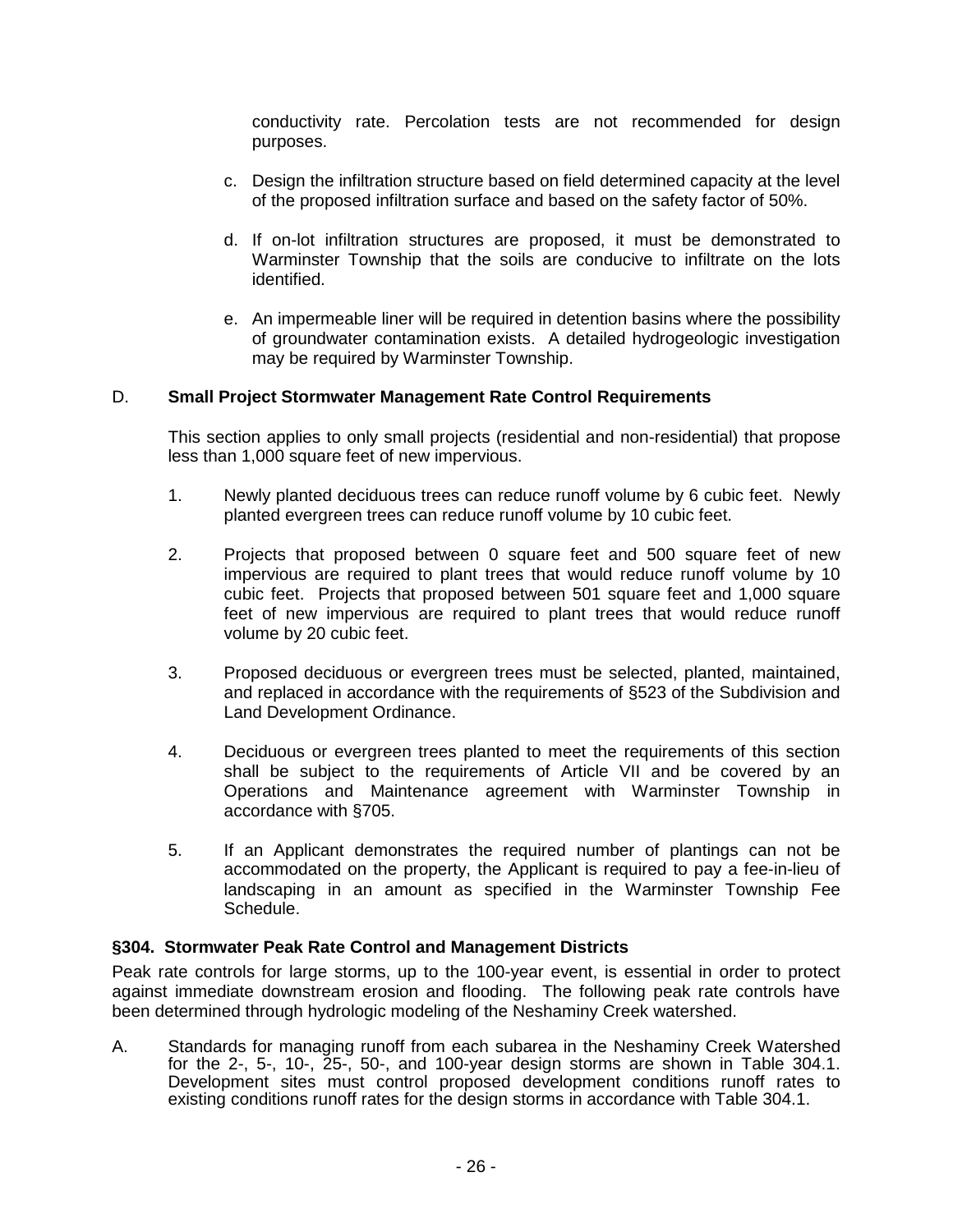#### **Table 304.1 Peak Rate Runoff Control Standards In The Neshaminy Creek Watershed (includes Little Neshaminy Creek)**

| <b>Design Storm Post-Development</b><br>(Proposed Conditions)<br>2-year | <b>Design Storm Pre-Development</b><br><b>(Existing Conditions)</b><br>1-year |
|-------------------------------------------------------------------------|-------------------------------------------------------------------------------|
| 5-year                                                                  | 2-year                                                                        |
| 10-year                                                                 | 5-year                                                                        |
| 25-year                                                                 | 10-year                                                                       |
| 50-year                                                                 | $25$ -year                                                                    |
| 100-year                                                                | 50-year                                                                       |

- B. General Proposed conditions rates of runoff from any Regulated Activity shall not exceed the peak release rates of runoff from existing conditions for the design storms specified in this section of the Ordinance.
- C. Runoff Volume Standard Post-Development stormwater runoff volume being discharged from any regulated activity shall not exceed predevelopment stormwater runoff volume being discharged for up to the two (2) year design storm for each watershed or design point on the site.
- D. Off-Site Areas When calculating the allowable peak runoff rates, developers do not have to account for runoff draining into the subject development site from an off-site area. On-site drainage facilities shall be designed to safely convey off-site flows through the development site.
- E. Site Areas The stormwater management site area is the only area subject to the management district criteria. The stormwater management site area includes on-site areas that are not proposed to be disturbed, but drain to a proposed stormwater management facility. Non-impacted areas or non-regulated activities bypassing the stormwater management facilities would not be subject to the management district criteria.
- F. Criteria for Redevelopment Sites For redevelopment sites, meet the full requirements specified by Table 304.1 and Sections 304.A through 304.D.

#### **§305. Calculation Methodology**

- A. The following criteria shall be used for runoff calculations:
	- 1. For development sites not considered redevelopment, the ground cover used to determine the existing conditions runoff volume and flow rate shall be as follows: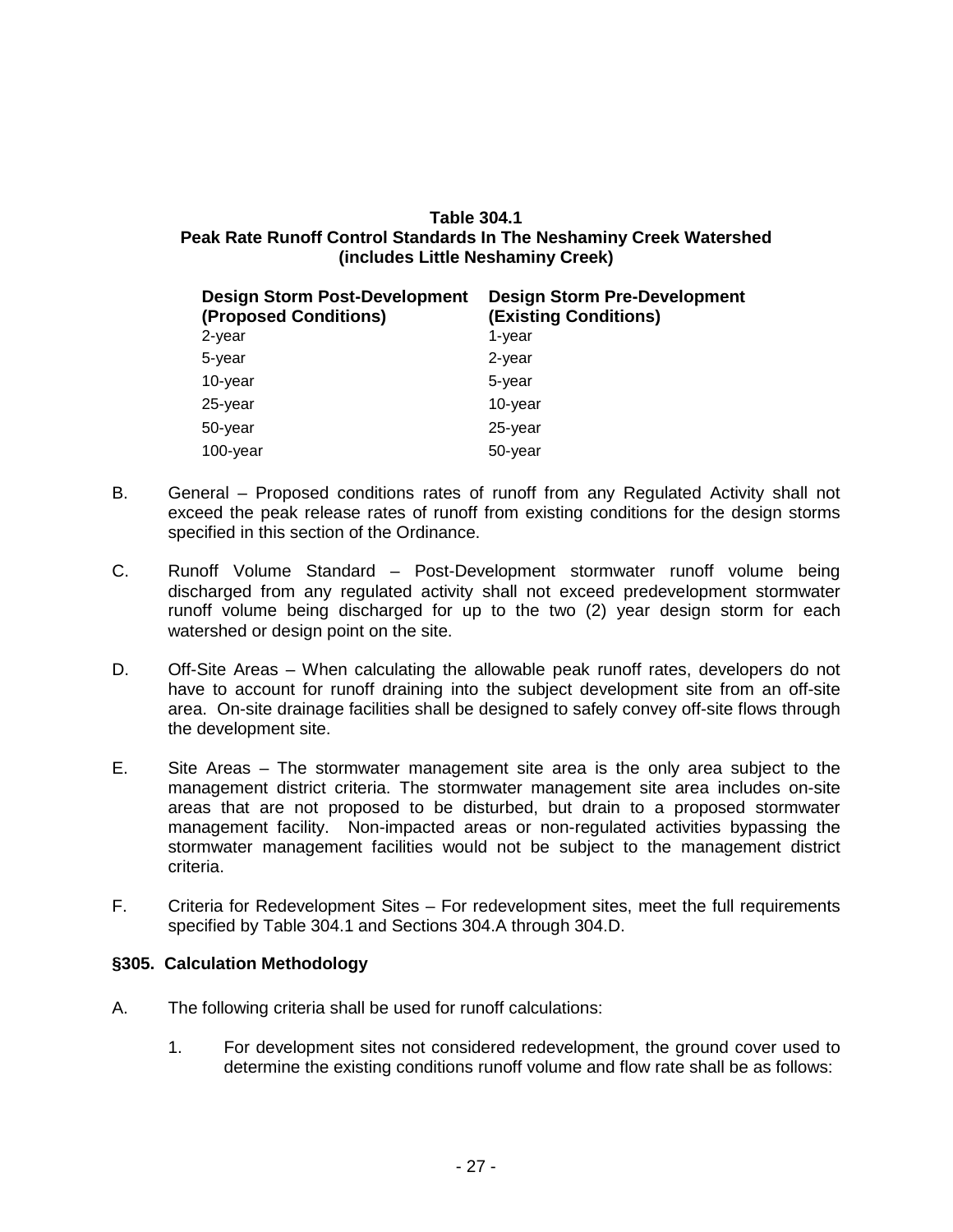- a. For the wooded portion of sites use a ground cover of "woods in good condition." An area is classified as wooded if a continuous canopy of trees covers an area greater than one-quarter (1/4) acre.
- b. The undeveloped portion of the site including agriculture, bare earth, and fallow ground shall be considered as "meadow in good condition," unless the natural ground cover generates a lower curve number (CN) or Rational "c" value (i.e., woods).
- 2. For development and redevelopment sites, the ground cover used to determine the existing conditions runoff volume and flow rate for the developed portion of the site shall be based upon actual land cover conditions, except that twenty (20) percent of the impervious surface area shall be considered meadow in the model for existing conditions.
- B. Stormwater runoff peak discharges from all development sites with a drainage area greater than one (1) acre shall be calculated using a generally accepted calculation technique that is based on the NRCS Soil Cover Complex Method. Table 305.1 summarizes acceptable computation methods. The method selected by the design professional shall be based on the individual limitations and suitability of each method for a particular site. Warminster Township may allow the use of the Dekalb Rational Method (Q=CIA) to estimate peak discharges from drainage areas that contain one (1) acre of less, where:

 $Q =$  Peak flow rate, cubic feet per second (CFS) C = Runoff coefficient, dependent on land use/cover  $I =$  Design rainfall intensity, inches per hour A = Drainage Area, acres.

| <b>METHOD</b>                                                                             | <b>METHOD DEVELOPED BY</b>      | <b>APPLICABILITY</b>                                                                                                 |
|-------------------------------------------------------------------------------------------|---------------------------------|----------------------------------------------------------------------------------------------------------------------|
| TR-20<br>(or commercial computer<br>package based on TR-20)                               | USDA NRCS                       | Applicable where use of full<br>hydrology computer model<br>is desirable or necessary.                               |
| TR-55<br>(or commercial computer<br>package based on TR-55)                               | USDA NRCS                       | Applicable for land development<br>plans within limitations described<br>in TR-55.                                   |
| HEC-1 / HEC-HMS                                                                           | U.S. Army Corps of<br>Engineers | Applicable where use of full<br>hydrologic computer model is<br>desirable or necessary.                              |
| <b>PSRM</b>                                                                               | Penn State University           | Applicable where use of a<br>hydrologic computer model is<br>desirable or necessary; simpler<br>than TR-20 or HEC-1. |
| Dekalb Rational Method<br>(or commercial computer<br>package based on Rational<br>Method) | Emil Kuichling<br>(1889)        | For sites 1 acre or less, or<br>as approved by Warminster Township<br>and/or Township Engineer.                      |
| Other Methods                                                                             | Varies                          | Other computation methodologies<br>approved by Warminster Township                                                   |

#### **TABLE 305.1 Acceptable Computation Methodologies For Stormwater Management Plans**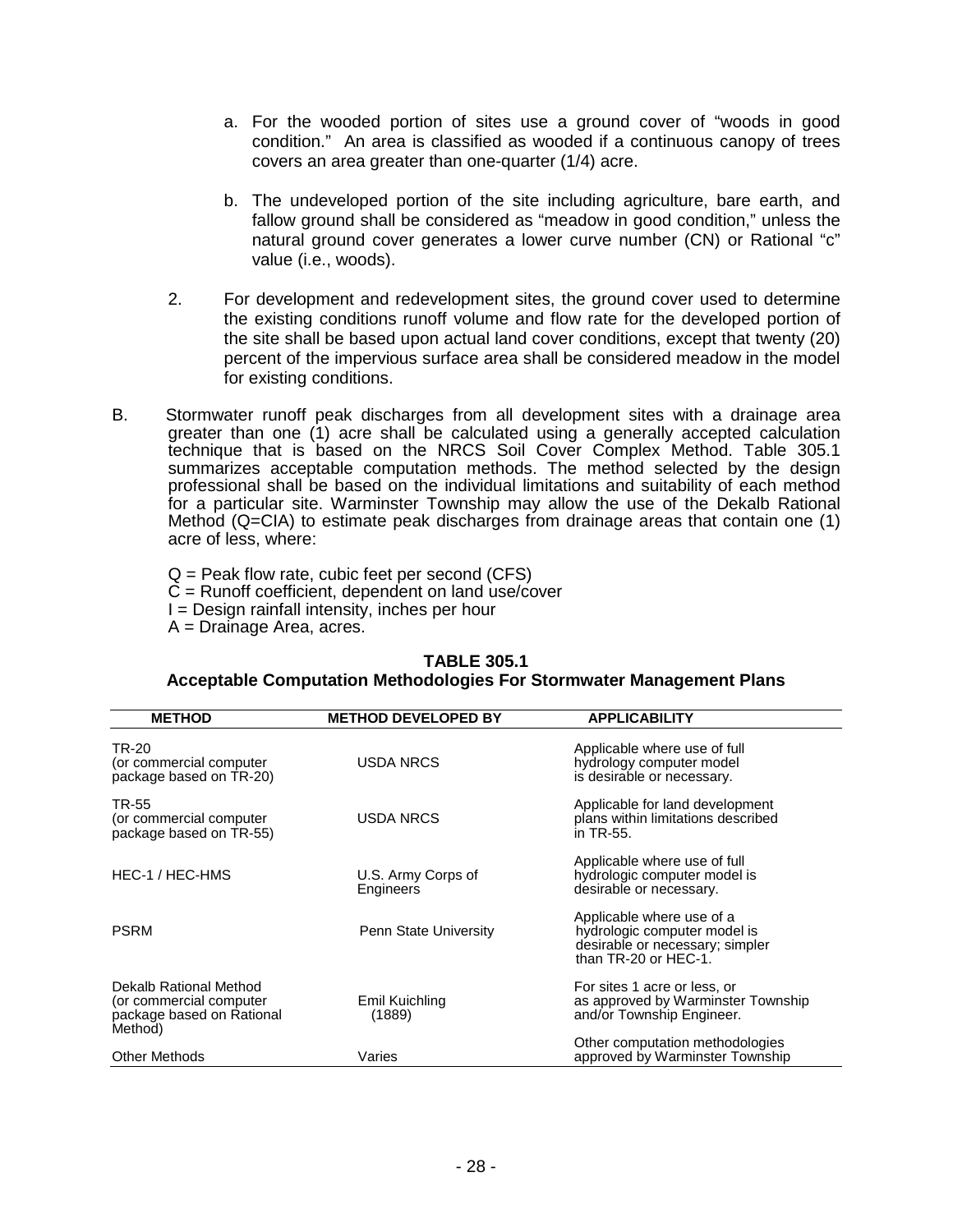C. All calculations consistent with this ordinance using the Soil Cover Complex Method shall use the appropriate design rainfall depths for the various return period storms according to the National Oceanic and Atmospheric Administration (NOAA) Atlas 14, Volume 2 Version 3 rain data corresponding to the Doylestown rain gage for the precipitation depth data and the partial duration time series using the upper bound of the ninety (90) percent confidence interval as follows:

| <b>Precipitation Frequency</b><br>(inches) |          |
|--------------------------------------------|----------|
| <b>Design Storm</b><br>(years)             | 24<br>hr |
| 1                                          | 2.94     |
| $\overline{2}$                             | 3.54     |
| 5                                          | 4.45     |
| 10                                         | 5.20     |
| 25                                         | 6.29     |
| 50                                         | 7.21     |
| 100                                        | 8.21     |

 This data may also be directly retrieved from the NOAA Atlas 14 website: hdsc.nws.noaa.gov/hdsc/pfds/orb/pa\_pfds.html. If a hydrologic computer model such as PSRM or HEC-1 / HEC-HMS is used for stormwater runoff calculations, then the duration of rainfall shall be 24 hours.

D. All calculations using the Rational Method shall use rainfall intensities consistent with appropriate times-of-concentration for overland flow & return periods from NOAA Atlas 14, Volume 2 Version 3 rain data corresponding to the Doylestown rain gage for the precipitation intensity data and the partial duration time series using the upper bound of the ninety (90) percent confidence interval as follows:

|                                |                                                       |           |    | <b>Precipitation Intensity (in/hr)</b>                                                                     |    |            |         |         |          |          |
|--------------------------------|-------------------------------------------------------|-----------|----|------------------------------------------------------------------------------------------------------------|----|------------|---------|---------|----------|----------|
| <b>Design Storm</b><br>(years) | 5<br>min                                              | 10<br>min | 15 | 30<br>$min$ $\ min$ $\ min$ $\ $                                                                           | 60 | 120<br>min | 3<br>hr | 6<br>hr | 12<br>hr | 24<br>hr |
|                                | 4.45                                                  |           |    | $3.55$ 2.96 2.03 1.27 0.76 0.56 0.35 0.21 0.12                                                             |    |            |         |         |          |          |
| $\mathbf{2}$                   | 5.29                                                  |           |    | $ 4.24  3.55  2.45  1.54  0.92  0.67  0.42  0.26  0.15$                                                    |    |            |         |         |          |          |
| 5                              | 6.23                                                  |           |    | $4.99$ 4.21 2.99 1.92 1.15 0.85 0.53 0.32 0.19                                                             |    |            |         |         |          |          |
| 10                             | 6.91                                                  |           |    | $\vert 5.53 \vert 4.66 \vert 3.37 \vert 2.20 \vert 1.33 \vert 0.98 \vert 0.61 \vert 0.38 \vert 0.22 \vert$ |    |            |         |         |          |          |
| 25                             | $ 7.72 $ 6.15 5.20 3.85 2.56 1.57 1.16 0.73 0.46 0.26 |           |    |                                                                                                            |    |            |         |         |          |          |
| 50                             | 8.29                                                  |           |    | $\ 6.61\ 5.58\ 4.20\ 2.84\ 1.76\ 1.30\ 0.83\ 0.53\ 0.30$                                                   |    |            |         |         |          |          |
| 100                            | 8.86                                                  |           |    | $ 7.04 $ 5.93 4.54 3.13 1.95 1.45 0.94 0.60 0.34                                                           |    |            |         |         |          |          |

1. Times-of-concentration for overland flow shall be calculated using the methodology presented in Chapter 3 of Urban Hydrology for Small Watersheds, NRCS, TR-55 (as amended from time to time by NRCS). Times-of-concentration for channel & pipe flow shall be computed using Manning's equation and the following roughness coefficients: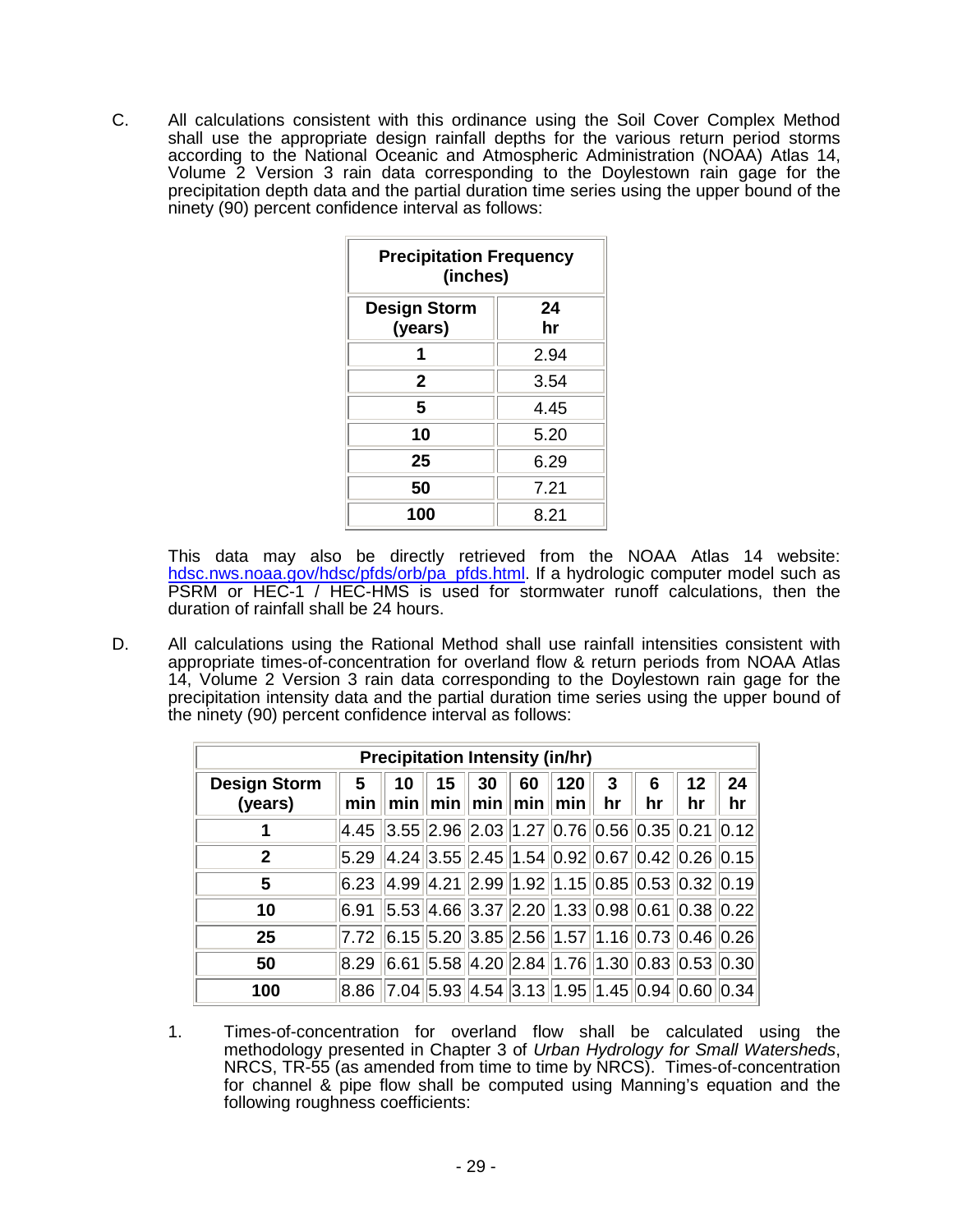## **TABLE 305.2 Roughness Coefficients (Manning's "n") For Overland Flow**

|  |  | Source: U.S. Army Corps of Engineers, HEC-1 Users Manual |
|--|--|----------------------------------------------------------|
|  |  |                                                          |

| <b>Surface Description</b>                                  | n             |
|-------------------------------------------------------------|---------------|
|                                                             |               |
| Dense Growth                                                | $0.4 - 0.5$   |
| Pasture                                                     | $0.3 - 0.4$   |
| Lawns                                                       | $0.2 - 0.3$   |
| <b>Bluegrass Sod</b>                                        | $0.2 - 0.5$   |
| <b>Short Grass Prairie</b>                                  | $0.1 - 0.2$   |
| <b>Sparse Vegetation</b>                                    | $0.05 - 0.13$ |
| Base Clay-Loam Soil (eroded)                                | $0.01 - 0.03$ |
| Concrete/Asphalt - very shallow depths (less than 1/4 inch) | $0.10 - 0.15$ |
| - small depths (1/4 inch to several inches)                 | $0.05 - 0.10$ |

#### **TABLE 305.3 Roughness Coefficients (Manning's "n") For Channel Flow**

| <b>Reach Description</b>                                | n             |
|---------------------------------------------------------|---------------|
|                                                         |               |
| Natural stream, clean, straight, no rifts or pools      | 0.03          |
| Natural stream, clean, winding, some pools or shoals    | 0.04          |
| Natural stream, winding, pools, shoals, stony with some |               |
| weeds                                                   | 0.05          |
| Natural stream, sluggish deep pools and weeds           | 0.07          |
| Natural stream or swale, very weedy or with timber      |               |
| underbrush                                              | 0.10          |
| Concrete pipe, culvert or channel                       | 0.012         |
|                                                         | $0.012 -$     |
| Corrugated metal pipe                                   | $0.027^{(1)}$ |
| High Density Polyethylene (HDPE) Pipe                   |               |
|                                                         | $0.021 -$     |
| Corrugated                                              | $0.029^{(2)}$ |
|                                                         | $0.012 -$     |
| Smooth Lined                                            | $0.020^{(2)}$ |

(1) Depending upon type, coating and diameter

<sup>(2)</sup> Values recommended by the American Concrete Pipe Association, check Manufacturer's recommended value.

- E. Runoff Curve Numbers (CN) for both existing and proposed conditions to be used in the soil cover complex method shall be based on TR-55.
- F. Runoff coefficients (C) for both existing and proposed conditions for use in the Rational Method shall be consistent with Table 305.4 below.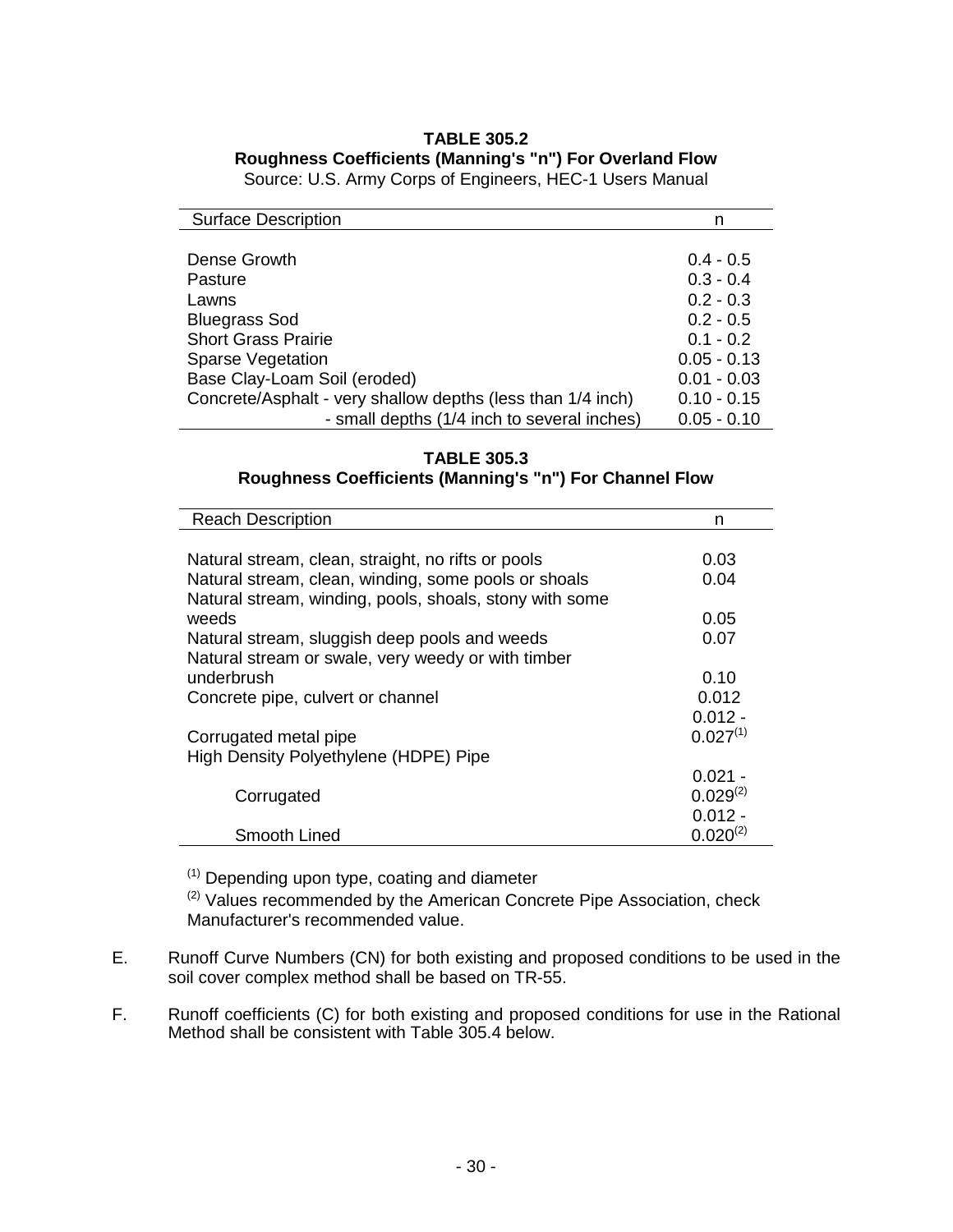#### **TABLE 305.4 RATIONAL RUNOFF COEFFICIENTS**

| By Hydrologic Soils Group and Overland Slope (%) |
|--------------------------------------------------|
|--------------------------------------------------|

| Land Use          | $0 - 2%$          | Α<br>$2 - 6%$ | $6%+$ | $0 - 2%$ | B<br>2.6% | $6% +$ | $0 - 2%$ | $\mathbf C$<br>$2 - 6%$ | $6%+$ | $0 - 2\%$ | D<br>2.6% | $6% +$ |  |
|-------------------|-------------------|---------------|-------|----------|-----------|--------|----------|-------------------------|-------|-----------|-----------|--------|--|
| Cultivated Land   | 0.08 <sub>a</sub> | 0.13          | 0.16  | 0.11     | 0.15      | 0.21   | 0.14     | 0.19                    | 0.26  | 0.18      | 0.23      | 0.31   |  |
|                   | 0.14 <sub>b</sub> | 0.18          | 0.22  | 0.16     | 0.21      | 0.28   | 0.20     | 0.25                    | 0.34  | 0.24      | 0.29      | 0.41   |  |
| Show Desktop.scf  | 0.12              | 0.20          | 0.30  | 0.18     | 0.28      | 0.37   | 0.24     | 0.34                    | 0.44  | 0.30      | 0.40      | 0.50   |  |
| Pasture           | 0.15              | 0.25          | 0.37  | 0.23     | 0.34      | 0.45   | 0.30     | 0.42                    | 0.52  | 0.37      | 0.50      | 0.62   |  |
| Meadow            | 0.10              | 0.16          | 0.25  | 0.14     | 0.22      | 0.30   | 0.20     | 0.28                    | 0.36  | 0.24      | 0.30      | 0.40   |  |
|                   | 0.14              | 0.22          | 0.30  | 0.20     | 0.28      | 0.37   | 0.26     | 0.35                    | 0.44  | 0.30      | 0.40      | 0.50   |  |
| Forest            | 0.05              | 0.08          | 0.11  | 0.08     | 0.11      | 0.14   | 0.10     | 0.13                    | 0.16  | 0.12      | 0.16      | 0.20   |  |
|                   | 0.08              | 0.11          | 0.14  | 0.10     | 0.14      | 0.18   | 0.12     | 0.16                    | 0.20  | 0.15      | 0.20      | 0.25   |  |
| Residential       |                   |               |       |          |           |        |          |                         |       |           |           |        |  |
| Lot Size 1/8 Acre | 0.25              | 0.28          | 0.31  | 0.27     | 0.30      | 0.25   | 0.30     | 0.33                    | 0.38  | 0.33      | 0.36      | 0.42   |  |
|                   | 0.33              | 0.37          | 0.40  | 0.35     | 0.39      | 0.44   | 0.38     | 0.42                    | 0.49  | 0.41      | 0.45      | 0.54   |  |
| Lot Size 1/4 Acre | 0.22              | 0.26          | 0.29  | 0.24     | 0.29      | 0.33   | 0.27     | 0.31                    | 0.36  | 0.30      | 0.34      | 0.40   |  |
|                   | 0.30              | 0.34          | 0.37  | 0.33     | 0.37      | 0.42   | 0.36     | 0.40                    | 0.47  | 0.38      | 0.42      | 0.52   |  |
| Lot Size 1/3 Acre | 0.19              | 0.23          | 0.26  | 0.22     | 0.26      | 0.30   | 0.25     | 0.29                    | 0.34  | 0.28      | 0.32      | 0.39   |  |
|                   | 0.28              | 0.32          | 0.35  | 0.30     | 0.35      | 0.39   | 0.33     | 0.38                    | 0.45  | 0.36      | 0.40      | 0.50   |  |
| Lot Size 1/2 Acre | 0.16              | 0.20          | 0.24  | 0.19     | 0.23      | 0.28   | 0.22     | 0.27                    | 0.32  | 0.26      | 0.30      | 0.37   |  |
|                   | 0.25              | 0.29          | 0.32  | 0.28     | 0.32      | 0.36   | 0.31     | 0.35                    | 0.42  | 0.34      | 0.38      | 0.48   |  |
| Lot Size 1 Acre   | 0.14              | 0.19          | 0.22  | 0.17     | 0.21      | 0.26   | 0.20     | 0.25                    | 0.31  | 0.24      | 0.29      | 0.35   |  |
|                   | 0.22              | 0.26          | 0.29  | 0.24     | 0.28      | 0.34   | 0.28     | 0.32                    | 0.40  | 0.31      | 0.35      | 0.46   |  |
| Industrial        | 0.67              | 0.68          | 0.68  | 0.68     | 0.68      | 0.69   | 0.68     | 0.69                    | 0.69  | 0.69      | 0.69      | 0.70   |  |
|                   | 0.85              | 0.85          | 0.86  | 0.85     | 0.86      | 0.86   | 0.86     | 0.86                    | 0.87  | 0.86      | 0.86      | 0.88   |  |
| Commercial        | 0.71              | 0.71          | 0.72  | 0.71     | 0.72      | 0.72   | 0.72     | 0.72                    | 0.72  | 0.72      | 0.72      | 0.72   |  |
|                   | 0.88              | 0.88          | 0.89  | 0.89     | 0.89      | 0.89   | 0.89     | 0.89                    | 0.90  | 0.89      | 0.89      | 0.90   |  |
| <b>Streets</b>    | 0.70              | 0.71          | 0.71  | 0.71     | 0.72      | 0.74   | 0.72     | 0.73                    | 0.76  | 0.73      | 0.75      | 0.78   |  |
|                   | 0.76              | 0.77          | 0.79  | 0.80     | 0.82      | 0.84   | 0.84     | 0.85                    | 0.89  | 0.89      | 0.91      | 0.95   |  |
| Open Space        | 0.05              | 0.10          | 0.14  | 0.08     | 0.13      | 0.19   | 0.12     | 0.17                    | 0.24  | 0.16      | 0.21      | 0.28   |  |
|                   | 0.11              | 0.16          | 0.20  | 0.14     | 0.19      | 0.26   | 0.18     | 0.23                    | 0.32  | 0.22      | 0.27      | 0.39   |  |
| Parking           | 0.85              | 0.86          | 0.87  | 0.85     | 0.86      | 0.87   | 0.85     | 0.86                    | 0.87  | 0.85      | 0.86      | 0.87   |  |
|                   | 0.95              | 0.96          | 0.97  | 0.95     | 0.96      | 0.97   | 0.95     | 0.96                    | 0.97  | 0.95      | 0.96      | 0.97   |  |

«Runoffanet@thersimperviousecurrence intervals less than 25 years.

& Runoff coefficients for storm recurrence intervals of 25 years or more.

Source : Rawls, W.J., S.L. Wong and R.H. McCuen, 1981, "Comparison of Urban Flood Frequency Procedures", Preliminary Draft, U.S. Department

- G. Runoff from proposed sites graded to the subsoil will not have the same runoff conditions as the site under existing conditions because of soil compaction, even after top-soiling or seeding. The proposed condition "CN" or "C" shall increase by 5% to better reflect proposed soil conditions.
- H. The Manning equation is preferred for one-dimensional, gradually-varied, open channel flow. In other cases, appropriate, applicable methods should be applied, however, early coordination with the municipality is necessary.
- I. Outlet structures for stormwater management facilities shall be designed to meet the performance standards of this Ordinance using the generally accepted hydraulic analysis technique or method of Warminster Township.
- J. The design of any stormwater detention facilities intended to meet the performance standards of this Ordinance shall be verified by routing the design storm hydrograph through these facilities using the Storage-Indication Method. For drainage areas greater than one (1) acre in size, the design storm hydrograph shall be computed using a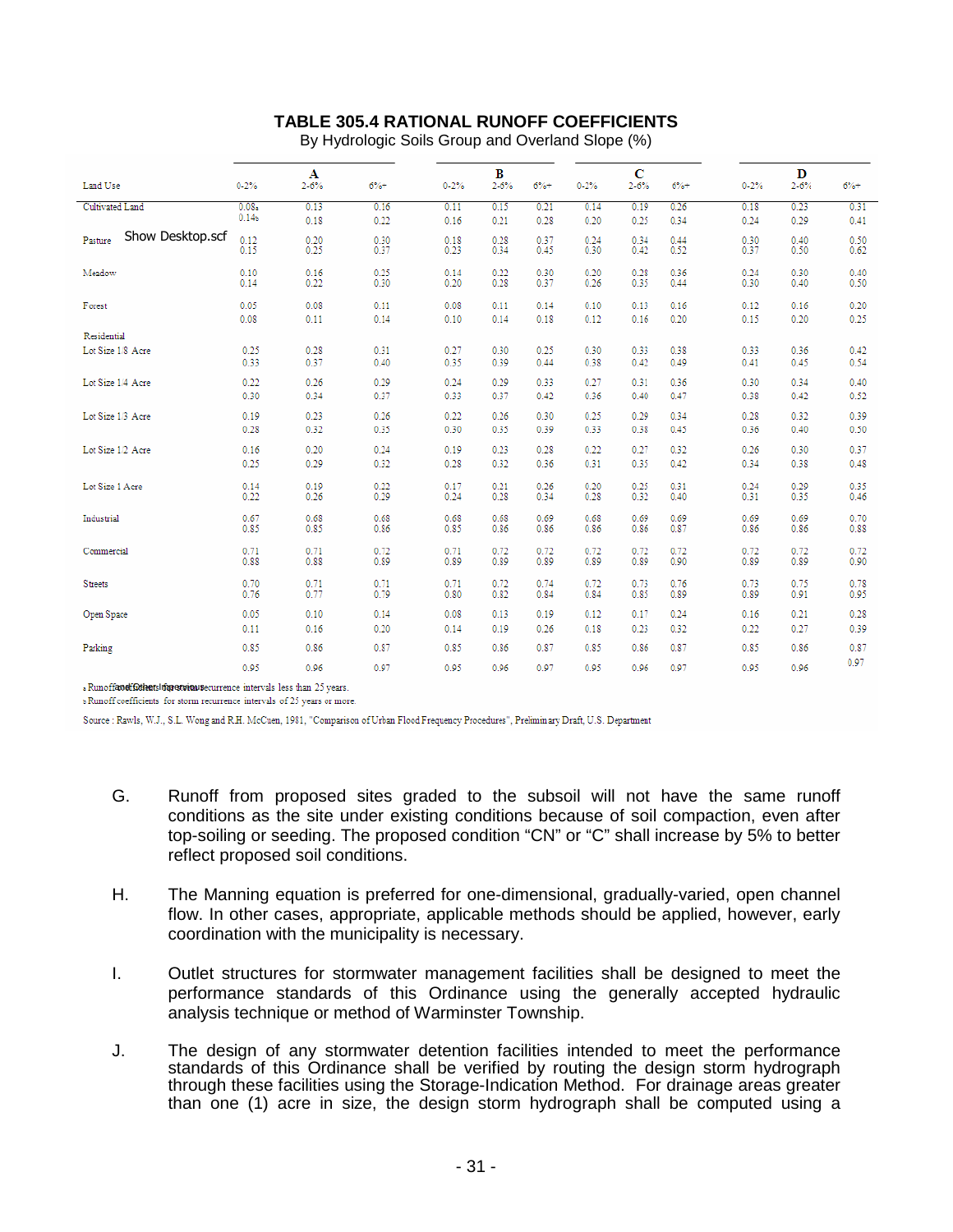calculation method that produces a full hydrograph. Warminster Township may approve the use of any generally accepted full hydrograph approximation technique that shall use a total runoff volume that is consistent with the volume from a method that produces a full hydrograph.

#### **§306. Best Management Practice (BMP) Design and Construction Criteria**

The design of BMPs used to manage stormwater impacts from regulated activities, to meet state water quality requirements, and to otherwise meet the purposes of this Ordinance shall be in accordance with the design requirements in §§518, 520, 521, 522, 523, and 529 of the Subdivision and Land Development Ordinance.

#### **§307. Other Requirements**

- A. Hot Spots
	- 1. The use of infiltration BMPs is prohibited on hot spot land use areas, such as vehicle fueling stations, public works storage areas, recycling facilities, fleet storage areas, facilities that make or store hazardous materials, etc.
	- 2. Stormwater runoff from hot spot land uses shall be pretreated. In no case may the same BMP be employed consecutively to meet this requirement.

#### B. West Nile Guidance Requirements

All wet basin designs shall incorporate biologic controls to deter the breeding of mosquitoes.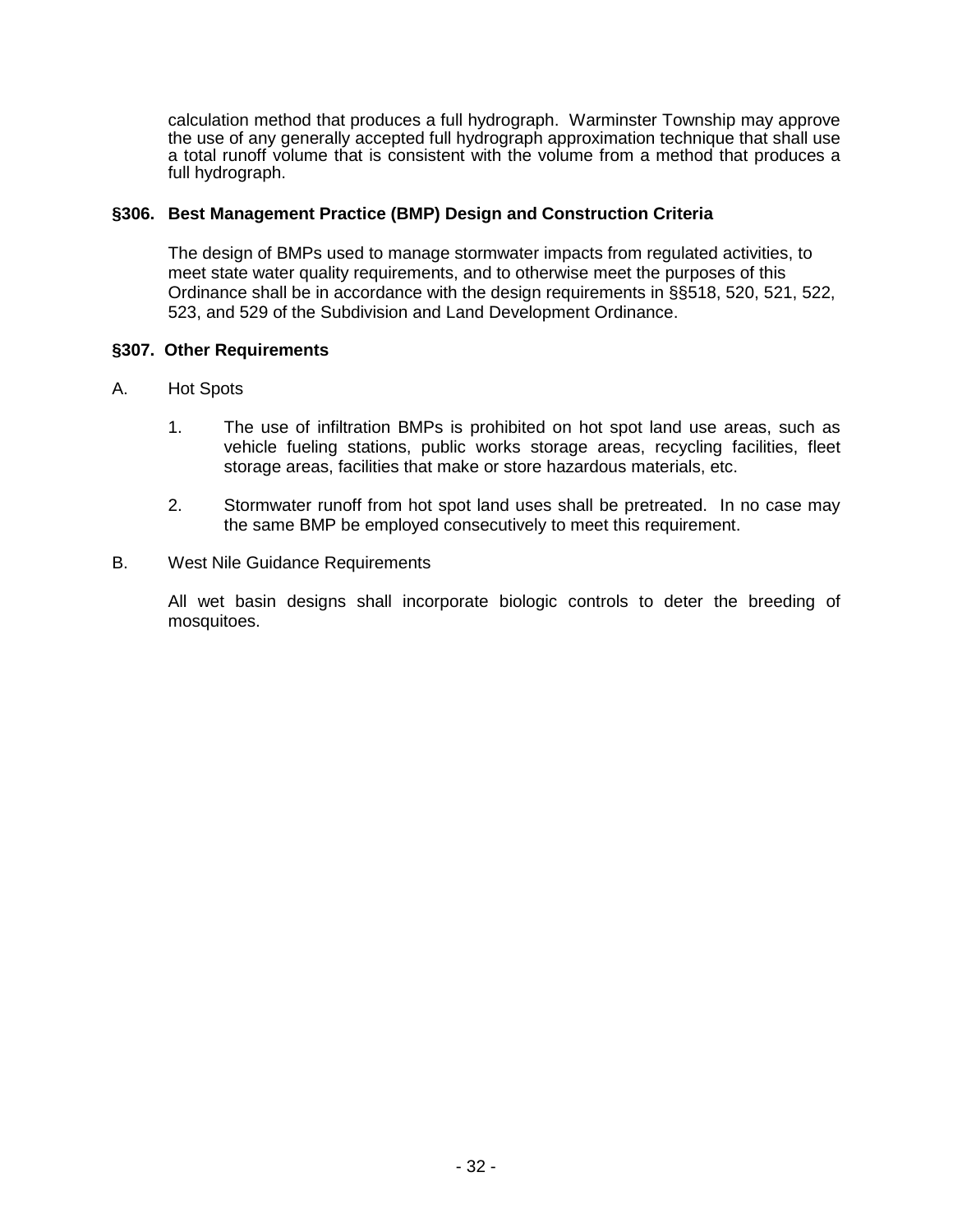## **ARTICLE IV. STORMWATER MANAGEMENT (SWM) SITE PLAN REQUIREMENTS**

#### **§401. General Requirements**

For any of the activities regulated by this Ordinance, the preliminary or final approval of subdivision and/or land development plans, the issuance of any building or occupancy permit, the commencement of any earth disturbance, or activity may not proceed until the Property Owner or Applicant or his/her agent has received written approval of a SWM Site Plan from Warminster Township and an approval of an adequate Erosion and Sediment (E&S) Control Plan review from Warminster Township or County Conservation District.

#### **§402. SWM Site Plan Requirements**

The SWM Site Plan shall consist of a general description of the project, including calculations, maps, and plans. A note on the maps shall refer to the associated computations and E&S Control Plan by title and date. The cover sheet of the computations and E&S Control Plan shall refer to the associated maps by title and date. All SWM Site Plan materials shall be submitted to Warminster Township in a format that is clear, concise, legible, neat, and well organized; otherwise, the SWM Site Plan shall not be accepted for review and shall be returned to the Applicant.

The following items shall be included in the SWM Site Plan:

- A. General
	- 1. General description of the project including plan contents described in §402.B.
	- 2. General description of proposed SWM techniques to be used for SWM facilities.
	- 3. Complete hydrologic and hydraulic computations for all SWM facilities.
	- 4. All reviews and letters of adequacy from the Conservation District for the Erosion & Sedimentation Plan as required by Warminster Township, county or state regulations.
	- 5. A general description of proposed nonpoint source pollution controls.
	- 6. Appropriate sections from the municipalities' Subdivision and Land Development Ordinance, and other applicable local ordinances, shall be followed in preparing the SWM Site Plan.
- B. Plans: SWM Site Plan shall provide the following information;
	- 1. The overall stormwater management concept for the project.
	- 2. A determination of natural site conditions and stormwater management needs. This shall include, but not be limited to:
		- a. Site Features: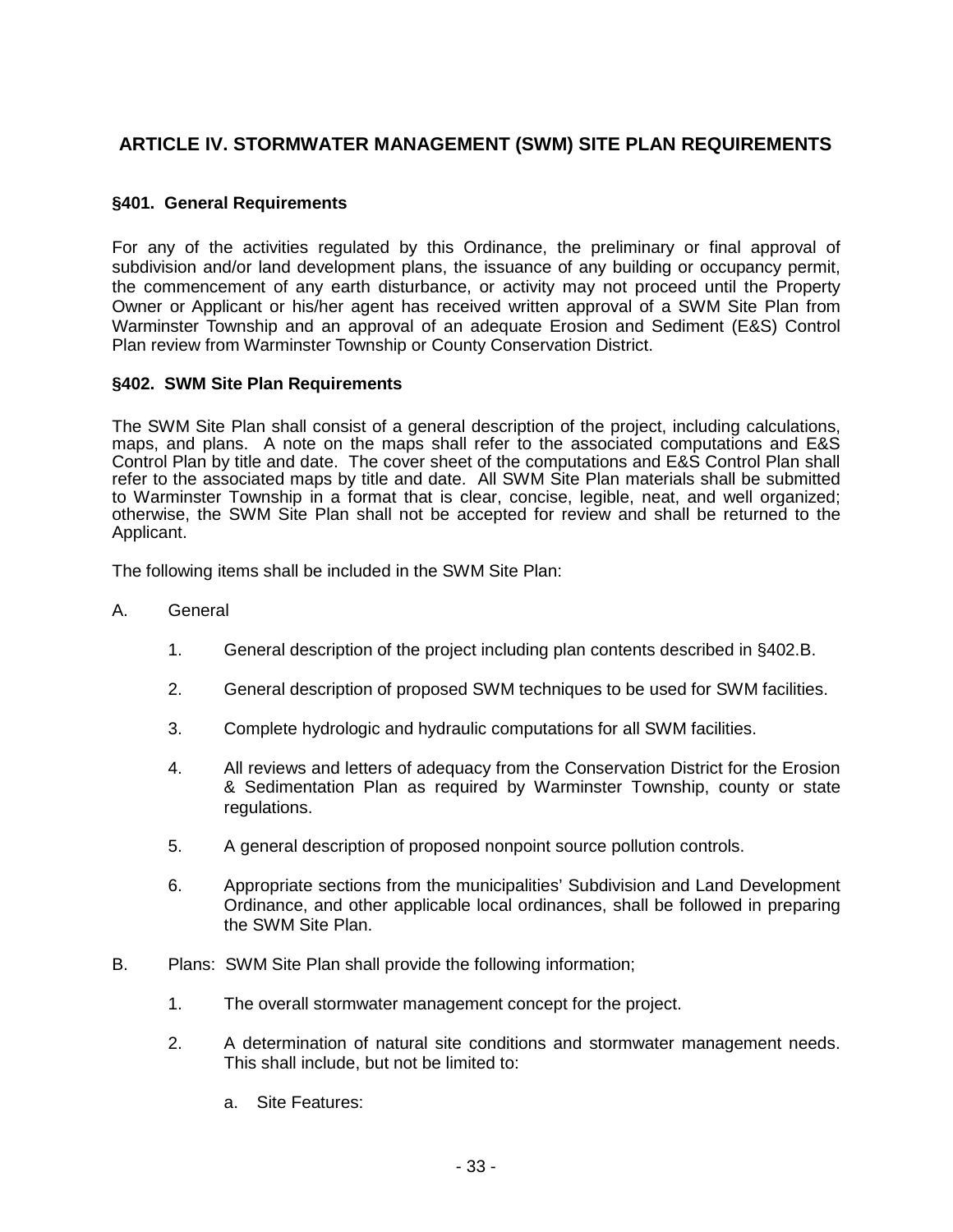- 1) The location of the project relative to highways, municipal boundaries or other identifiable landmarks.
- 2) The locations of all existing and proposed utilities, sanitary sewers, and water lines on site and to within fifty (50) feet of property lines.
- 3) Proposed structures, roads, paved areas, and buildings.
- 4) The total tract boundary and size with distances marked to the nearest foot and bearings to the nearest degree.
- 5) Plan and profile drawings of all SWM BMPs, including drainage structures, pipes, open channels, and swales. At a minimum this should include pre- and post-drainage area maps, an overall post construction stormwater management plan, stormwater details sheets, and landscape plans (if proposing bio-retention facilities, low impact development, bioretention, or vegetative basins).
- 6) The locations and minimum setback distances of existing and proposed on-lot wastewater facilities and water supply wells.
- 7) The location of all erosion and sediment control facilities.
- 8) The location of proposed septic tank infiltration areas and wells in cases where groundwater recharge measures such as seepage pits, beds or trenches are proposed.
- b. Natural Site Conditions:
	- 1) An Existing Resource and Site Analysis Map (ERSAM) showing environmentally sensitive areas including, but not limited to;
		- steep slopes,
		- ponds,
		- lakes,
		- streams.
		- wetlands.
		- hydric soils,
		- hydrologic soil groups A and B,
		- vernal pools,
		- stream buffers.
		- open channels,
		- existing recharge areas, and
		- floodplains.

The area of each of these sensitive areas shall be calculated and should be consistent with the runoff volume calculation §303.C.1.

- 2) A detailed site evaluation for projects proposed in areas of frequent flooding, karst topography, and other environmentally sensitive areas, such as brownfields and source water protection areas.
- 3) Existing and proposed contour lines (2 ft).
- 4) The total extent of the drainage area upstream from the site and all down gradient receiving channels, swales and waters to which stormwater runoff or drainage will be discharged.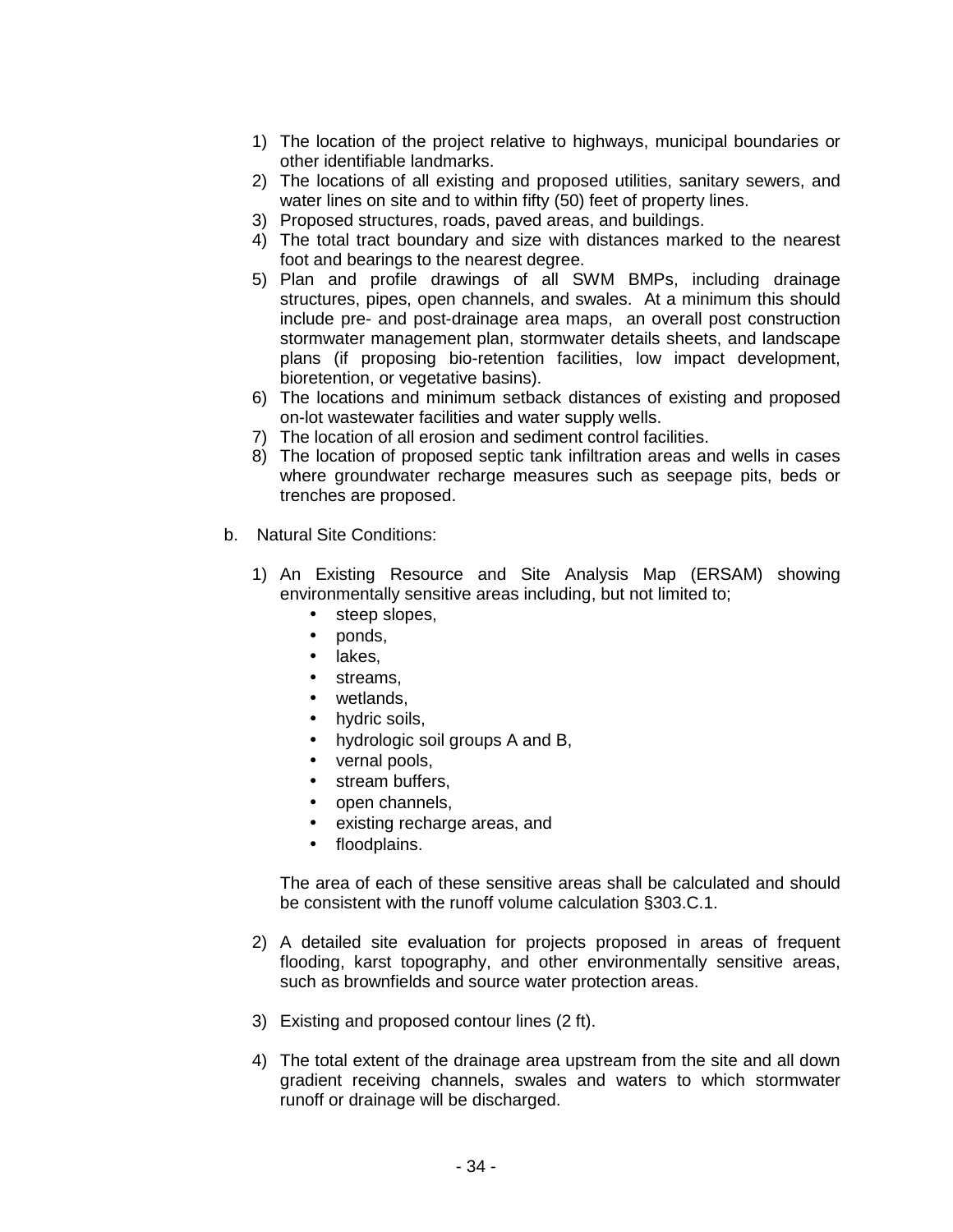- 5) An overlay showing soil types and boundaries and a statement as to where the soils data was obtained. Overlay shall include a table identifying each soil type, hydrologic soil group, construction limitations and resolutions. Delineation of soils on the site shall be based on the Official Soil Survey provided by the U.S. Department of Agriculture, Natural Resources Conservation Service, Web Soil Survey (http://websoilsurvey.nrcs.usda.gov/) and onsite soil study. Soil study shall be conducted by a soil scientist and shall include sufficient probes/deep holes to evaluate application of BMPs.
- c. Stormwater runoff design computations and documentation as specified in this Ordinance, or as otherwise necessary to demonstrate that the maximum practicable measures have been taken to meet the requirements of this Ordinance, including the recommendations and general requirements in §301.
- d. The effect of the project (in terms of runoff volumes, water quality, and peak flows) on surrounding properties and aquatic features and on any existing stormwater conveyance system that may be affected by the project.
- 3. The format of the Plan shall include the following;
	- a. The expected project time schedule.
	- b. The name of the development, the name and address of the owner of the property, and the name of the individual or firm preparing the plan.
	- c. The date of submission.
	- d. A graphic and written scale of one (1) inch equals no more than fifty (50) feet; for tracts of twenty (20) acres or more, the scale shall be one (1) inch equals no more than one hundred (100) feet.
	- e. A north arrow.
	- f. An access easement around all stormwater management facilities is required that would provide ingress to and egress from a public right-of-way. The size of the easement shall commensurate with the maintenance and access requirements determined in the design of the BMP.
	- g. A key map showing all existing man-made features beyond the property boundary that would be affected by the project.
	- h. A note on the plan indicating the location and responsibility for maintenance of stormwater management facilities. All facilities shall meet the performance standards and design criteria specified in this ordinance.
	- i. The following signature block for the Design Engineer: "I, (Design Engineer), on this date (date of signature), hereby certify that the SWM Site Plan meets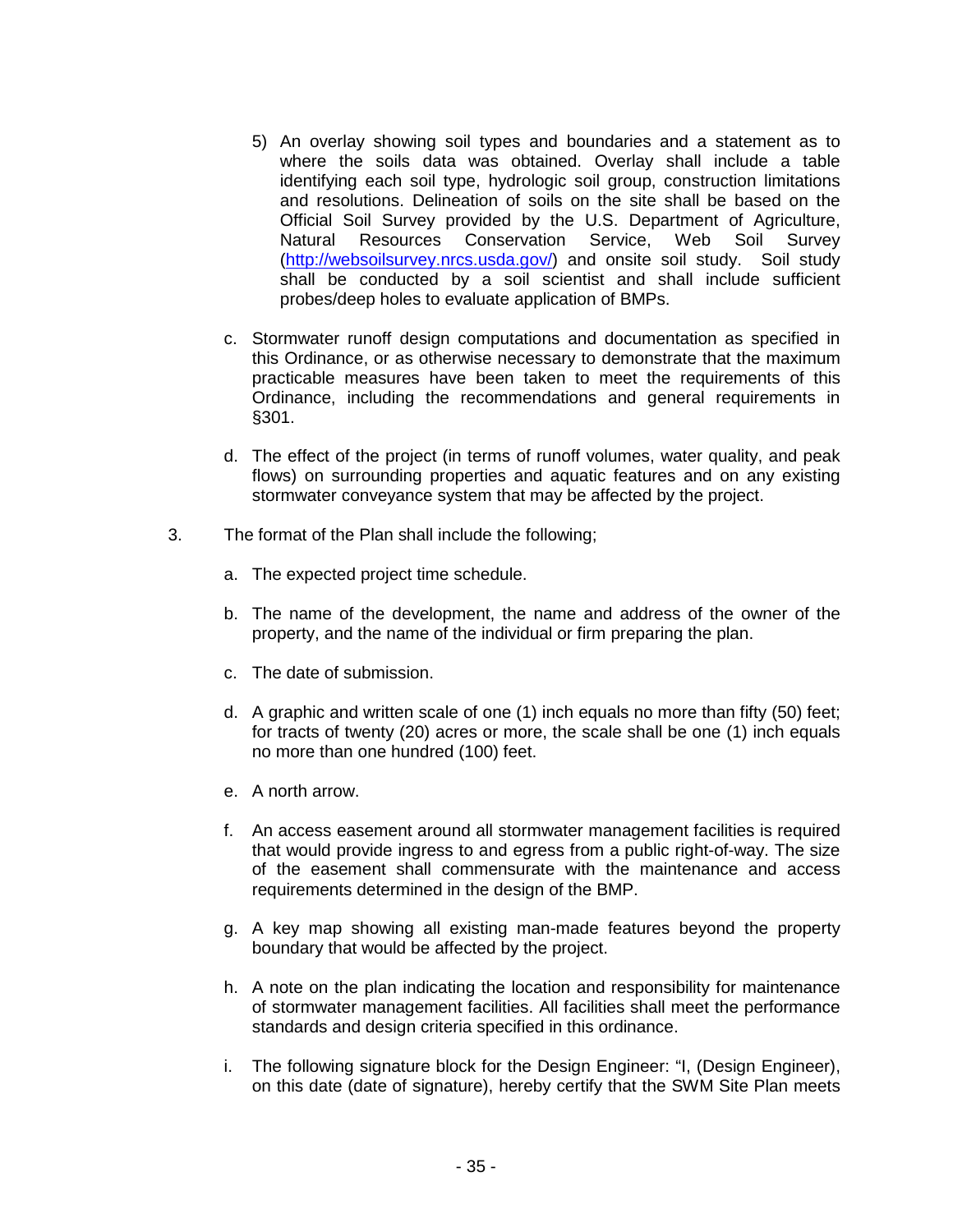all design standards and criteria of The Neshaminy Creek Watershed Act 167 Stormwater Management Ordinance or Plan."

- j. A statement, signed by the Applicant, acknowledging that any revision to the approved SWM Site Plan must be approved by Warminster Township and that a revised E&S Plan must be submitted to the Conservation District.
- 4. A soil erosion and sediment control plan, where applicable, as prepared for and submitted to the approval authority.
- 5. The SWM Site Plan shall include an Operations & Maintenance (O&M) Plan for all existing and proposed physical stormwater management facilities, as well as schedules and costs for O&M activities. This plan shall address long-term ownership and responsibilities for O&M.

#### **§403. Plan Submission**

Warminster Township requires submission of a complete SWM Site Plan, as specified in this Ordinance.

- A. Proof of application or documentation of required permit(s) or approvals for the programs listed below shall be part of the plan:
	- 1. NPDES Permit for Stormwater Discharges from Construction Activities.
	- 2. Any other permit under applicable state or federal regulations.
- B. For regulated activities specified in §105.A.1 and 2:
	- 1. The stormwater management plan shall be submitted by the developer to the Code Enforcement Officer as part of the preliminary plan submission for the subdivision or land development.
	- 2. Four (4) copies of the stormwater management plan shall be submitted.
	- 3. Distribution of the stormwater management plan shall be made by the Code Enforcement Officer as follows:
		- a. One (1) copy to the Board of Supervisors.
		- b. One (1) copy to the Planning Commission.
		- c. One (1) copy to the Township Engineer.
		- d. One (1) copy to the Township file.
	- 4. Applicant shall be responsible to make applications to Buck County Planning Commission and Bucks County Conservation District. The Township shall be copied on all correspondence.
- C. For all other regulated activities specified under §105.A:
	- 1. The stormwater management plan shall be accompanied by the requisite fee as specified in this Ordinance.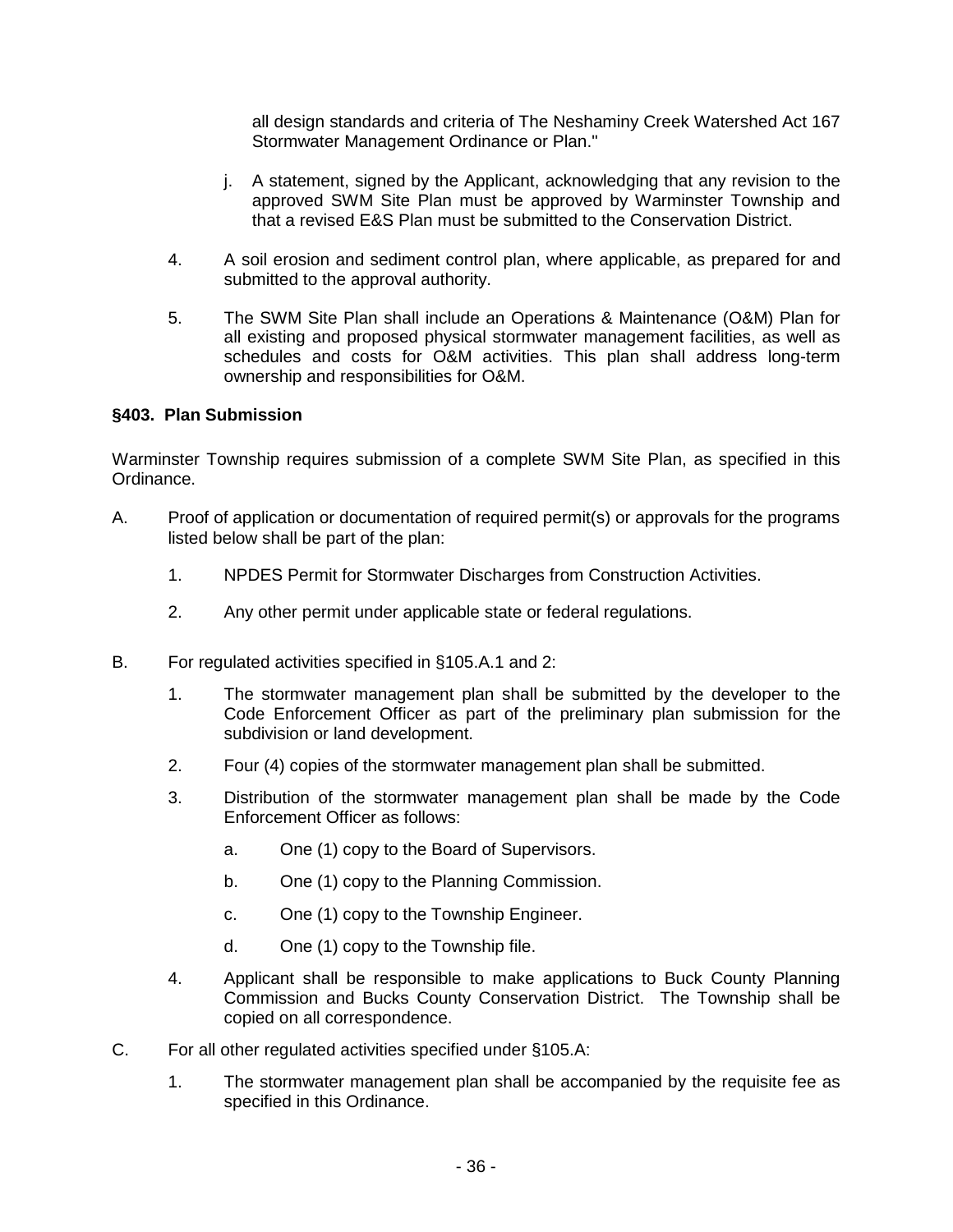- 2. Two (2) copies of the stormwater management plan shall be submitted to the Code Enforcement Officer.
- 3. Distribution of the stormwater management plan shall be made by the Code Enforcement Officer as follows:
	- a. One (1) copy to the Township Engineer.
	- b. One (1) copy to the Township file.
- 4. Applicant shall be responsible to make applications to Bucks County Conservation District. The Township shall be copied on all correspondence.
- D. For regulated activities requiring permits from PaDEP or the U.S. Army Corps of Engineers, the applicant shall make all submittals directly to the agency with all required submittal documents and fees. The Township shall be copied on all correspondence.
- E. Any submissions to the agencies listed above that are found to be incomplete shall not be accepted for review and shall be returned to the Applicant with a notification in writing of the specific manner in which the submission is incomplete.
- F. Additional copies shall be submitted as requested by Warminster Township or PADEP.

#### **§404. Stormwater Management (SWM) Site Plan Review**

- A. The SWM Site Plan shall be reviewed by a Qualified Professional on behalf of Warminster Township for consistency with the provisions of this Ordinance and other requirements of Warminster Township as referenced in this Ordinance. After review, the Qualified Professional shall provide a written recommendation for Warminster Township to approve or disapprove the SWM Site Plan. If it is recommended to disapprove the SWM Site Plan, the Qualified Professional shall state the reasons for the disapproval in writing. The Qualified Professional also may recommend approval of the SWM Site Plan with conditions and, if so, shall provide the acceptable conditions for approval in writing. The SWM Site Plan review and recommendations shall be completed within the time allowed by the Municipalities Planning Code for reviewing subdivision plans.
- B. Warminster Township will notify the applicant in writing within forty-five (45) days whether the SWM Site Plan is approved or disapproved. If the SWM Site Plan involves a Subdivision and Land Development Plan, the notification period is ninety (90) days. If a longer notification period is provided by other statute, regulation, or ordinance, the applicant will be so notified by Warminster Township. If Warminster Township disapproves the SWM Site Plan, Warminster Township shall cite the reasons for disapproval in writing.

#### **§405. Modification of Plans**

A modification to a submitted SWM Site Plan that involves a change in SWM BMPs or techniques, or that involves the relocation or redesign of SWM BMPs, or that is necessary because soil or other conditions are not as stated on the SWM Site Plan as determined by Warminster Township shall require a resubmission of the modified SWM Site Plan in accordance with this Article.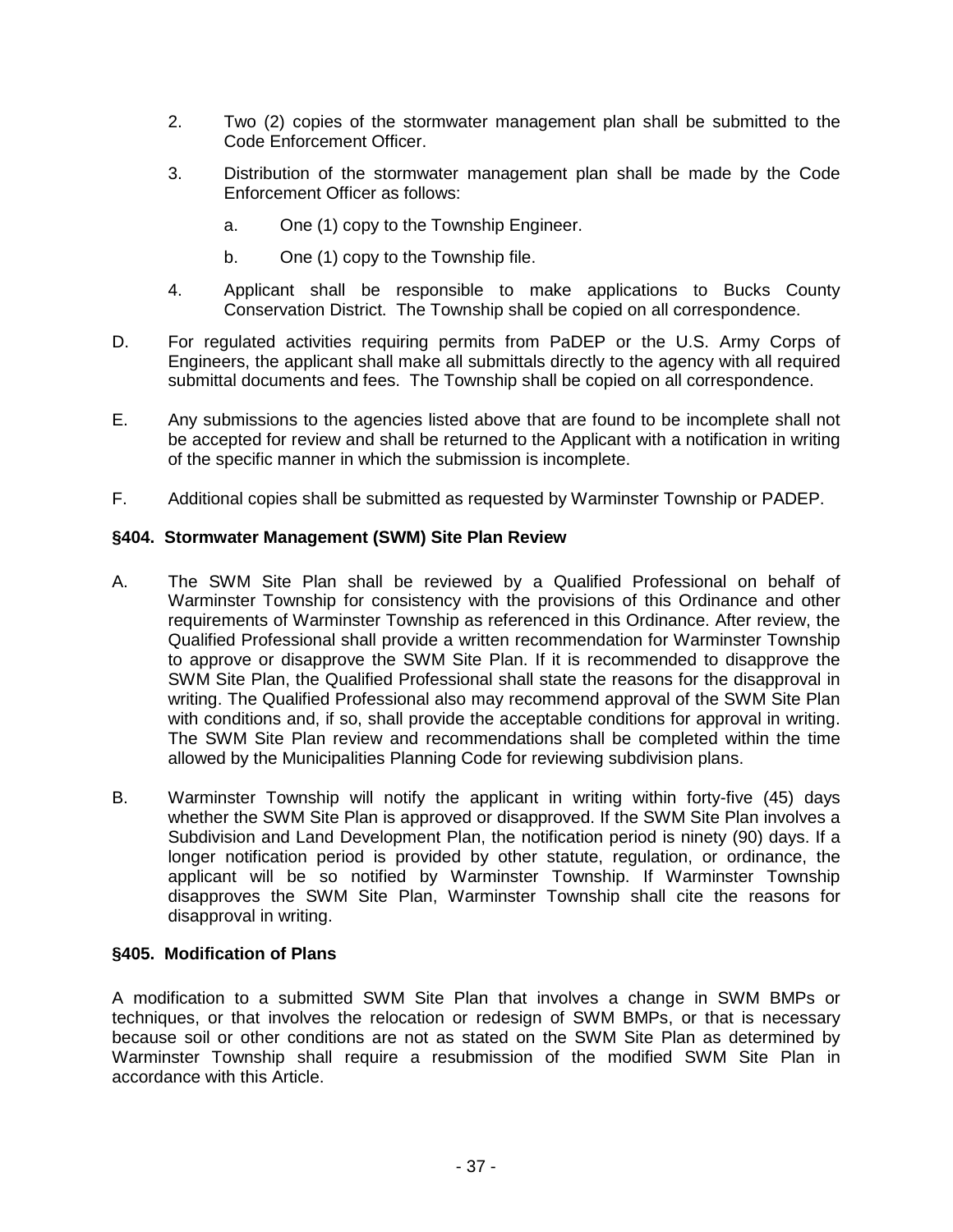#### **§406. Resubmission of Disapproved SWM Site Plans**

A disapproved SWM Site Plan may be resubmitted, with the revisions addressing Warminster Township's concerns, to Warminster Township in accordance with this Article. The applicable review fee must accompany a resubmission of a disapproved SWM Site Plan.

#### **§407. Authorization to Construct and Term of Validity**

- A. Warminster Township's approval of an SWM Site Plan authorizes the regulated activities contained in the SWM Site Plan for a maximum term of validity of five (5) years following the date of approval. Warminster Township may specify a term of validity shorter than five (5) years in the approval for any specific SWM Site Plan. Terms of validity shall commence on the date Warminster Township signs the approval for an SWM Site Plan. If an approved SWM Site Plan is not completed according to §407 within the term of validity, Warminster Township may consider the SWM Site Plan disapproved and may revoke any and all permits. SWM Site Plans that are considered disapproved by Warminster Township shall be resubmitted in accordance with §406 of this Ordinance.
- B. Any subdivision or land development (regulated activities §105.A.1 and 2) or building permit application (regulated activities §105.A.3, 4, and 5) shall not be approved if the stormwater management plan has been found to be inconsistent with this Ordinance.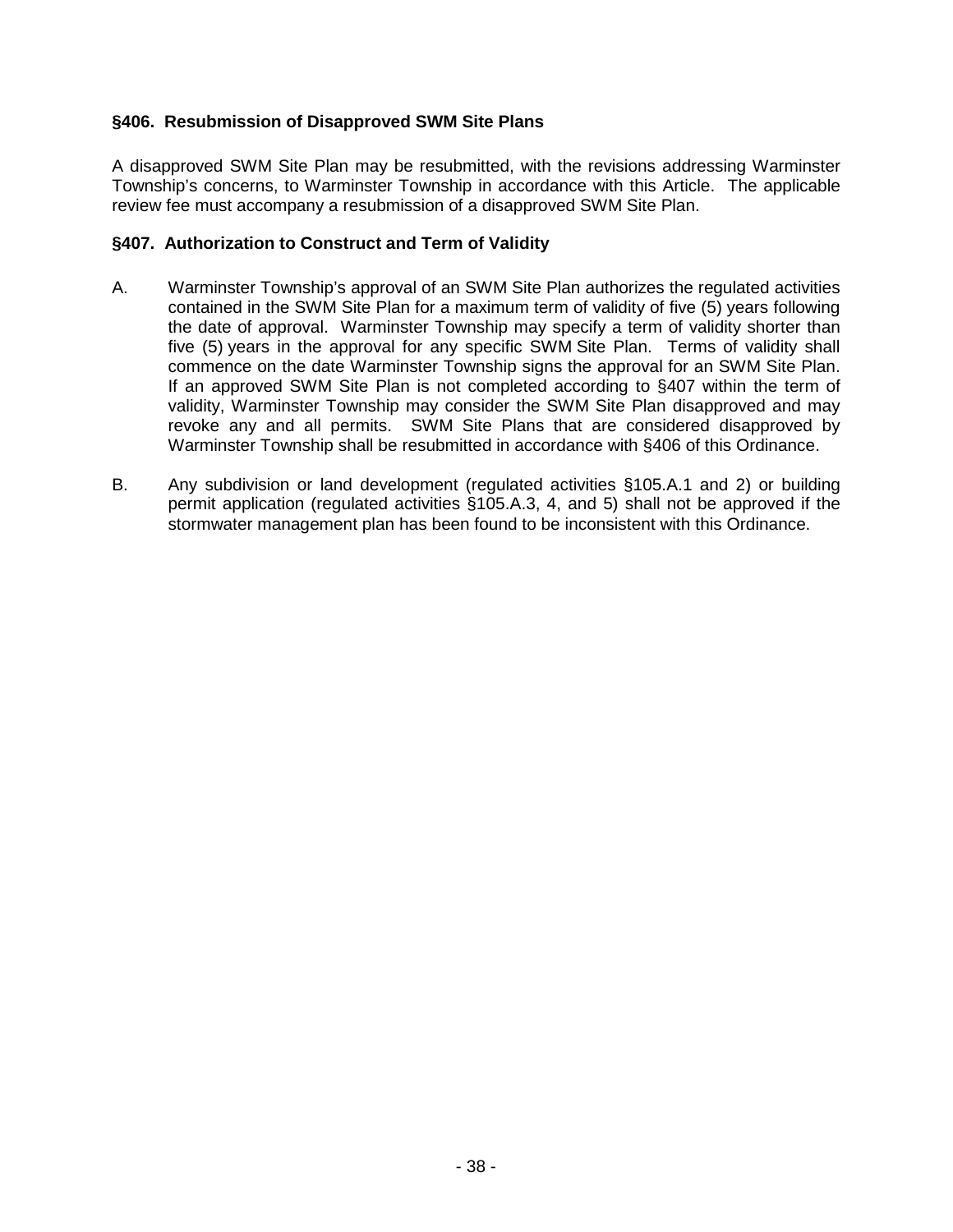## **ARTICLE V. INSPECTIONS**

#### **§501. Inspections**

- A. Warminster Township shall inspect all phases of the installation of the Best Management Practices (BMPs) and/or stormwater management (SWM) facilities as deemed appropriate by Warminster Township.
- B. Prior to construction of the stormwater management facilities specified in the approved stormwater management plan, the developer must provide a schedule of inspections along with a final inspection and submission of "as-built" drawings to the Township Engineer.
- C. The Township Engineer shall inspect all phases of development of the site including, but not limited to:
	- 1. Completion of preliminary site preparation including stripping of vegetation, stockpiling of topsoil, and construction of temporary stormwater management and erosion control facilities.
	- 2. Completion of rough grading, but prior to placing top soil, permanent drainage or other site development improvements and ground covers.
	- 3. During construction of the permanent stormwater facilities.
	- 4. Upon completion of permanent stormwater management facilities, including established ground covers and plantings.
	- 5. Upon completion of any final grading, vegetative control measures or other site restoration work done in accordance with the approved stormwater management plan and permit.
- D. No work shall begin on a subsequent stage until the proceeding stage has been inspected and/or approved by the Township Engineer.
- E. It is the responsibility of the developer to notify the Township Engineer forty-eight (48) hours in advance of the completion of each phase of development.
- F. During any stage of the work, if Warminster Township determines that the BMPs and/or stormwater management facilities are not being installed in accordance with the approved SWM Site Plan, Warminster Township shall revoke any existing permits or other approvals and issue a cease and desist order until a revised SWM Site Plan is submitted and approved, as specified in this Ordinance and until the deficiencies are corrected.
- G. Any portion of the work which does not comply with the approved stormwater management plan must be corrected by the developer within ten (10) days. No work may proceed on any subsequent phase of the stormwater management plan, the subdivision or land development, or building construction until the required corrections have been made.
- H. If at any stage of the work the Township Engineer determines that the soil or other conditions are not as stated or shown in the approved application, the same may refuse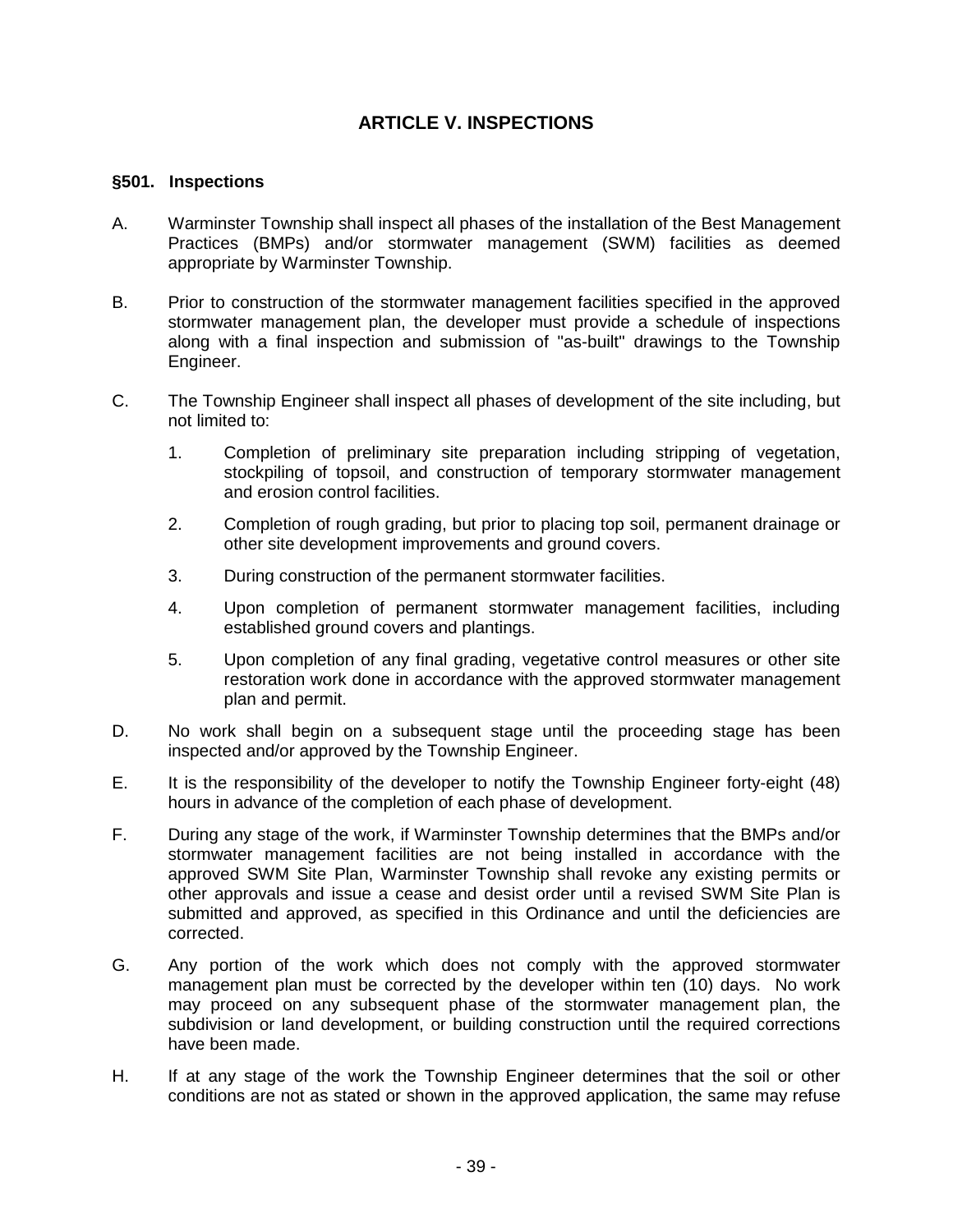to approve further work and the Township may revoke existing permits until a revised stormwater management plan is submitted and approved, as required by §405 of this Ordinance. If the revised stormwater management plan cannot remedy the situation, Warminster Township reserves the right to cancel its approval and halt all work except for that work required to eliminate the activity and return the site to pre-activity conditions as much as is reasonably possible.

- I. If the Township Engineer discovers that the facilities or measures installed may be in violation of Chapter 102, "Erosion Control," of the Clean Streams Law provision, the Township Engineer will refer these violations to the Bucks County Conservation District.
- J. A final inspection of all BMPs and/or stormwater management facilities shall be conducted by Warminster Township to confirm compliance with the approved SWM Site Plan prior to the issuance of any Occupancy Permit.
- K. When the developer has completed all the required facilities, he shall notify Warminster Township in writing by certified or registered mail, and shall send a copy of such notice to the Code Enforcement Officer of Warminster Township. The Board of Supervisors shall, within ten (10) days after receipt of such notice, authorize the Township Engineer to inspect the required facilities. Following this final inspection, the Township Engineer shall promptly file a report, in writing, with the Board of Supervisors and shall mail a copy of the report to the developer by certified or registered mail. The report shall be made and mailed within thirty (30) days after receipt by the Township Engineer of the aforesaid authorization by the Board of Supervisors.
- L. The applicant and/or developer shall be responsible for providing as-built plans of all SWM BMPs included in the approved SWM Site Plan. The as-built plans and an explanation of any discrepancies, which were reviewed and received approval by Warminster Township, shall be submitted to Warminster Township.
- M. The as-built submission shall include a certification of completion signed by a Qualified Professional verifying that all SWM BMPs have been constructed according to the approved plans and specifications. If any Qualified Professionals contributed to the construction plans, they must sign and seal the completion certificate.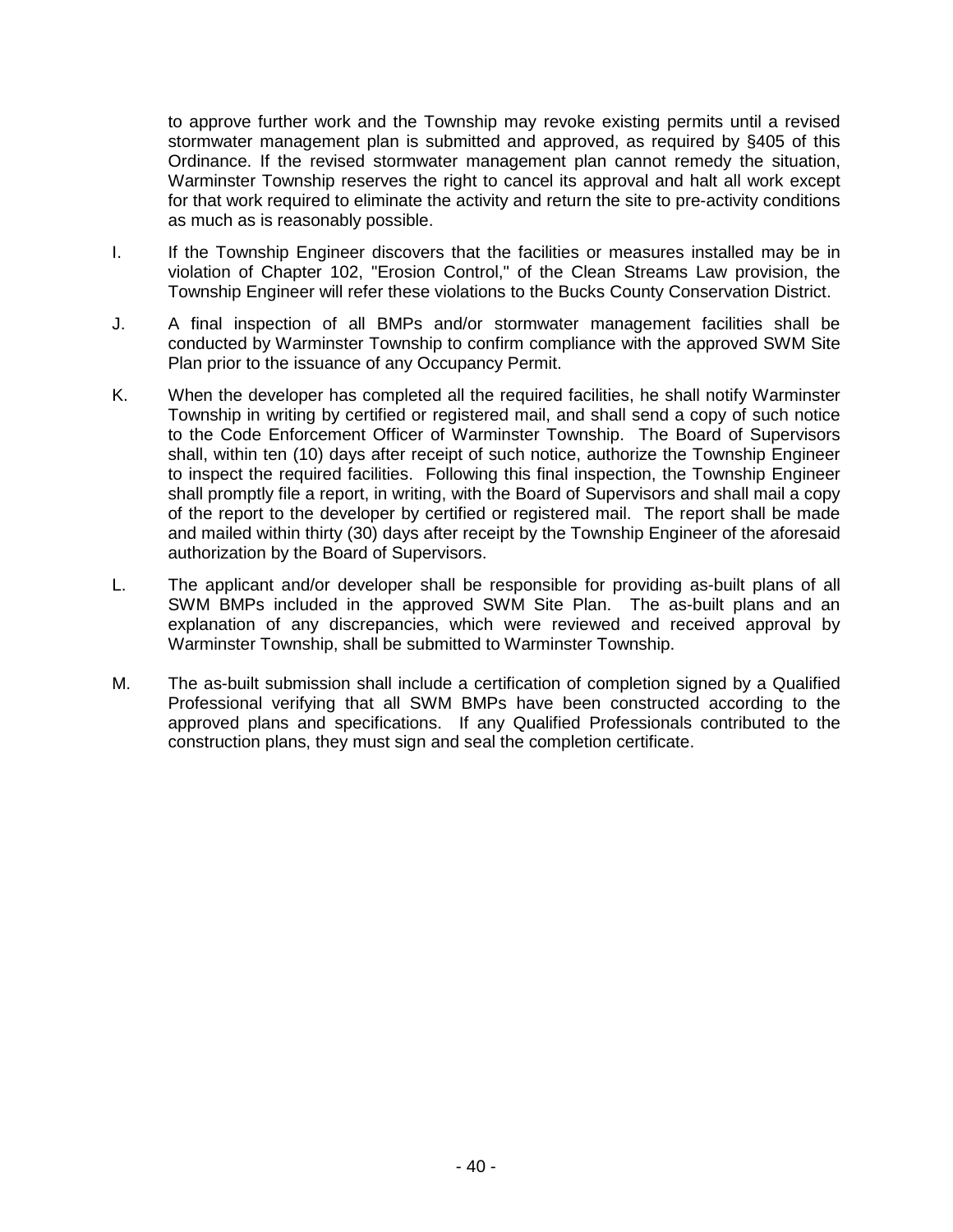## **ARTICLE VI. FEES AND EXPENSES**

#### **§601. Municipal Stormwater Management (SWM) Site Plan Review and Inspection Fee**

Fees shall be established by Warminster Township to cover plan review and construction inspection costs incurred by Warminster Township. All fees shall be paid by the Applicant at the time of SWM Site Plan submission. No permit to being any work on the project shall be issued until the requisite fees have been paid. A review and inspection fee schedule shall be established by resolution of the Board of Supervisors based on the size of the Regulated Activity and based on Warminster Township's costs for reviewing SWM Site Plans and conducting inspections pursuant to §501. Warminster Township shall periodically update the review and inspection fee schedule to ensure that review costs are adequately reimbursed.

#### **§602. Expenses Covered by Fees**

The fees required by this Ordinance (unless otherwise waived by Warminster Township) shall, at a minimum, cover:

- A. Administrative costs.
- B. The review of the Stormwater (SWM) Site Plan by Warminster Township and its Township Engineer. Review shall mean all technical review, meetings, and discussions relative to the Plan.
- C. Stormwater management permit issuance.
- D. The review of As-built Drawings. Review shall mean all technical review, meetings, and discussions relative to the Plan.
- E. The site inspections.
- F. The inspection of SWM facilities and drainage improvements during construction.
- G. The final inspection at the completion of the construction of the SWM facilities and drainage improvements presented in the SWM Site Plan.
- H. Any additional work required to enforce any permit provisions regulated by this Ordinance, correct violations, and assure proper completion of stipulated remedial actions.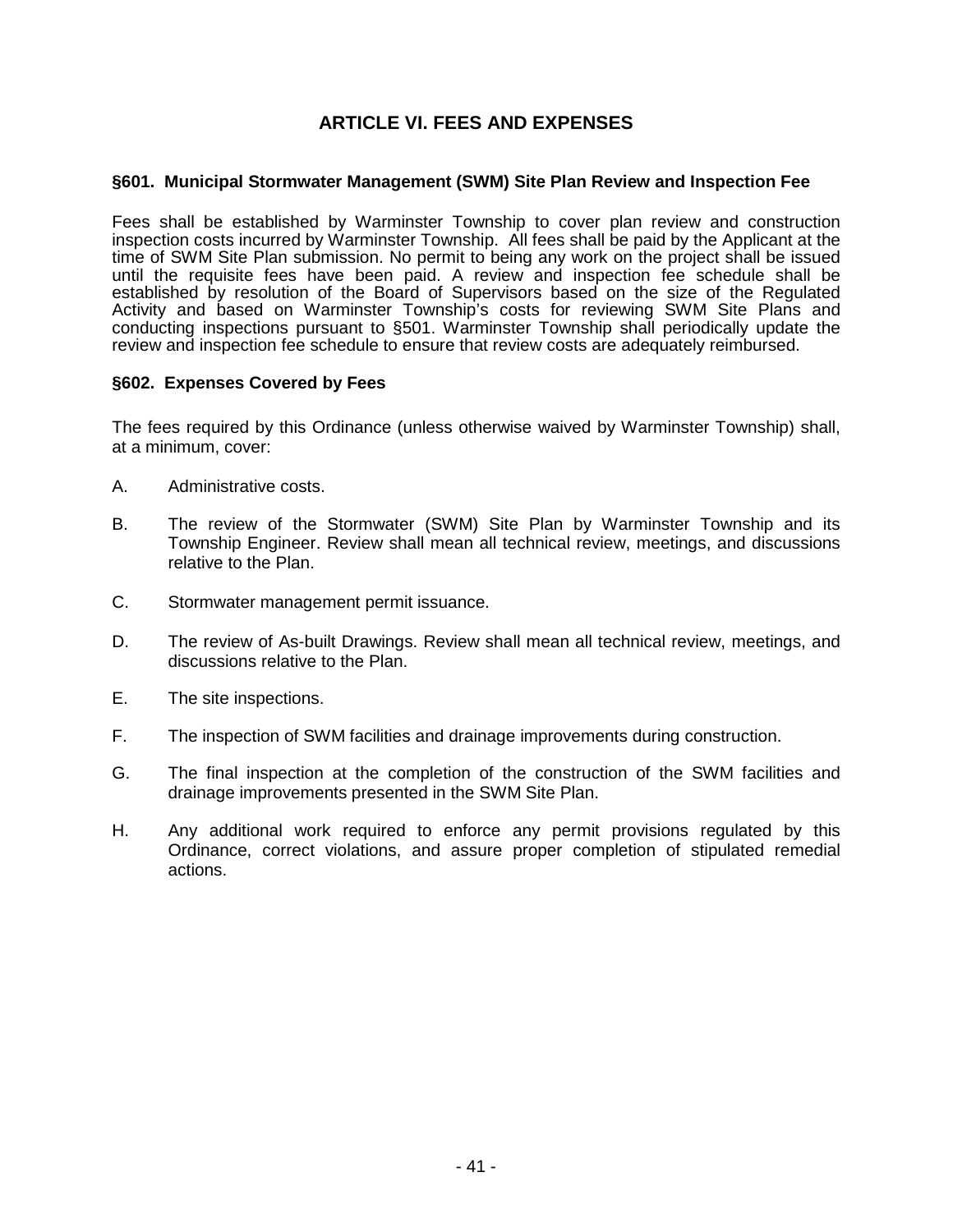## **ARTICLE VII. MAINTENANCE RESPONSIBILITIES**

#### **§701. Performance Guarantee**

- A. The Board of Supervisors shall, prior to the issuance of a stormwater management permit and/or approval of a final subdivision/land development plan and stormwater management plan, require financial security as a performance guarantee for stormwater management control facilities in a form to be approved by the Warminster Township Solicitor. If required by the developer, in order to facilitate financing, the Board of Supervisors may furnish the developer with a signed resolution indicating approval of the subdivision/land development plan and stormwater management plan contingent upon the developer obtaining a satisfactory financial security. The record plan shall not be signed nor recorded until a financial improvement agreement is executed. The resolution or letter of contingent approval shall expire and be deemed to be revoked if the financial security agreement is not executed within ninety (90) days, unless a written extension is granted by the Board of Supervisors; such extension shall not be unreasonably withheld and shall be placed in writing at the request of the developer.
- B. Where required, the developer shall file with the Board of Supervisors financial security in an amount sufficient to cover the costs of the stormwater management facilities. Without limitation as to other types of financial security which the Township may approve, such approval shall not be unreasonably withheld; Federal or Commonwealth chartered lending institution irrevocable letters of credit and restrictive or escrow accounts shall be deemed acceptance financial security. Such financial security shall be posted with a bonding company or Federal or Commonwealth chartered lending institution chosen by the developer, provided said bonding company or lending institution is authorized to conduct such business within the Commonwealth. Such bond or other security shall provide for, and secure to the public, completion of the stormwater management facilities which may be required on or before the date fixed in the formal action of approval or accompanying agreement for completion of the improvements.
- C. The amount of financial security shall be equal to one hundred ten (110) percent of the cost to install the required facilities estimated as of ninety (90) days following the date scheduled for completion.
- D. If a developer requires more than one (1) year from the date of posting of the financial security to complete the required facilities, the amount of financial security may be increased by an additional ten (10) percent for each one (1) year period beyond the first anniversary date from posting of financial security or to an amount not exceeding one hundred ten (110) percent of the cost of completing the required facilities as reestablished on or about the expiration of the preceding one (1) year period by using the above bidding procedure.
- E. The amount of financial security required shall be based upon an estimate of the cost of the facilities submitted by the developer and prepared by a professional engineer licensed as such in this Commonwealth and certified by such engineer to be a fair and reasonable estimate of such cost. The Board of Supervisors, upon the recommendation of the Township Engineer, may refuse to accept such estimate for good cause shown. If the developer and the Board of Supervisors are unable to agree upon an estimate, then the estimate shall be recalculated and recertified by another professional engineer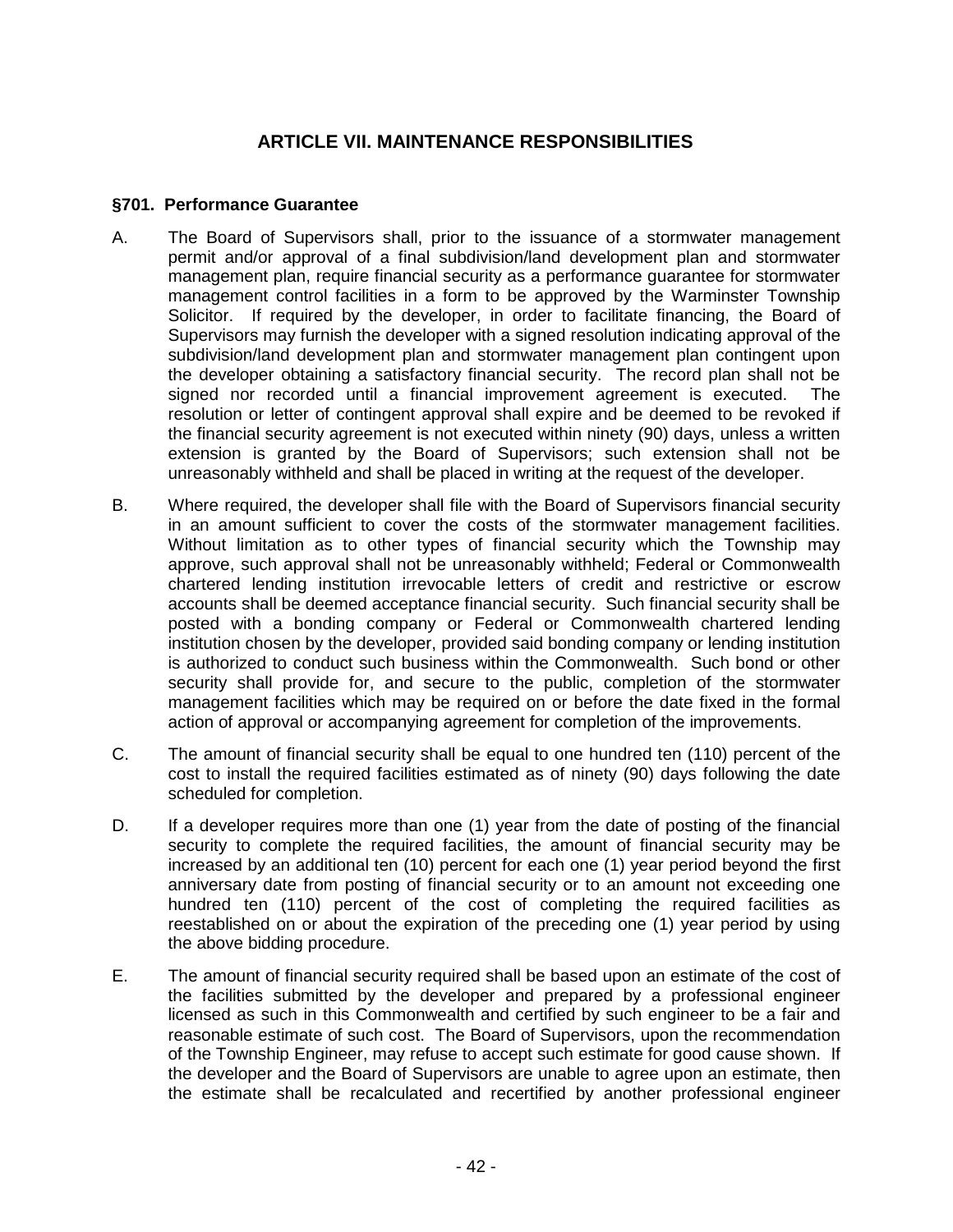licensed as such in this Commonwealth and chosen mutually by the Board of Supervisors and the developer. The estimate certified by the third engineer shall be presumed fair and reasonable and shall be the final estimate. In the event that a third engineer is so chosen, fees for the services of said engineer shall be paid equally by Warminster Township and the developer.

- F. In the case where development is projected over a period of years, the Board of Supervisors may authorize submission of stormwater management plan applications by sections or stages of development so as to required or guarantee that stormwater management facilities in both current and future stages of development will provide the protection of the finally approved stage of the development.
- G. As the work of installing the required stormwater facilities proceeds, the developer may request the Board of Supervisors to release or authorize to release, from time to time, such portions of the financial security necessary for payment to the contractor or contractors performing the work. Any such requests shall be in writing addressed to the Board of Supervisors which shall have forty-five (45) days from receipt of such request within which to allow the Township Engineer to certify, in writing, to the Board of Supervisors that such portion of the work upon the facilities has been completed in accordance with the stormwater management plan and permit. Upon such certification, the Board of Supervisors shall authorize release by the bonding company or lending institution of an amount as estimated by the Township Engineer fairly representing the value of the facilities completed, or, if the Board of Supervisors fails to act within a fortyfive (45) day period, the Board of Supervisors shall be deemed to have approved the release of funds as requested. The Board of Supervisors may, prior to final release, require retention of ten (10) percent of the estimated cost of the aforesaid facilities. The final release of the financial security provisions shall be permitted only after receipt by the Board of Supervisors of certification and "as-builts" as required by this Ordinance.
- H. In the event that any stormwater management facilities which may be required have not been installed as provided in this Ordinance or in accordance with the approved stormwater management plan, the Board of Supervisors has the power to enforce any corporate bond or other security by appropriate legal and equitable remedies. If proceeds of such bond or other security are insufficient to pay the cost of installing or making repairs or corrections to all the facilities covered by said security, the Board of Supervisors may, at its option, install part of such facilities in all or part of the development and may institute appropriate legal or equitable action to recover the monies necessary to complete the remainder of the facilities. All of the proceeds, whether resulting from the security or from any legal or equitable action brought against the developer, or both, shall be used solely for the installation of the stormwater management facilities covered by such security and not for any other purpose.

#### **§702. Maintenance Responsibility and Guarantees**

- A. The maintenance responsibilities for permanent stormwater runoff control facilities shall be determined based upon the type of ownership of the property which is controlled by the facilities.
	- 1. Single Entity Ownership. Where the permanent stormwater runoff control facilities are designed to manage runoff from property in a single entity ownership as defined below, the maintenance responsibility for the stormwater control facilities shall be with the single entity owner. The stated responsibility of the entity related to owning and maintaining the facilities shall be submitted with the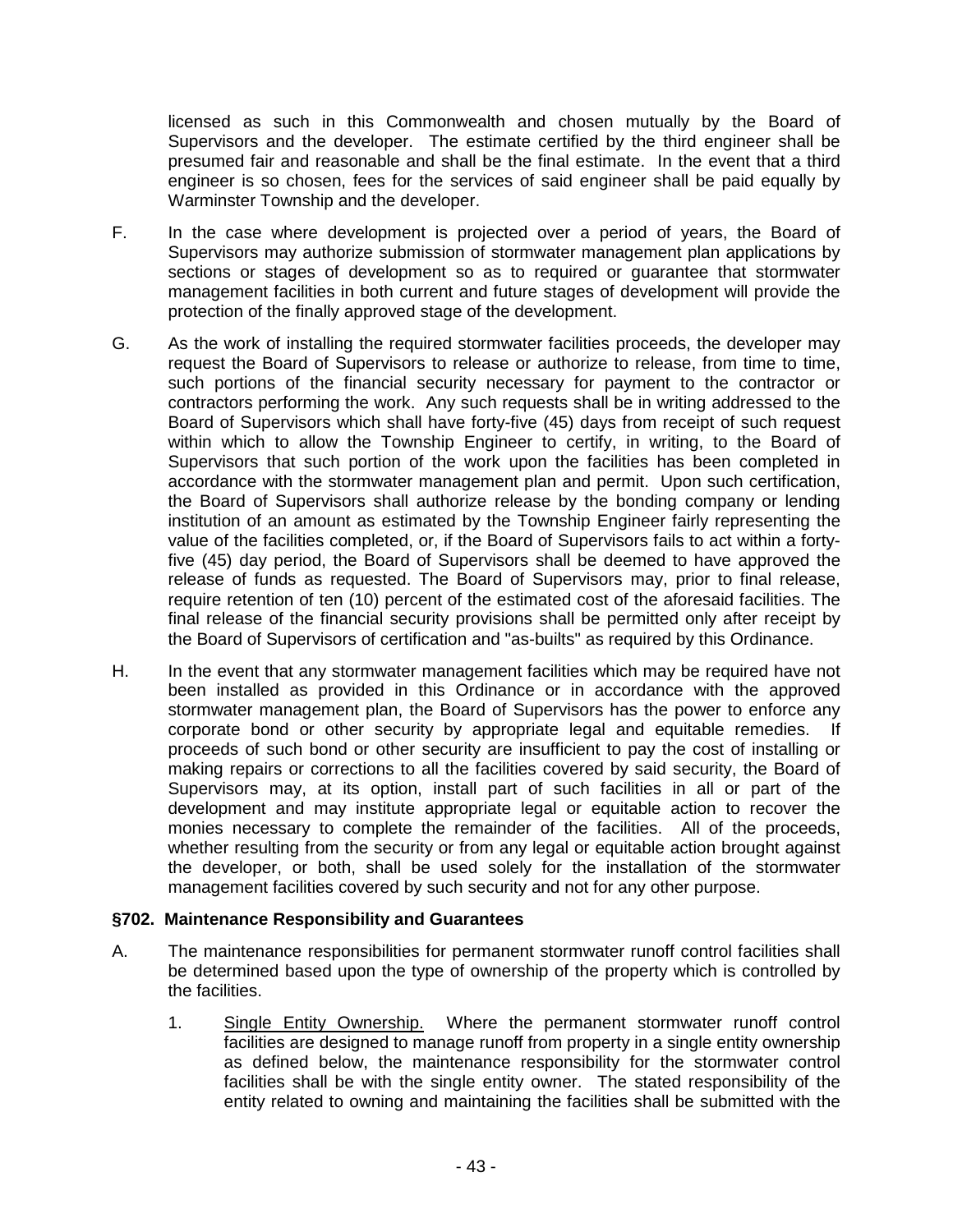stormwater management plan for determination of their adequacy. Approval of the stormwater management plan shall depend upon the approval of these terms. These terms shall be in writing, shall be in recordable form and shall, in addition to any other terms deemed necessary by the Board of Supervisors, contain a provision permitting inspection at any reasonable time by the Township Engineer of all such facilities deemed critical in the public welfare. A single entity shall be defined as an association, public or private corporation, partnership, firm, trust, estate or any other legal entity empowered to own real estate, exclusive of an individual lot owner.

- 2. Township Ownership. Where the Board of Supervisors has accepted an offer of dedication of the permanent stormwater management facilities, the Board of Supervisors shall be responsible for maintenance. Upon approval of the stormwater management facilities by the Board of Supervisors, the developer shall provide a financial security, in a form approved by the Warminster Township Solicitor for maintenance guarantees, as follows:
	- a. Construction Maintenance Bond. The Board of Supervisors may require the posting of a maintenance bond to secure the structural integrity of said facilities as well as the functioning of said facilities in accordance with the design and specifications as depicted on the approved stormwater management plan for a term not to exceed eighteen (18) months from the date of acceptance of dedication. Said financial security shall be the same type as required in §701 with regard to installation of such facilities, and the amount of the financial security shall not exceed fifteen (15) percent of the actual cost of installation of said facilities. A cash contribution can be used as the financial security in lieu of a maintenance bond, although the contribution must be equivalent to the amount that would be estimated for the maintenance bond.
	- b. Long-Term Maintenance Bond. The long-term maintenance bond shall be in an amount equal to the present worth of maintenance of the facilities for a ten (10) year period. The estimated annual maintenance cost for the facilities shall be based on a fee schedule provided by the Township Engineer and adopted by the Board of Supervisors. The fee schedule must be reasonable. A cash contribution can be used in lieu of the long-term maintenance bond, although the contribution must be equivalent to the amount that would be estimated for the maintenance bond.
	- c. Documentation. The terms of the maintenance guarantees shall be documented as part of the stormwater management phase as per §401, §703, §704 of this Ordinance.

For certain types of facilities, the Board of Supervisors may benefit by transferring the maintenance responsibility to an individual or group of individuals residing within the controlled area. These individuals may have the permanent stormwater control facilities adjacent to their lots or otherwise have an interest in the proper maintenance of the facilities. In these instances, the Board of Supervisors and the individual(s) may enter into a formal agreement for the maintenance of the facilities whereby Warminster Township shall maintain ownership of the facilities and be responsible for periodic inspections.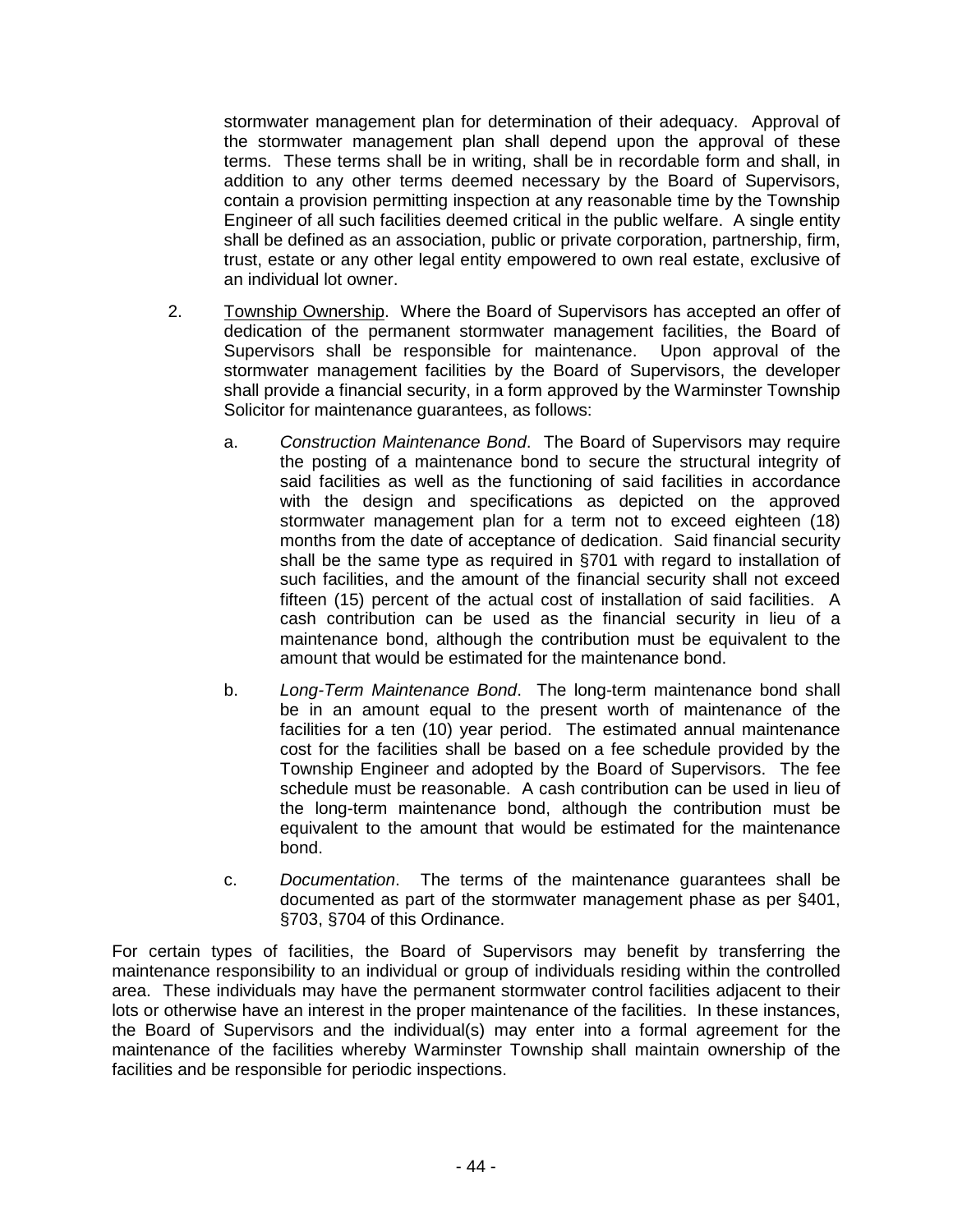- 3. Individual Lot Ownership. Where any stormwater management facility is located on an individual lot, and maintenance thereof is the responsibility of that landowner, a description of the facility or systems and the terms of the required maintenance shall be incorporated as a part of the deed to the property. The deed shall be recorded with the County Recorder of Deeds within ninety (90) days following the Board of Supervisors' approval. In addition, the Board of Supervisors may require as a condition of approval that a deed conveying any interest in such lot contain language indicating that the conveyance is subject to an express covenant by the grantee that the grantee will maintain the stormwater management facility.
- 4. Multi-Entity Ownership. In cases where property is in multiple owner (i.e. many individual ownership of various portions of the property on which stormwater facilities are located) the developer(s) shall enter into an agreement with the Township to determine the maintenance of the permanent stormwater facilities. If maintenance is prescribed for each individual lot owner, the requirements of §702.A.3 shall apply.
- B. The failure of any person, individual lot owner or private entity to properly maintain any stormwater management facility shall be construed to be a violation of this Ordinance and is declared to be a public nuisance, subject to §905, "Penalties."
- C. Liability Insurance. If, in the opinion of the Board of Supervisors based upon a report of the Township Solicitor, the nature of the work is such that it may create a hazard to human life or endanger adjoining property or streets, the Board of Supervisors shall, before issuing the stormwater management permit, require that the applicant file a certificate of insurance showing that there exists insurance against claims for damages for personal injury, bodily injury, and property damage, including damage to Warminster Township by surface water flow which has been altered on the site. The liability insurance shall be to the amount prescribed by the Township in accordance with the nature of risks involved and include the Township as an additional insured. Such insurance shall be written by a company licensed to do business in the Commonwealth. Neither issuance of the stormwater management permit nor compliance with the provisions hereto or any conditions imposed by the Township shall relieve any person from any responsibility for damage otherwise imposed by law, nor impose any liability upon Warminster Township or its officers and employees for damages to persons or property.

#### **§703. Responsibilities for Operations and Maintenance (O&M) of Stormwater Facilities and BMPs**

- A. The owner of any land upon which stormwater facilities and BMPs will be placed, constructed, or implemented, as described in the stormwater facility and BMP O&M plan, shall record the following documents in the Office of the Recorder of Deeds for Bucks County, within forty-five (45) days of approval of the stormwater facility and BMP O&M plan by Warminster Township:
	- 1. The O&M plan, or a summary thereof,
	- 2. O&M agreements under §704, and
	- 3. Easements under §705.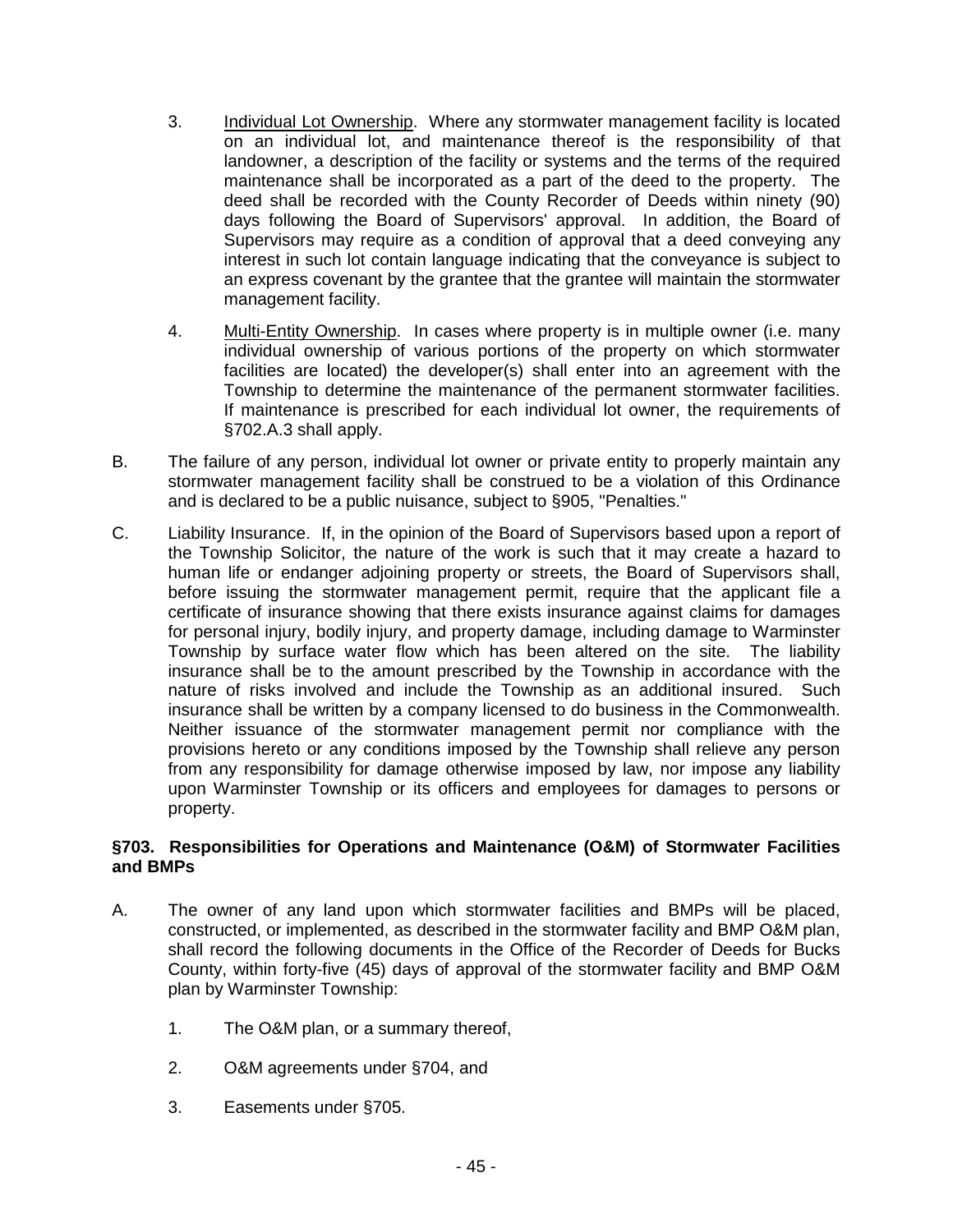- B. Warminster Township may suspend or revoke any approvals granted for the project site upon discovery of failure on the part of the owner to comply with this section.
- C. The following items shall be included in the Stormwater Facility and BMP O&M Plan:
	- 1. Map(s) of the project area, in a form that meets the requirements for recording at the offices of the Recorder of Deeds of Bucks County, and shall be submitted on 24-inch x 36-inch sheets. The contents of the maps(s) shall include, but not be limited to:
		- a. Clear identification of the location and nature of stormwater facilities and BMPs.
		- b. The location of the project site relative to highways, municipal boundaries or other identifiable landmarks.
		- c. Existing and final contours at intervals of two (2) feet, or others as appropriate.
		- d. Existing streams, lakes, ponds, or other bodies of water within the project site area.
		- e. Other physical features including flood hazard boundaries, sinkholes, streams, existing drainage courses, and areas of natural vegetation to be preserved.
		- f. The locations of all existing and proposed utilities, sanitary sewers, and water lines on site and within 50 feet of property lines of the project site.
		- g. Proposed final changes to the land surface and vegetative cover, including the type and amount of impervious area that would be added.
		- h. Proposed final structures, roads, paved areas, and buildings, and
		- i. A twenty (20)-foot-wide access easement around all stormwater facilities and BMPs that would provide ingress to and egress from a public right-of-way.
	- 2. A description of how each stormwater facility and BMP will be operated and maintained, and the identity and contact information associated with the person(s) responsible for O&M.
	- 3. The name of the project site, the name and address of the owner of the property, and the name of the individual or firm preparing the plan, and
	- 4. A statement, signed by the facility owner, acknowledging that the stormwater facilities and BMPs are fixtures that can be altered or removed only after approval by Warminster Township.
- D. The Stormwater Facility and BMP O&M Plan for the project site shall establish responsibilities for the continuing O&M of all stormwater facilities and BMPs, as follows: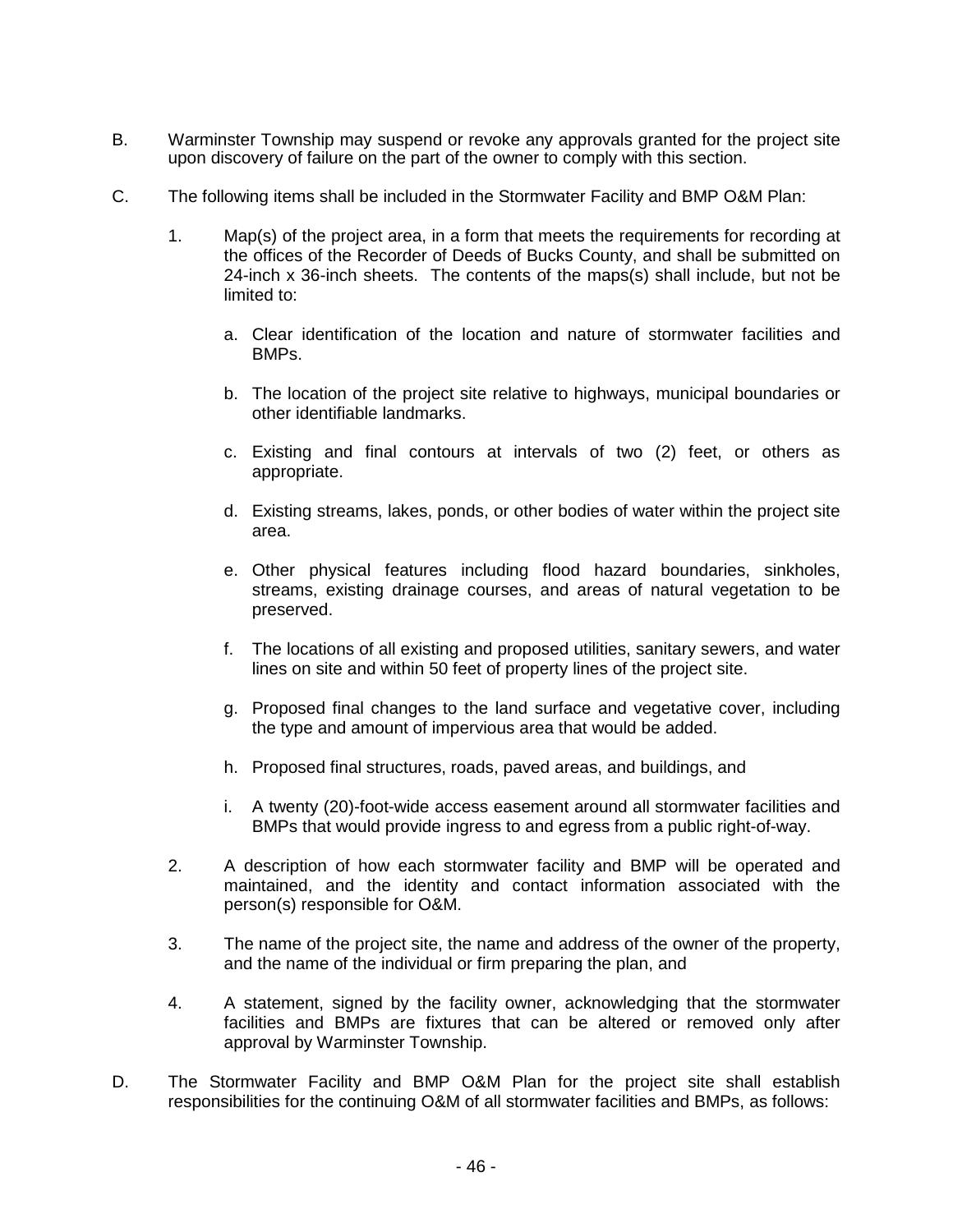- 1. If a plan includes structures or lots which are to be separately owned and in which streets, sewers and other public improvements are to be dedicated to Warminster Township, stormwater facilities and BMPs may also be offered for dedication to and maintained by Warminster Township.
- 2. If a plan includes O&M by single ownership, or if sewers and other public improvements are to be privately owned and maintained, the O&M of stormwater facilities and BMPs shall be the responsibility of the owner or private management entity.
- E. Warminster Township shall make the final determination on the continuing O&M responsibilities. Warminster Township reserves the right to accept or reject the O&M responsibility for any or all of the stormwater facilities and BMPs.
- F. Facilities, areas, or structures used as BMPs shall be enumerated as permanent real estate appurtenances and recorded as deed restrictions or conservation easements that run with the land.
- G. The O&M Plan shall be recorded as a restrictive deed covenant that runs with the land.
- H. Warminster Township may take enforcement actions against an owner for any failure to satisfy the provisions of this Article and this Ordinance.

#### **§704. Municipal Review of Stormwater Facilities and BMP Operations and Maintenance (O&M) Plan**

- A. Warminster Township shall review the Stormwater Facilities and BMP O&M Plan for consistency with the purposes and requirements of this ordinance, and any permits issued by PADEP.
- B. Warminster Township shall notify the Applicant in writing whether the Stormwater Facility and BMP O&M Plan is approved.
- C. Warminster Township shall require a "Record Drawing" of all stormwater facilities and BMPs.

#### **§705. Operations and Maintenance (O&M) Agreement for Privately Owned Stormwater Facilities and BMPs**

- A. The owner shall sign an O&M agreement with Warminster Township covering all stormwater facilities and BMPs that are to be privately owned. The O&M agreement shall be transferred with transfer of ownership. The agreement shall be prepared by the Municipal Solicitor.
- B. Other items may be included in the O&M agreement where determined necessary to guarantee the satisfactory O&M of all stormwater controls and BMPs. The O&M agreement shall be subject to the review and approval of Warminster Township.
- C. The owner is responsible for the O&M of the SWM BMPs. If the owner fails to adhere to the O&M Agreement, Warminster Township may perform the services required and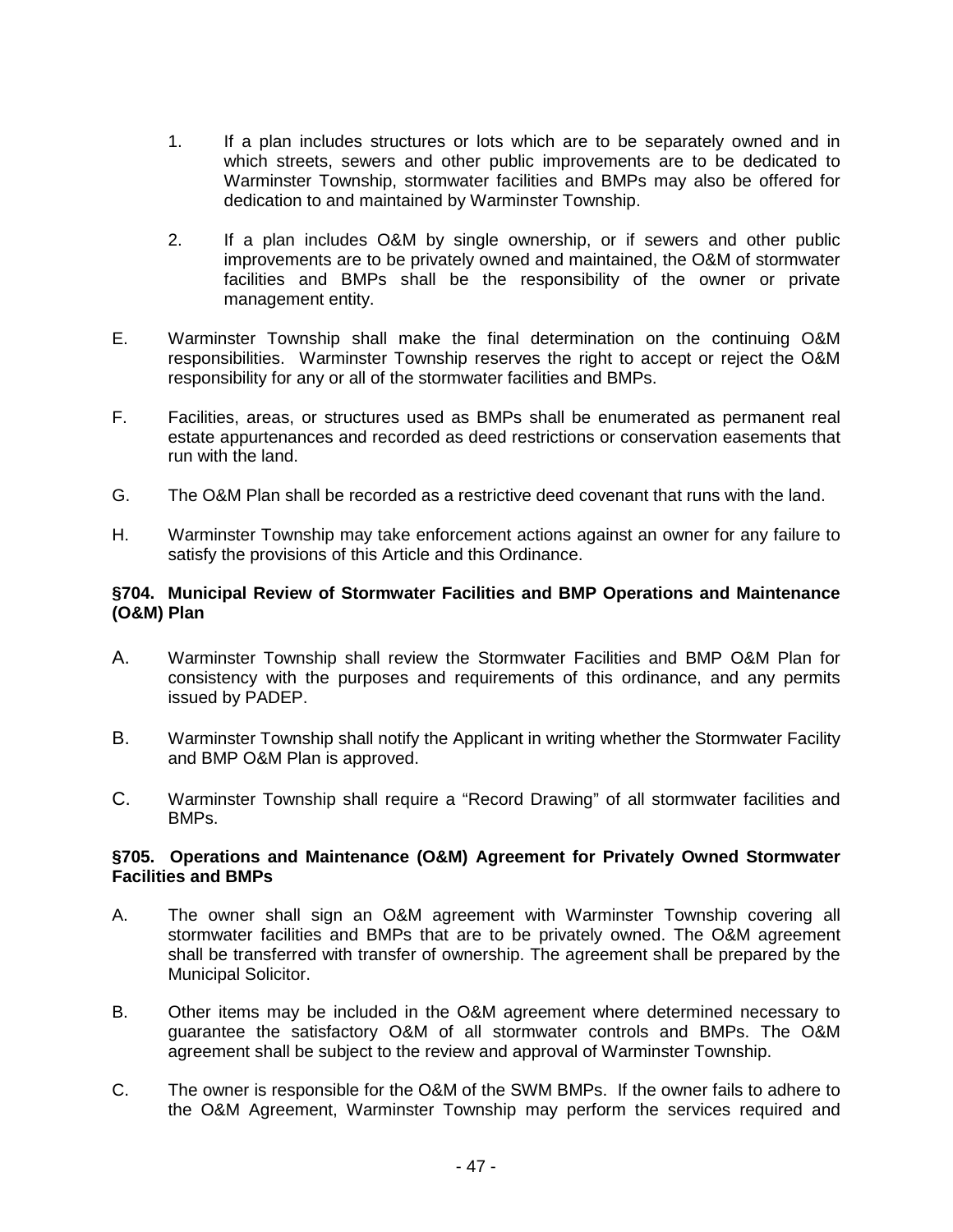charge the owner appropriate fees. Nonpayment of fees may result in a lien against the property.

#### **§706. Stormwater Management Easements**

- A. The owner must obtain all necessary real estate rights to install, operate, and maintain all stormwater facilities and areas used for stormwater control in the SWM Site Plan.
- B. The owner must provide the municipality easements, or other appropriate real estate rights, to perform inspections and maintenance for the preservation of stormwater runoff conveyance, infiltration, and detention areas.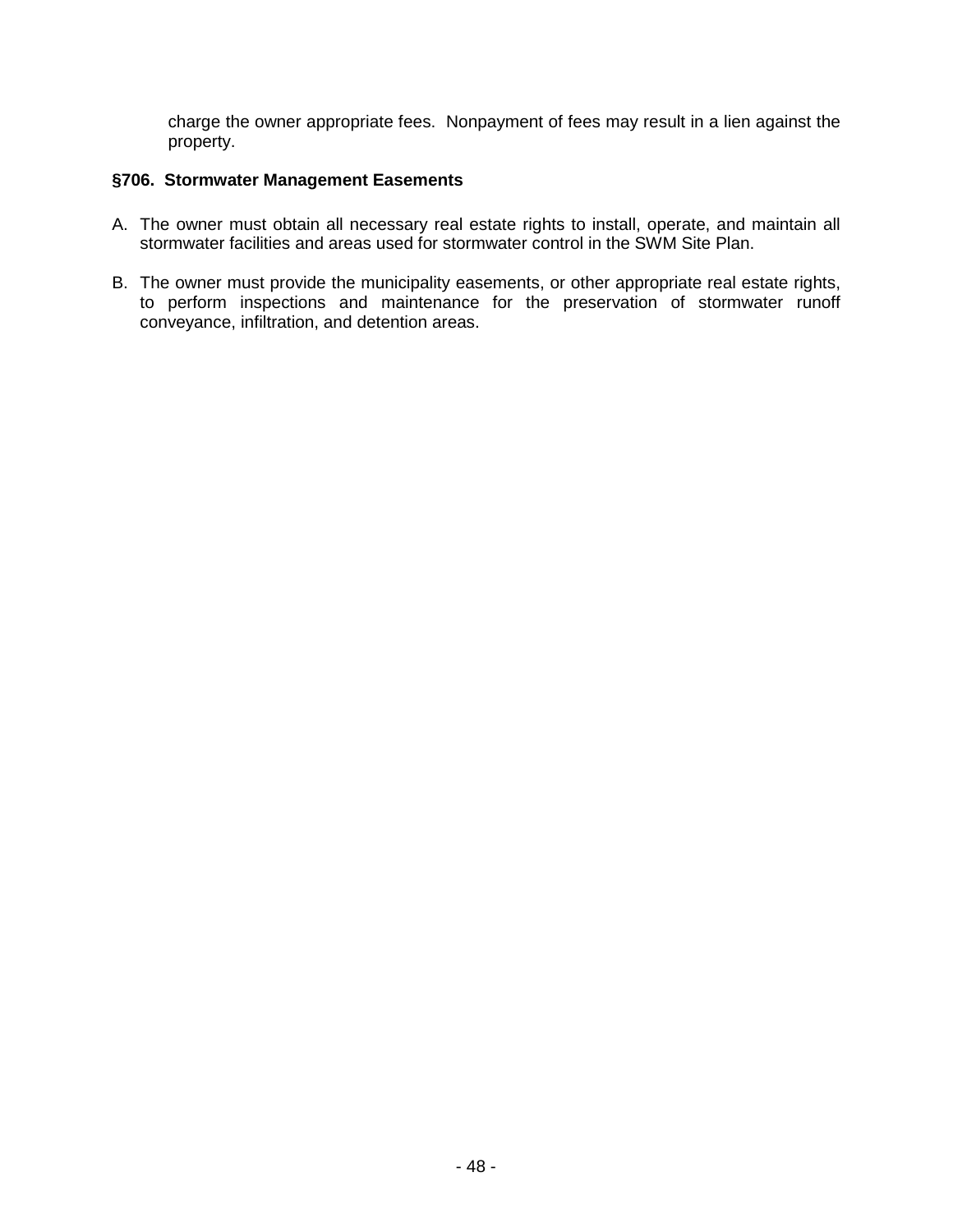## **ARTICLE VIII. PROHIBITIONS**

#### **§801. Prohibited Discharges**

- A. Any drain or conveyance, whether on the surface or subsurface, that allows any nonstormwater discharge, including sewage, process wastewater, and wash water to enter the waters of the Commonwealth is prohibited.
- B. No person shall allow, or cause to allow, discharges into surface waters of this Commonwealth which are not composed entirely of stormwater, except (i) as provided in Subsection C below, and (ii) discharges allowed under a state or federal permit.
- C. The following discharges may be allowed, unless Warminster Township determines that the discharge is a significant contributor to pollution to the waters of the Commonwealth:
	- 1. Discharges from firefighting activities,
	- 2. Potable water sources including water line flushing,
	- 3. Irrigation drainage,
	- 4. Air conditioning condensate,
	- 5. Springs,
	- 6. Water from crawl space pumps,
	- 7. Flows from riparian habitats and wetlands,
	- 8. Uncontaminated water from foundations or from footing drains,
	- 9. Lawn watering,
	- 10. De-chlorinated swimming pool discharges (per Department of Environmental Protection (PADEP) requirements),
	- 11. Uncontaminated groundwater,
	- 12. Water from individual residential car washing, and/or
	- 13. Routine external building wash down (which does not use detergents or other compounds)
- D. In the event that Warminster Township or PADEP determines that any of the discharges identified in Subsection C significantly contribute to pollution of the waters of this Commonwealth, Warminster Township or PADEP will notify the responsible person(s) to cease the discharge.
- E. Upon notice provided by the municipality under Subsection D, the discharger will have a reasonable time, as determined by the municipality, to cease the discharge consistent with the degree of pollution caused by the discharge.
- F. Nothing in this Section shall affect a discharger's responsibilities under state law.

#### **§802. Prohibited Connections**

- A. The following connections are prohibited, except as provided in §801.C above:
	- 1. Any drain or conveyance, whether on the surface or subsurface, which allows any non-stormwater discharge including sewage, process wastewater, and wash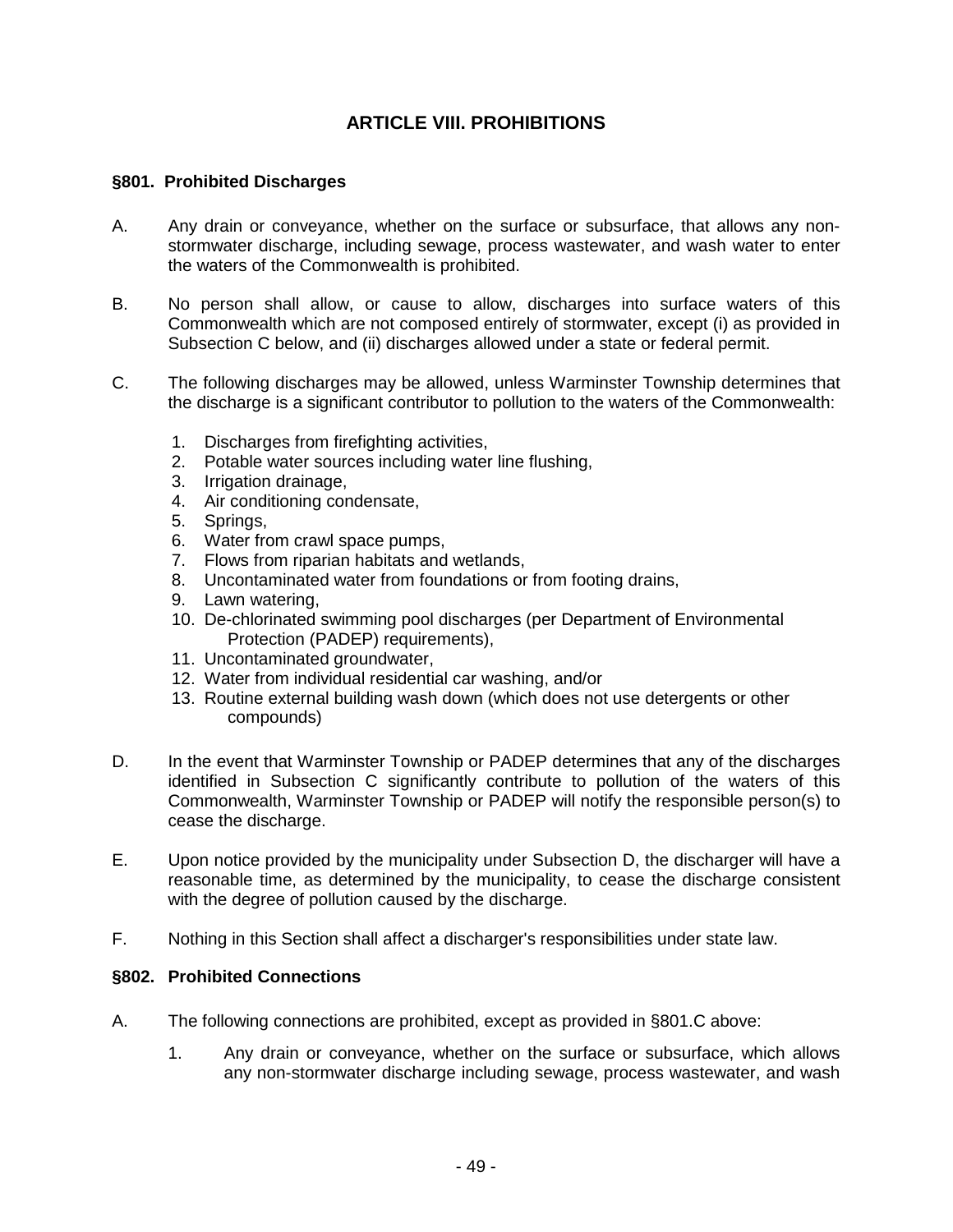water to enter the separate storm sewer system, and any connections to the storm drain system from indoor drains and sinks; and

2. Any drain or conveyance from a commercial or industrial land use to the separate storm sewer system, which has not been documented in plans, maps, or equivalent records, and approved by the municipality.

#### **§803. Roof Drains**

- A. Roof drains shall not be connected to streets, sanitary or storm sewers or roadside ditches in order to promote overland flow and infiltration/percolation of stormwater where advantageous to do so.
- B. When it is more advantageous to connect directly to streets or storm sewers, connections of roof drains to streets or roadside ditches may be permitted on a case by case basis as determined by the municipality.
- C. Roof drains and sump pumps shall discharge to infiltration areas or vegetative BMPs and to the maximum extent practicable satisfy the criteria for disconnected impervious areas (DIAs).

#### **§804. Alteration of SWM BMPs**

- A. No person shall modify, remove, fill, landscape, or alter any Stormwater Management (SWM) Best Management Practices (BMPs), facilities, areas, or structures unless it is part of an approved maintenance program and written approval of Warminster Township has been obtained.
- B. No person shall place any structure, fill, landscaping, or vegetation into a stormwater facility or BMP or within a drainage easement which would limit or alter the functioning of the stormwater facility or BMP without the written approval of Warminster Township.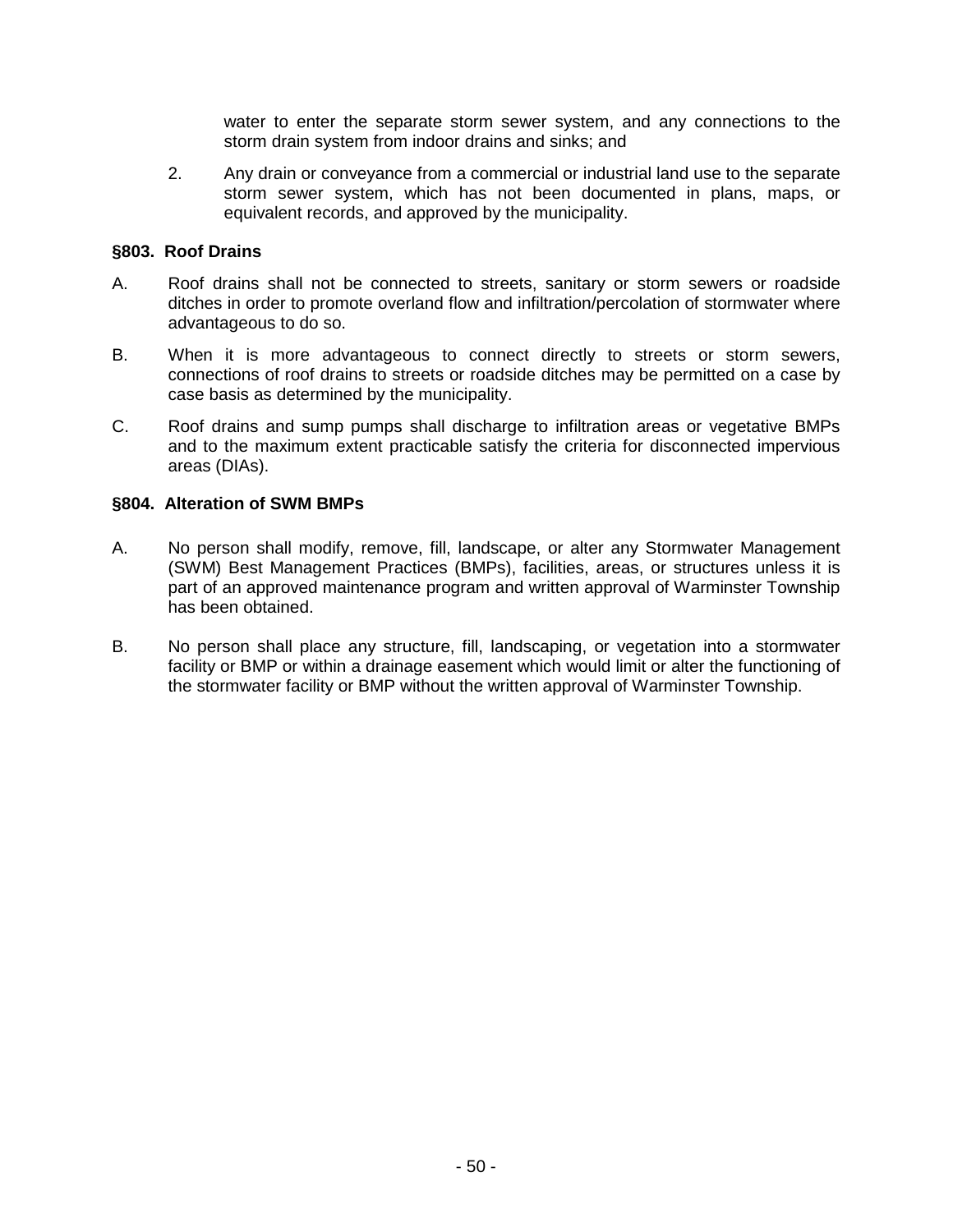## **ARTICLE IX. ENFORCEMENT AND PENALTIES**

#### **§901. Right-of-Entry**

- A. Upon presentation of proper credentials, duly authorized representatives of Warminster Township may enter at reasonable times upon any property within Warminster Township to investigate the implementation, condition, or operation and maintenance of the stormwater facilities or Best Management Practices (BMPs) in regard to any aspect governed by this Ordinance.
- B. Landowners with stormwater facilities and BMPs on their property shall allow persons working on behalf of Warminster Township ready access to all parts of the premises for the purposes of determining compliance with this Ordinance.
- C. Persons working on behalf of Warminster Township shall have the right to temporarily locate on any stormwater facility or BMP in Warminster Township such devices as are necessary to conduct monitoring and/or sampling of the discharges from such stormwater facilities or BMP.
- D. Unreasonable delays in allowing Warminster Township access to a stormwater facility or BMP is a violation of this Ordinance.

#### **§902. Inspection**

Stormwater Management (SWM) Best Management Practices (BMPs) should be inspected for proper operation by the landowner, or the owner's designee (including Warminster Township for dedicated and owned facilities), according to the following list of minimum frequencies:

- 1. Annually for the first 5 years,
- 2. Once every 3 years thereafter,
- 3. During or immediately after the cessation of a 10-year or greater storm, and/or
- 4. As specified in the Operations and Maintenance (O&M) agreement.

#### **§903. Enforcement**

All inspections regarding compliance with the Stormwater Management (SWM) Site Plan and this Ordinance shall be the responsibility of Warminster Township.

- A. Whenever Warminster Township finds that a person has violated a prohibition or failed to meet a requirement of this Ordinance, Warminster Township may order compliance by written notice to the responsible person. Such notice may, without limitation, require the following remedies:
	- 1. Performance of monitoring, analyses, and reporting;
	- 2. Elimination of prohibited connections or discharges;
	- 3. Cessation of any violating discharges, practices, or operations;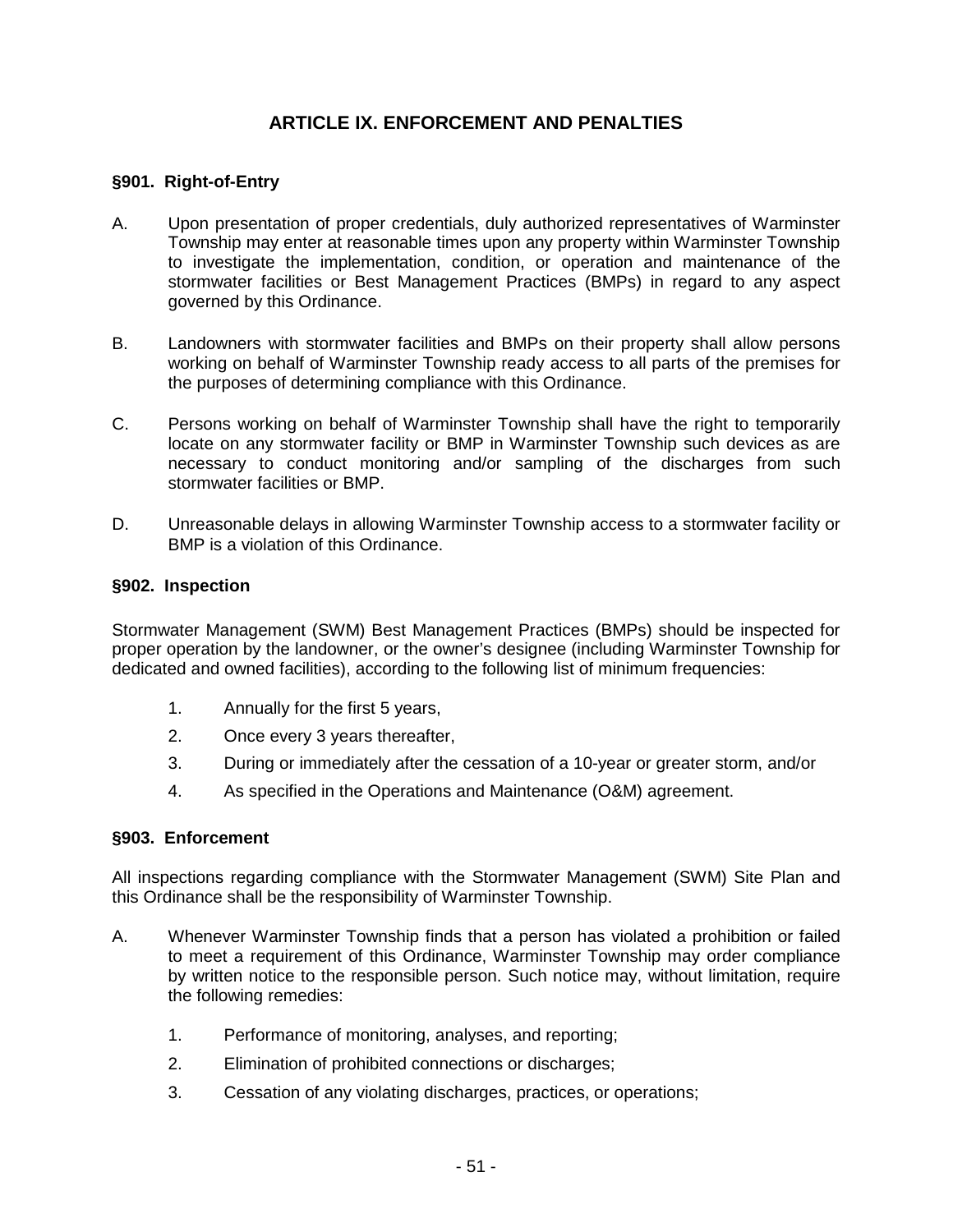- 4. Abatement or remediation of stormwater pollution or contamination hazards and the restoration of any affected property;
- 5. Payment of a fine to cover administrative and remediation costs;
- 6. Implementation of stormwater facilities and Best Management Practices (BMPs); and
- 7. Operation and Maintenance (O&M) of stormwater facilities and BMPs.
- B. Such notification shall set forth the nature of the violation(s) and establish a time limit for correction of these violations(s). Said notice may further advise that, if applicable, should the violator fail to take the required action within the established deadline, the work will be done by Warminster Township and the expense may be charged to the violator.
- C. Failure to comply within the time specified may subject a violator to the penalty provisions of this Ordinance. All such penalties shall be deemed cumulative and shall not prevent Warminster Township from pursuing any and all other remedies available in law or equity.

#### **§904. Suspension and Revocation of Permits and Approvals**

- A. Any building, land development, or other permit or approval issued by Warminster Township may be suspended or revoked, in whole or in part, by Warminster Township for:
	- 1. Noncompliance with or failure to implement any provision of the permit;
	- 2. A violation of any provision of this ordinance; or
	- 3. The creation of any condition or the commission of any act during construction or development which constitutes or creates a hazard or nuisance, pollution or which endangers the life, health, or property of others.
- B. A suspended permit may be reinstated by Warminster Township when:
	- 1. Warminster Township has inspected and approved the corrections to the stormwater facilities and BMPs or the elimination of the hazard or nuisance, and;
	- 2. Warminster Township is satisfied that all applicable violations in this Ordinance have been corrected.
- C. Any permit or approval that has been revoked by Warminster Township cannot be reinstated. The Applicant may apply for a new permit under the procedures outlined of this Ordinance.

#### **§905. Penalties**

A. Any person, firm or corporation who shall violate any provision of this Ordinance or who shall fail to comply with any written notice from Warminster Township which describes a condition of noncompliance, upon conviction thereof in an action brought before a district justice in the manner provided for the enforcement of summary offenses under the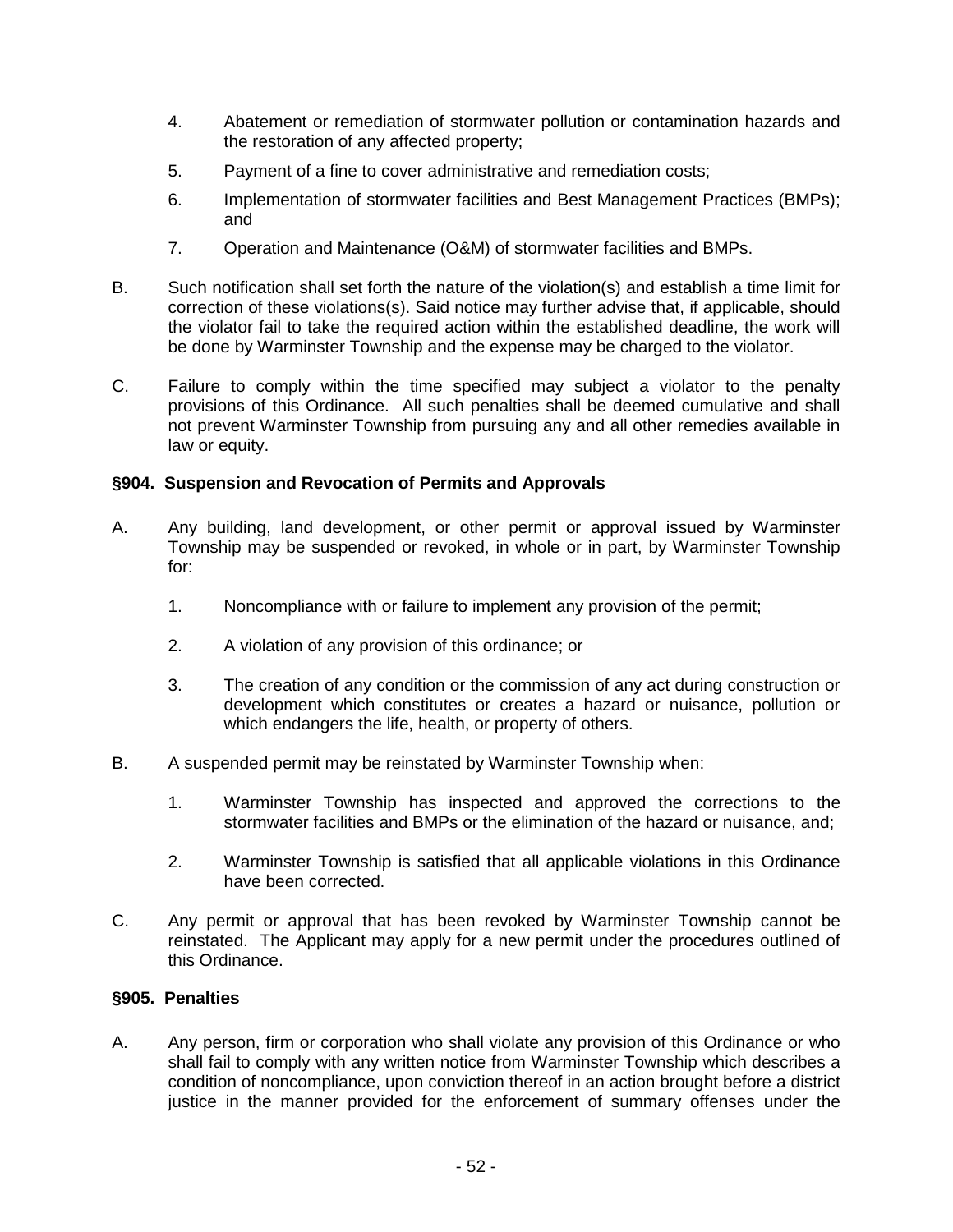Pennsylvania Rules of Criminal Procedure, shall be sentenced to pay a fine of not more than \$1,000 plus costs and, in default of payment of said fine and costs, to a term of imprisonment not to exceed 90 days. Each day that the violation continues shall constitute a separate offense and the applicable fines are cumulative.

- B. The Bucks County Court of Common Pleas, upon petition, may grant an order to stay, upon cause shown, tolling the per diem fine pending a final adjudication of the violation and judgment.
- C. Nothing contained in the Section shall be construed or interpreted to grant to any person or entity other than Warminster Township the right to commence any action for enforcement pursuant to this Section.

#### **§906. Appeals**

- A. An appeal from any action or decision of the Board of Supervisors concerning regulated activities specified in §105 shall be made to the Bucks County Court of Common Pleas pursuant to Article X-A of the Pennsylvania Municipalities Planning Code.
- B. The Board of Supervisors may hear and decide appeals pursuant to the Pennsylvania Municipalities Planning Code, §909.1(b)(6), where it is alleged that the Building Permit/Zoning Officer has failed to follow prescribed procedures or has misinterpreted or misapplied any provision of this Ordinance concerning regulated activities specified in §105.
- C. The Warminster Township Zoning Hearing Board may hear and decide pursuant to the Pennsylvania Municipalities Planning Code, §909.1(a)(9), where it is alleged that the Building Permit/Zoning Officer has failed to follow prescribed procedures or has misinterpreted or misapplied any provision of this Ordinance concerning regulated activities specified in §105.
- D. Nothing in §§905.B and .C shall be construed to deny the appellant the right to proceed directly to the Bucks County Court of Common Pleas pursuant to the Pennsylvania Municipalities Planning Code, §910.1.
- E. The approval of an appeal shall not have the effect of making null and void the intent and purpose of this Ordinance.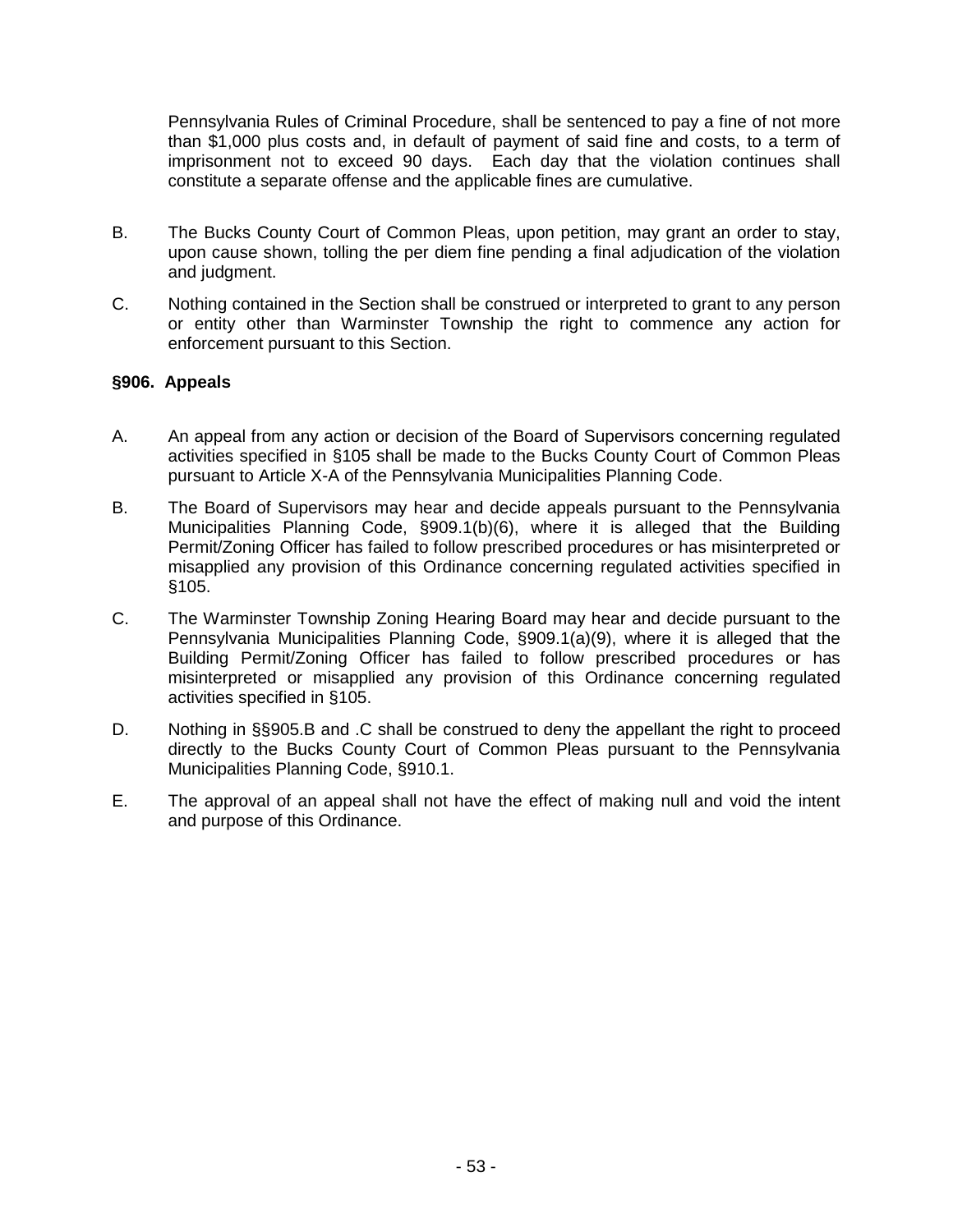#### **NESHAMINY CREEK WATERSHED STORMWATER MANAGEMENT PLAN ORDINANCE ENACTMENT**

**ENACTED and ORDAINED** at a regular meeting of the Board of Supervisors of Warminster Township on the \_\_\_\_\_\_ of \_\_\_\_\_\_\_\_\_\_\_\_\_\_\_\_\_\_\_\_\_\_\_\_, 20\_\_.

 $\frac{1}{\sqrt{2}}$  ,  $\frac{1}{\sqrt{2}}$  ,  $\frac{1}{\sqrt{2}}$  ,  $\frac{1}{\sqrt{2}}$  ,  $\frac{1}{\sqrt{2}}$  ,  $\frac{1}{\sqrt{2}}$  ,  $\frac{1}{\sqrt{2}}$  ,  $\frac{1}{\sqrt{2}}$  ,  $\frac{1}{\sqrt{2}}$  ,  $\frac{1}{\sqrt{2}}$  ,  $\frac{1}{\sqrt{2}}$  ,  $\frac{1}{\sqrt{2}}$  ,  $\frac{1}{\sqrt{2}}$  ,  $\frac{1}{\sqrt{2}}$  ,  $\frac{1}{\sqrt{2}}$ 

 WARMINSTER TOWNSHIP BOARD OF SUPERVISORS

 $\overline{\phantom{a}}$  , and the contract of the contract of the contract of the contract of the contract of the contract of the contract of the contract of the contract of the contract of the contract of the contract of the contrac Ellen S. Jarvis, Chairwoman

Frank Feinberg, Vice-Chairman

 $\overline{\phantom{a}}$  ,  $\overline{\phantom{a}}$  ,  $\overline{\phantom{a}}$  ,  $\overline{\phantom{a}}$  ,  $\overline{\phantom{a}}$  ,  $\overline{\phantom{a}}$  ,  $\overline{\phantom{a}}$  ,  $\overline{\phantom{a}}$  ,  $\overline{\phantom{a}}$  ,  $\overline{\phantom{a}}$  ,  $\overline{\phantom{a}}$  ,  $\overline{\phantom{a}}$  ,  $\overline{\phantom{a}}$  ,  $\overline{\phantom{a}}$  ,  $\overline{\phantom{a}}$  ,  $\overline{\phantom{a}}$ Gail E. Johnson, Secretary/Treasurer

 $\overline{\phantom{a}}$  , and the contract of the contract of the contract of the contract of the contract of the contract of the contract of the contract of the contract of the contract of the contract of the contract of the contrac Leo I. Quinn, III, Member

 $\overline{\phantom{a}}$  , and the contract of the contract of the contract of the contract of the contract of the contract of the contract of the contract of the contract of the contract of the contract of the contract of the contrac Tom E. Panzer, Member

ATTEST:

\_\_\_\_\_\_\_\_\_\_\_\_\_\_\_\_\_\_\_\_\_\_\_\_\_\_\_\_\_\_\_\_\_ **Secretary** 

I hereby certify that the foregoing Ordinance was advertised in the \_\_\_\_\_\_\_\_\_\_\_\_\_\_\_\_\_\_\_\_\_\_\_\_\_\_\_\_\_\_\_\_\_\_\_\_\_\_(name of publication) on \_\_\_\_\_\_\_\_\_\_, 20\_\_, a newspaper of general circulation in the Municipality and was duly enacted and approved as set forth at a regular meeting of the Municipality's governing body held on \_\_\_\_\_\_\_\_\_\_\_\_, 20\_\_.

> $\frac{1}{\sqrt{2\pi}}\left[\frac{1}{\sqrt{2\pi}}\left[\frac{1}{\sqrt{2\pi}}\left(\frac{1}{\sqrt{2\pi}}\right)-\frac{1}{\sqrt{2\pi}}\left(\frac{1}{\sqrt{2\pi}}\right)-\frac{1}{\sqrt{2\pi}}\left(\frac{1}{\sqrt{2\pi}}\right)-\frac{1}{\sqrt{2\pi}}\left(\frac{1}{\sqrt{2\pi}}\right)-\frac{1}{\sqrt{2\pi}}\left(\frac{1}{\sqrt{2\pi}}\right)-\frac{1}{\sqrt{2\pi}}\left(\frac{1}{\sqrt{2\pi}}\right)-\frac{1}{\sqrt{2\pi}}\left(\frac{1$ **Secretary**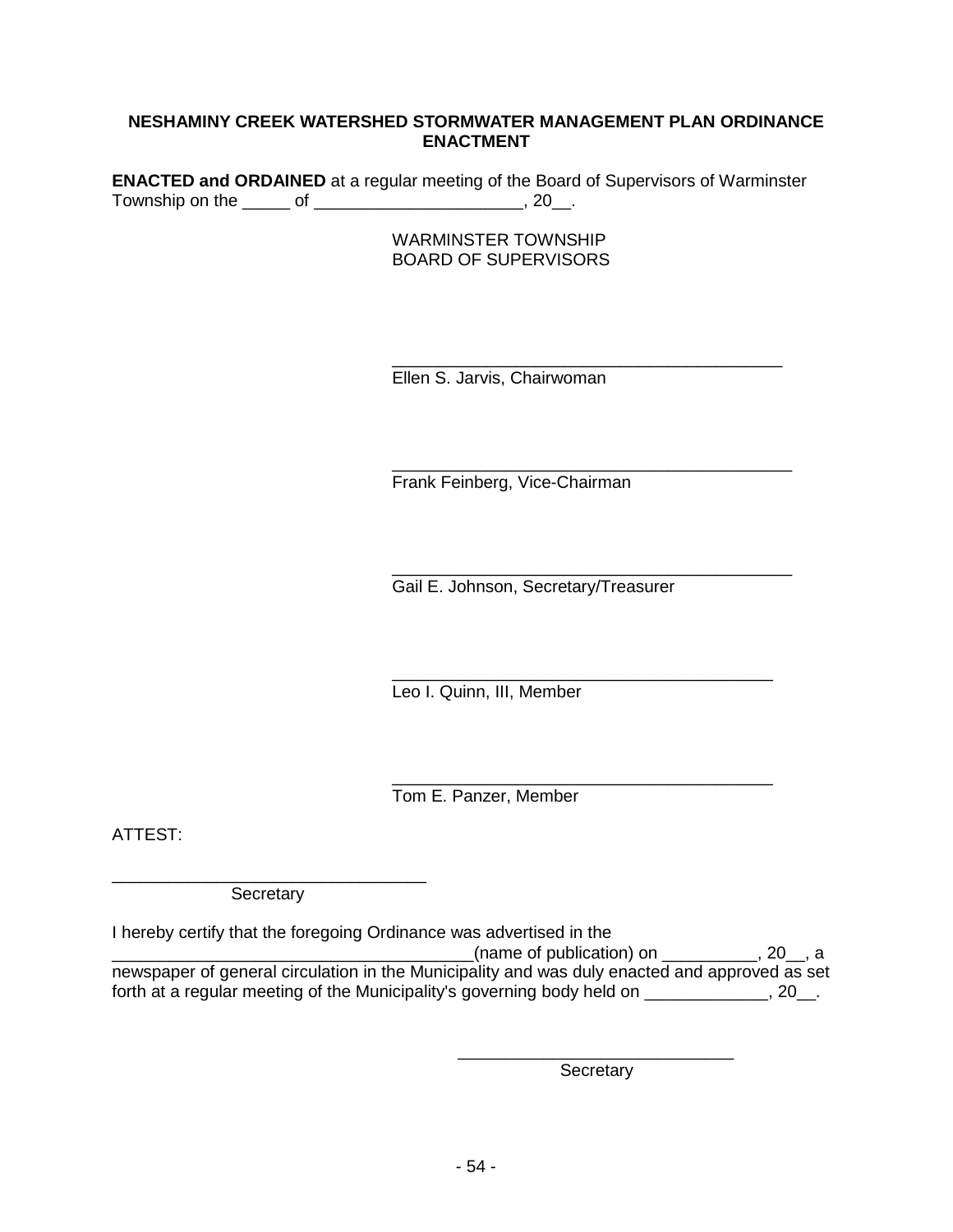# **APPENDIX A: Site Evaluation and Soil Infiltration Testing Protocol**

#### **Purpose of this Protocol**

The purpose of the Site Evaluation and Soil Infiltration Testing Protocol is to describe soil evaluation and field testing procedures to:

Determine if infiltration BMPs are suitable at a site, and at what locations.

Obtain the required data for infiltration BMP design.

#### **When to Conduct Testing**

The Site Development process outlined in Chapters 4 and 5 of the Pennsylvania Stormwater Best Management Practices Manual, December 2006, as amended ("Manual"), describe a process for site development and BMPs. The soil evaluation and infiltration testing investigation should be conducted early in the preliminary design of the project so that information developed in the testing process can be incorporated into the design. The site investigation shall be conducted prior to the development of the Preliminary Plan. The Designer should possess a preliminary understanding of potential BMP locations prior to testing. Prescreening tests may be carried out in advance of siting potential BMP locations.

#### **Who Should Conduct Testing**

Qualified professionals who can substantiate, by qualifications and/or experience, their ability to carry out the site evaluation should conduct the test pit soil evaluations. A professional experienced in observing and evaluating soil conditions is necessary to ascertain conditions that might affect BMP performance, which cannot alone be thoroughly assessed with the testing procedures. Such professionals must conduct these evaluations in risk areas, and areas indicated in the Manual as non-preferred locations for testing or BMP implementation.

#### **Importance of Stormwater BMP Areas**

Sites are often defined as unsuitable for infiltration BMPs and soil based BMPs due to proposed grade changes (excessive cut or fill) or lack of suitable areas. Many sites will be constrained and unsuitable for infiltration BMPs. However, if suitable areas exist, these areas should be identified early in the design process and should not be subject to a building program that precludes infiltration BMPs. An exemption will not be permitted for development of suitable soils when they can be used for infiltration BMPs.

#### **Safety**

As with all field work and testing, attention should be given to all applicable OSHA regulations related to earthwork and excavation. Digging and excavation should never be conducted without adequate notification through the Pennsylvania One Call system (PA OneCaIl1-800-242-1776 or www.paonecall.orq). Excavations shall not be left unsecured and unmarked, and all applicable authorities must be notified prior to any work.

#### **Township Involvement**

Onsite soil evaluations and infiltration testing must be witnessed by a representative from the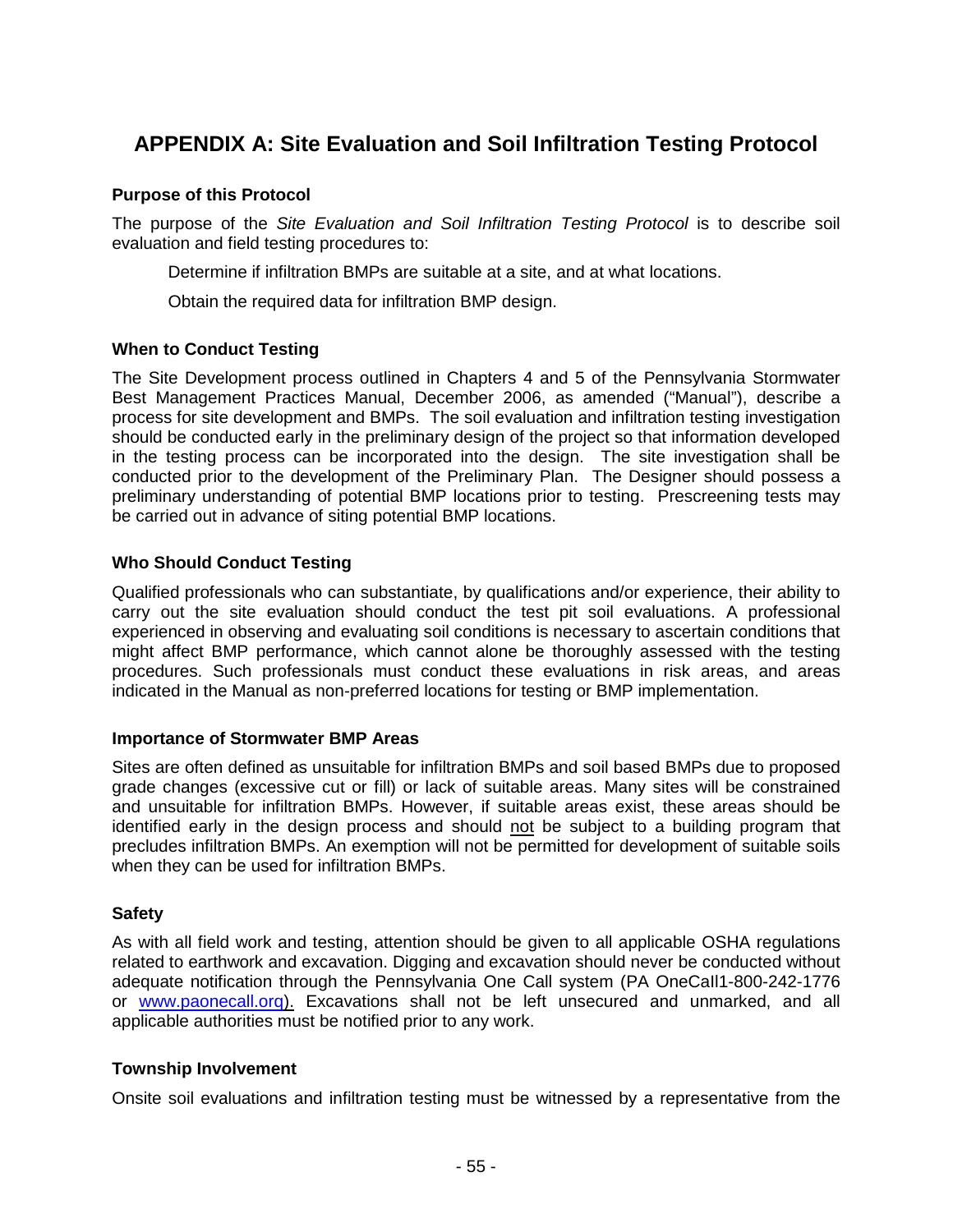Township Engineer's office. Notification of testing shall be made 48 hours in advance.

#### **INFILTRATION TESTING: A MULTI-STEP PROCESS**

Infiltration testing is a four-step process to obtain the necessary data for the design of site stormwater management facilities. The four steps include:

- 1. Background Evaluation
	- Prior to field work (desktop)
	- Based on available published and site specific data
	- Includes consideration of proposed development plan
	- Used to identify potential BMP locations and testing locations
- 2. Test Pit (Deep Hole) Observation
	- Includes multiple testing locations
	- Provides an understanding of sub-surface conditions
	- Identifies soil limiting zones
- 3. Infiltration Testing
	- Must be conducted on-site
	- Different testing methods permitted
	- Includes multiple testing locations
- 4. Design Considerations (Chapter 26)
	- Determination of a suitable infiltration rate for design calculations
	- Consideration of BMP drawdown
	- Consideration of peak rate attenuation
	- Method for slowing fast infiltration rates down

#### **Step 1. Background Evaluation**

Prior to performing site testing and developing a detailed site plan, existing conditions at the site should be inventoried and mapped including, but not limited to:

- Existing mapped individual soils and USDA Hydrologic Soil Group classifications.
- Existing geology, including the location of any dikes, faults, fracture traces, solution cavities, landslide prone strata, or other features of note.
- Existing streams (perennial and intermittent, including intermittent swales), water bodies, wetlands, hydric soils, floodplains, alluvial soils, stream classifications, headwaters, high quality and exceptional value streams.
- Existing topography, slope, and drainage patterns.
- Existing and previous land uses.
- Other natural or man-made features or conditions that may impact design, such as past uses of the site, existing nearby structures (buildings, walls), etc.

A sketch plan or preliminary layout plan for development should be evaluated, including:

- The preliminary grading plan and areas of cut and fill.
- The location and water surface elevation of all existing water sources and location(s) of proposed water supply sources and wells.
- The location of all existing and proposed on-site sewage disposal systems.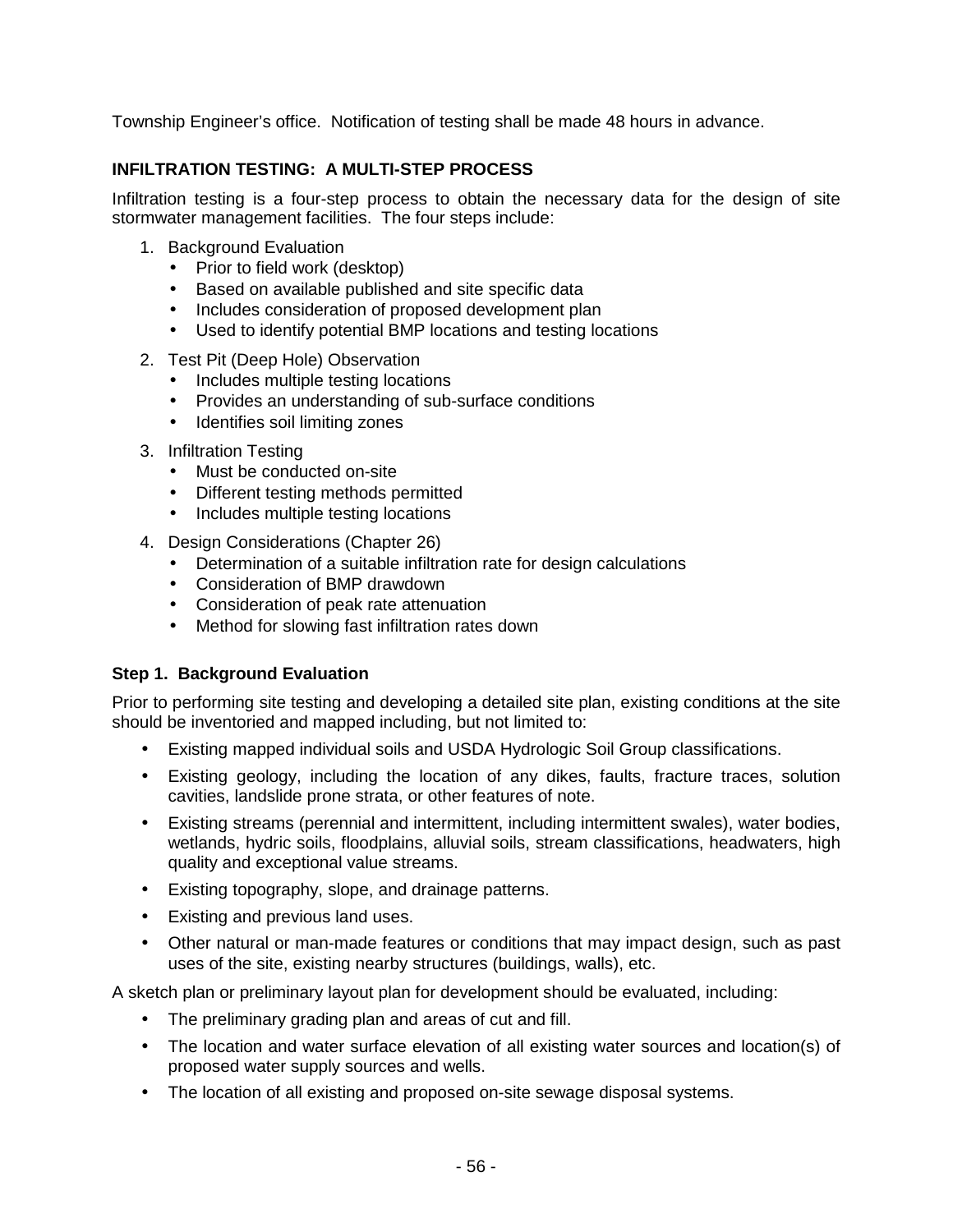- The location of other features, such as utility rights-of-way, water and sewer lines, etc.
- Existing data such as structural borings, drillings, and geophysical testing.
- The proposed location of development features (buildings, roads, utilities, walls, etc.). In Step 1, the Designer should determine the potential location of infiltration BMPs. The approximate location of these BMPs should be located on the proposed development plan and should serve as the basis for the location and number of tests to be performed on-site.

**Important:** If the proposed development program is located on areas that may otherwise be suitable for BMP location, or if the proposed grading plan is such that potential BMP locations are eliminated, the designer must revisit the proposed layout and grading plan and adjust the development plan as necessary. Full build-out of areas suitable for infiltration BMPs may not preclude the use of BMPs for volume reduction and groundwater recharge.

#### **Step 2. Test Pits (Deep Holes)**

A test pit (deep hole) allows visual observation of the soil horizons and overall soil conditions both horizontally and vertically in that portion of the site. The use of soil borings as a substitute for test pits is not permitted, as visual observation is narrowly limited in a soil boring and the soil horizons cannot be observed in-situ. Borings and other procedures, however, might be suitable for initial screening to develop a preliminary plan for testing, or verification testing.

A test pit consists of a backhoe-excavated trench, 2-1/2 to 3 feet wide, to a depth of 144 inches or less, or until bedrock or fully saturated conditions are encountered. The trench should be benched at a depth of 2-3 feet for access and/or infiltration testing.

At each test pit, the following conditions shall be noted and described. Depth measurements should be described as depth below the ground surface:

- Soil Horizons (upper and lower boundary)
- Soil Texture and Color for each horizon
- Color Patterns (mottling) and observed depth
- Soil Structure
- Soil Consistence
- Estimated Type and Percent Coarse Fragments
- Hardpan or Limiting Layers
- Depth to Water Table
- Depth to Bedrock

Additional comments or observations

At the designer's discretion, soil samples may be collected at various horizons for additional analysis. Following testing, the test pits should be backfilled with the original soil and the surface replaced with the original topsoil. A test pit should never be accessed if soil conditions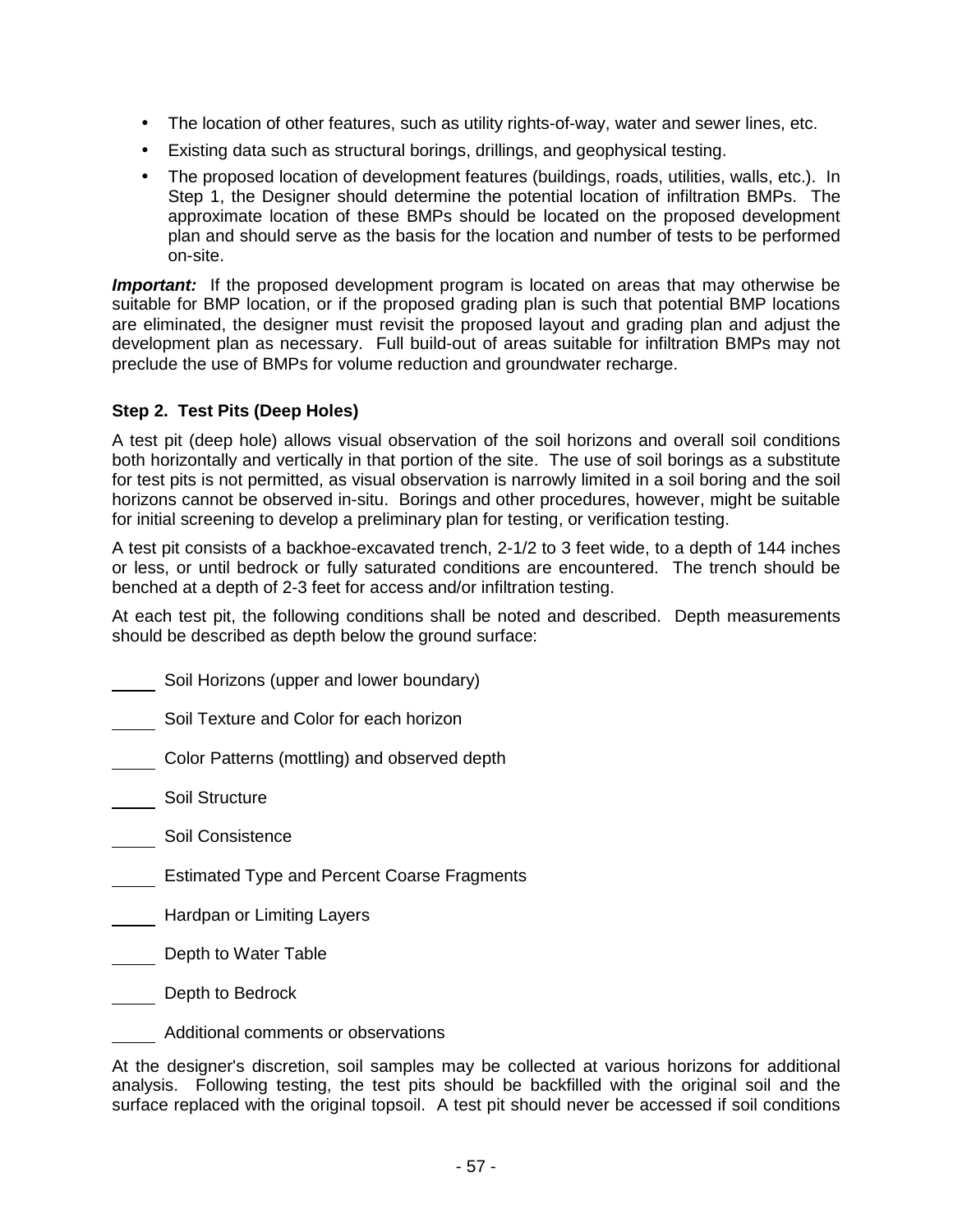are unsuitable for safe entry, or if site constraints preclude entry. OSHA regulations should always be observed.

It is important that the test pit provide information related to conditions at the bottom of the proposed infiltration BMP. Proposed BMP depths of ten (10) feet or greater are discouraged, especially in Karst topography. Except for surface discharge BMPs (filter strips, etc.), the designer is cautioned regarding the proposal of systems that are significantly lower than the existing topography. The suitability for infiltration may decrease, and risk factors are likely to increase. Locations that are not preferred for site testing and subsurface infiltration BMPs include: existing swales, toe slopes, and soil mantels of less than three feet in Karst topography.

The designer and contractor shall limit grading and earthwork to reduce site disturbance and compaction, so that a greater opportunity exists for testing and stormwater management.

The number of test pits varies depending on site conditions and the proposed development plan. General guidelines are as follows:

- For single-family residential subdivisions with on-lot BMPs, one test pit per lot is recommended, preferably within 25 feet of the proposed BMP area. Verification testing should take place when BMPs are sited at greater distances.
- For multi-family and high density residential developments, one test pit per BMP area or acre is recommended.
- For large infiltration areas (basins, commercial, institutional, industrial, and other proposed land uses), multiple test pits should be evenly distributed at the rate of four (4) to six (6) tests per acre of BMP area.

The recommendations above are guidelines. Additional tests should be conducted if local conditions indicate significant variability in soil types, geology, water table levels, bedrock, topography, etc. Similarly, uniform site conditions may indicate that fewer test pits are necessary. Excessive testing and disturbance of the site prior to construction is not recommended.

#### **Step 3. Infiltration Tests/Permeability Tests**

A variety of field tests exist for determining the infiltration capacity of a soil. Laboratory tests are not permitted, as a homogeneous laboratory sample does not represent field conditions. Infiltration tests must be conducted in the field. Tests should not be conducted in the rain or within 24 hours of significant rainfall events (>0.5 inches), or when the temperature is below freezing. However, the preferred testing is during the wet season of January to June. This is the period when infiltration is likely to be diminished by saturated conditions. Percolation tests carried out between June 1 and December 31 should use a 24 hour presoaking before the testing. Presoaking is not required for infiltrometer or permeometer testing

At least one test shall be conducted at the proposed bottom elevation of an infiltration BMP, and a minimum of two tests per test pit is recommended. More tests may be warranted if the results for the first two tests are substantially different. The highest rate (inches/hour) for test results should be discarded when more than two are employed for design purposes. The geometric mean should be used to determine the average rate following multiple tests.

Based on observed field conditions, the proposed bottom elevation of a BMP may be revised. Infiltration testing locations and depths should be modified in the field depending upon observed field conditions.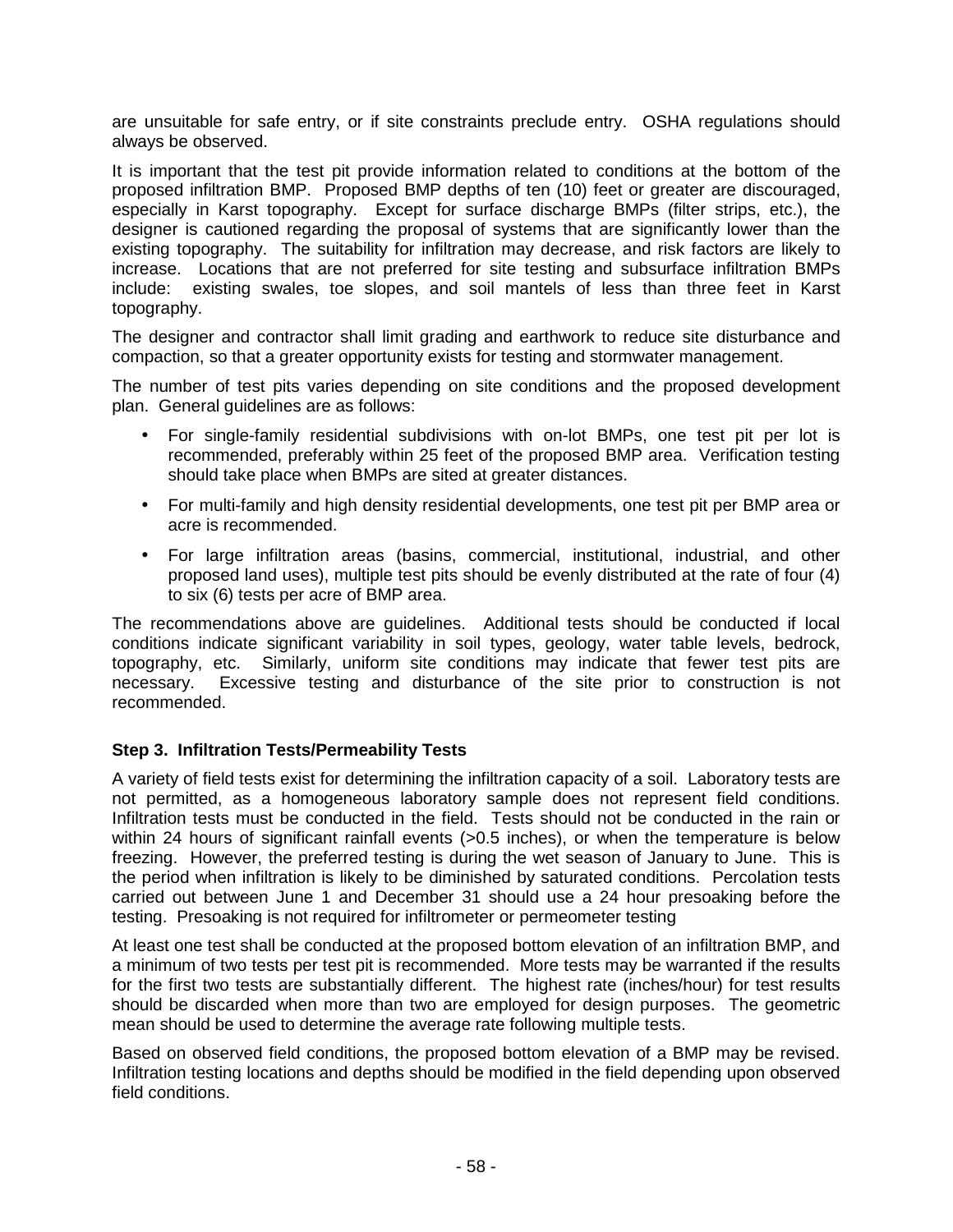Methodologies discussed in this protocol include:

- Double-ring infiltrometer tests.
- Percolation tests (as described in PA Code Chapter 73).

There are differences between the two referenced methods. A double-ring infiltrometer test estimates the vertical movement of water through the bottom of the test area. The outer ring helps to reduce the lateral movement of water in the soil. A percolation test allows water movement through both the bottom and sides of the test area. For this reason, the measured rate of water level drop in a percolation test must be adjusted to represent the discharge that is occurring on both the bottom and sides of the percolation test hole.

For infiltration basins, an infiltration test should be carried out with an infiltrometer (not percolation test) to determine the saturated hydraulic conductivity rate. This precaution is taken to account for the fact that only the surface of the basin functions to infiltrate, as measured by the test. Alternatively, permeability test procedures that yield a saturated hydraulic conductivity rate can be used (see formulas developed by Elrick and Reynolds (1992), or others for computation of hydraulic conductivity and saturated hydraulic conductivity).

Other testing methodologies and standards that are available, but not discussed herein, include but are not limited to:

- Testing as described in the Maryland Stormwater Manual Appendix D.1 using 4-inch diameter casing.
- ASTM 2003 Volume 4.08, Soil and Rock (I): Designation D 3385-03, Standard Test Method for Infiltration Rate of Soils in Field Using a Double-Ring Infiltrometer.
- ASTM 2002 Volume 4.09, Soil and Rock (II): Designation D 5093-90, Standard Test Method for Field Measurement of Infiltration Rate Using a Double-Ring Infiltrometer with a Sealed-Inner Ring.
- Guelph Permeameter
- Constant Head Permeameter (Amoozemeter)

#### Methodology for Double-Ring Infiltrometer Test

A double-ring infiltrometer consists of two concentric metal rings. The rings are driven into the ground and filled with water. The outer ring helps to prevent divergent flow. The drop in water level or volume in the inner ring is used to calculate an infiltration rate. The infiltration rate is determined as the amount of water per surface area and time unit that penetrates the soils. The diameter of the inner ring should be approximately 50% to 70% of the diameter of the outer ring, with a minimum inner ring size of 4-inches, preferably much larger. (Bouwer, 1986).

#### B. Methodology for Percolation Test

This percolation test methodology is based largely on the Pennsylvania Department of Environmental Protection (PADEP) criteria for on-site sewage investigation of soils (as described in Chapter 73 of the Pennsylvania Code). This should include the 24-hour presoak procedure between June 1 and December 31. The presoak is done primarily to simulate saturated conditions in the environment and to minimize the influence of unsaturated flow. If a presoak procedure is not employed between June1 and December 31, then the rate reduction formula described by Elrick and Reynolds (1992), or Fritton, et.,al. (1986) must be used to account for the influence of unsaturated